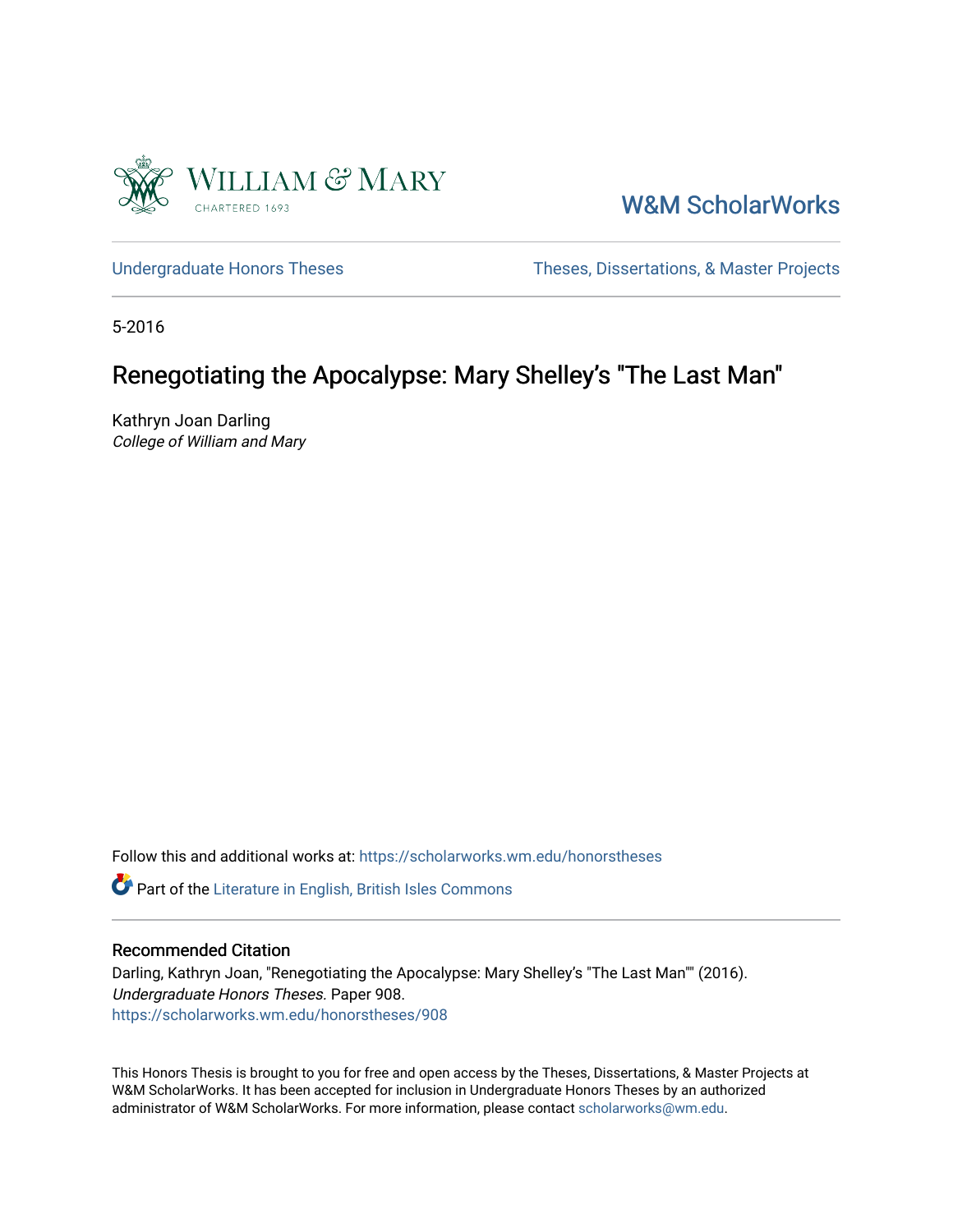Renegotiating the Apocalypse: Mary Shelley's The Last Man

A thesis submitted in partial fulfillment of the requirement for the degree of Bachelor of Arts in English from The College of William and Mary

by

Kathryn Joan Darling

Accepted for ď  $42.810$ Kim Wheatley **Brett Wilson** Suzanne Rait Jennifer Taylor

Williamsburg, VA May 3, 2016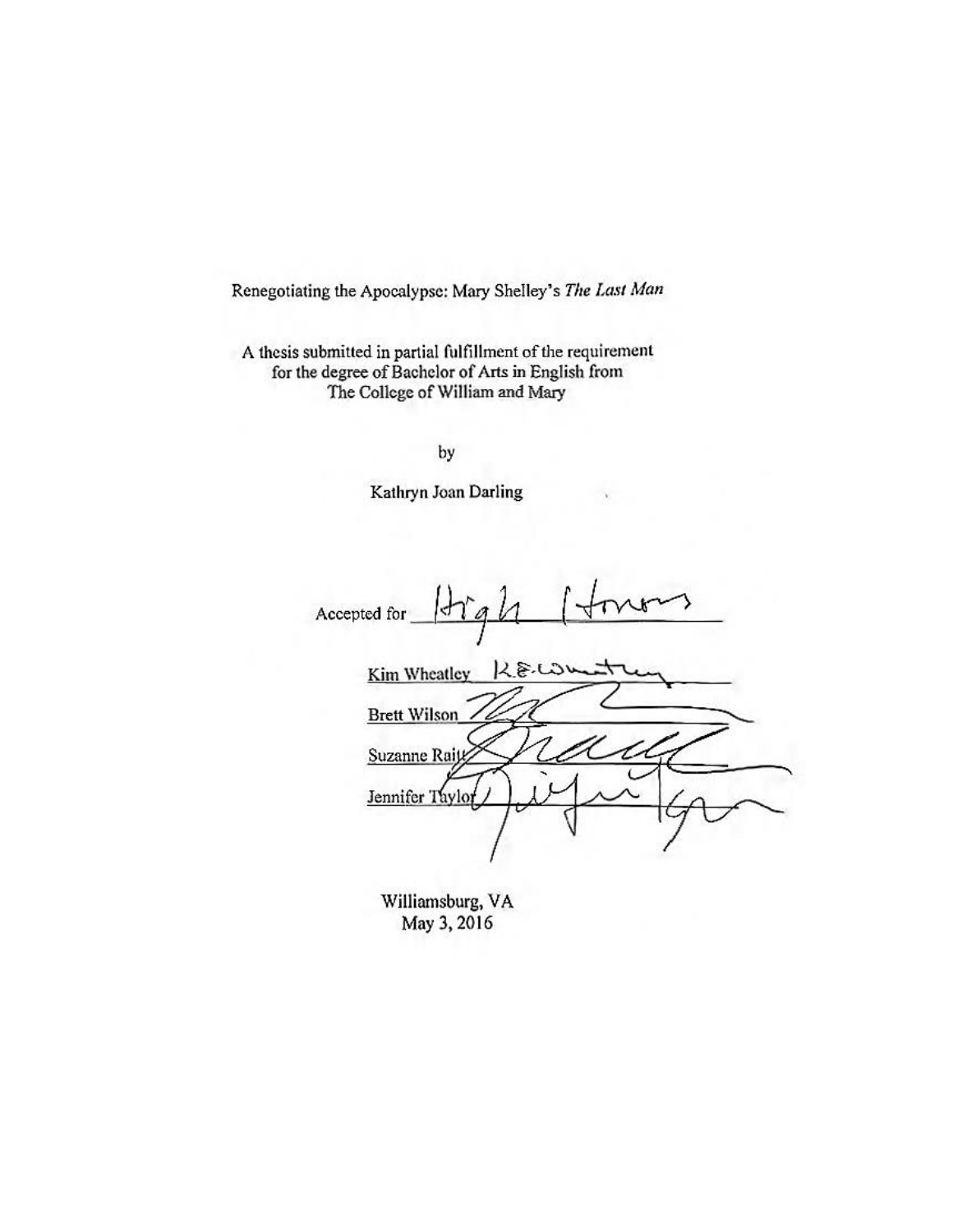The apocalypse has been written about as many times as it hasn't taken place, and imagined ever since creation mythologies logically mandated destructive counterparts. Interest in the apocalypse never seems to fade, but what does change is what form that apocalypse is thought to take, and the ever-keen question of what comes after. The most classic Western version of the apocalypse, the millennial Judgement Day based on Revelation – an absolute event encompassing all of humankind – has given way in recent decades to speculation about political dystopias following catastrophic war or ecological disaster, and how the remnants of mankind claw tooth-and-nail for survival in the aftermath. Desolate landscapes populated by cannibals or supernatural creatures produce the awe that sublime imagery, like in the paintings of John Martin, once inspired. The Byronic hero reincarnates in an extreme version as the apocalyptic wanderer trapped in and traversing a ruined world, searching for some solace in the dust. John Martin's and Lord Byron's works are from another era fascinated by the apocalypse: the late Romantic period, which saw the like of Percy Shelley and Thomas Campbell adding to the body of apocalyptic literature. Less well known is that Mary Shelley wrote on the subject as well, publishing *The Last Man* in 1826.

The name Mary Shelley is so associated with *Frankenstein* that criticism of her work focused near-exclusively upon it until her other writing began making its way into scholarship in the late twentieth century. Originally published eight years after *Frankenstein*, *The Last Man* is now considered her second most important work (Paley, "Introduction" xiii). Not well-received in its own day, the re-discovered novel now commands a substantial body of criticism. It is unique as a Romantic apocalypse, focusing as much on the process and politics of mankind's gradual decline as on the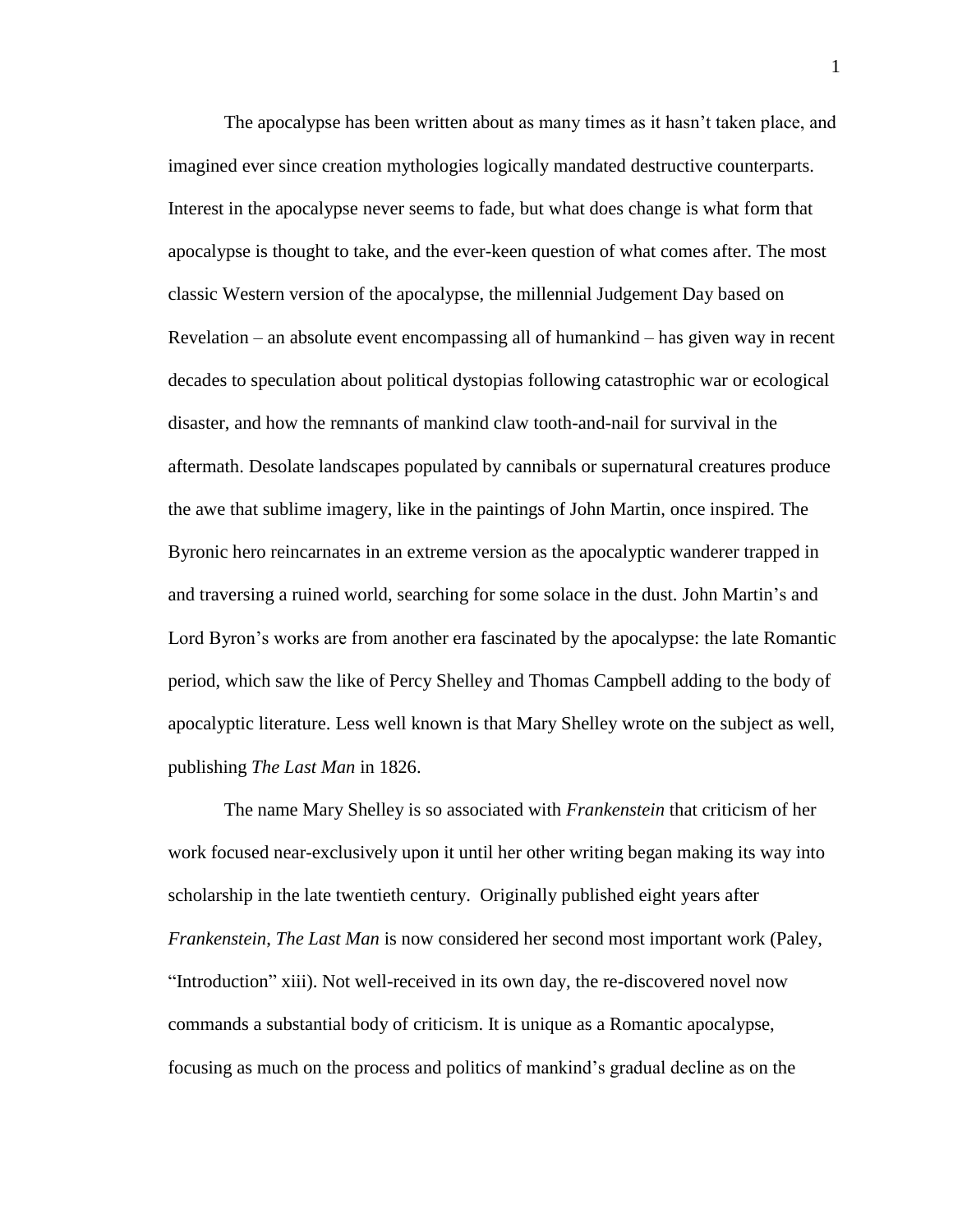sublime awe of the apocalypse itself. Mary Shelley's apocalyptic novel is not only an exploration of the apocalypse, but an assessment of the viability of long-considered traditional Romantic themes. Since Romanticism as a whole is incredibly broad and complex, I limit my scope to Shelley's examination of a few of its main points: its optimism, belief in the power of the imagination, confidence in humankind's selfdetermination, and aspiration to a transcendent state of being. In Romantic millennialism, these are often wound together into a conviction that humankind constantly improves and will eventually perfect itself. In this essay, the phrase "Romantic ideals" refers to these notions. The greater part of this essay will deal with the particulars of *The Last Man's* renegotiated perception of these Romantic ideals. I contend that, in the novel, these ideals fail to enable humankind to exercise control over themselves or the inescapable systems of existence in the political and natural worlds. This pessimism is modified, however, by an undercurrent of rebirth in which Romantic ideals do play a role. In what follows, I will detail the literary and historical-political background against which Shelley wrote *The*  Last Man; explore contemporary and modern critical approaches to the novel; use close reading and structural assessment to demonstrate how the novel reassesses the Romantic ideals based on whether they enable human agency; suggest that the novel's questioning stance is part of a broader trend in writers in the Shelley circle; and briefly assess to what extent the Romanic apocalypse continues in modern apocalyptic fiction.

#### *The Apocalypse and the Romantics*

Not all apocalypses are created equal, and the apocalypse comes in three main flavors: millenarian, millennial, and non-millennial. Tim Fulford describes the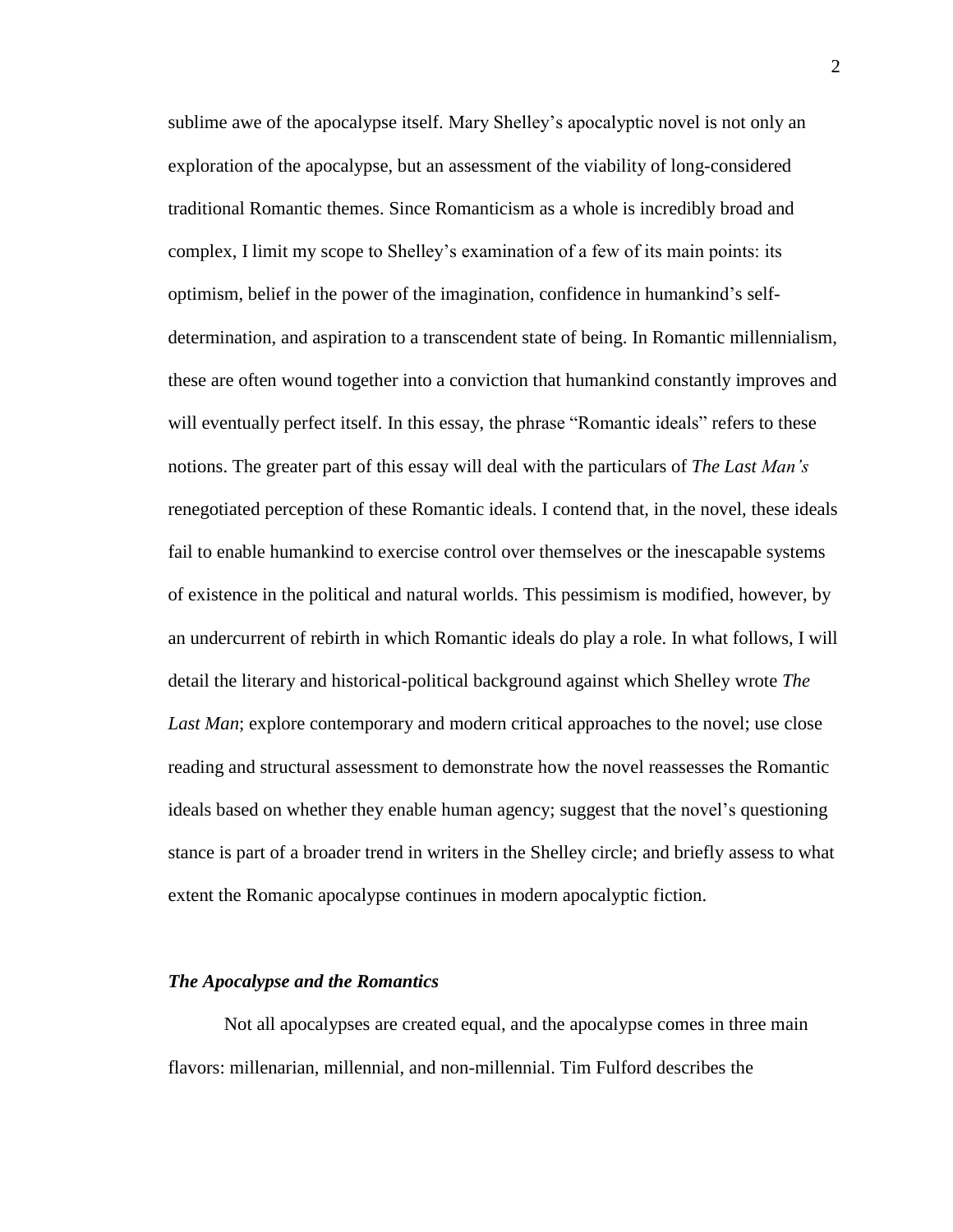*millenarian* apocalypse as the Biblical apocalypse, in which Christ's second coming purges the wicked from the earth and brings on a thousand years of peace during which Satan is imprisoned and the righteous ascend to heaven (Fulford 21). The word "millennium" refers specifically to this thousand-year period, but can also more generally refer to any sort of period of peace or enlightened living preceding or following an apocalypse. All other apocalypses can be sorted into the categories *millennial* and *nonmillennial*. A millennial apocalypse is any apocalypse with an associated millennium, or which is the work of a higher power and "affirms history and our place in a larger design"; thus, the millenarian apocalypse can be seen as a subset of the millennial (Mishra 157). The relationship between apocalypse and millennium in the millennial apocalypse can vary, the context of a given time period determining which of the "elements" is more accentuated, and the "order" in which the two take place – whether the millennium precedes the apocalypse, or the apocalypse is necessary to induce the millennium (Beer 53). The non-millennial apocalypse stands in stark contrast to both millenarianism and millennialism with its predictions of apocalypse without any accompanying millennium. *The Last Man* falls into this final category as humanity succumbs to an inexorable plague. The novel speaks of loss, but not of a paradise on earth or any suggestion of a divine plan.

Especially the millennial apocalypse was at the forefront of the Romantic imagination. As Fiona Stafford points out in *The Last of the Race*, the period generated an influx of pieces named *The Last Man*: in addition to the 1826 novel by Mary Shelley around which this essay is focused, the title is shared with "a poem by Thomas Campbell (1823), an unfinished drama by Thomas Lovell Beddoes (1823-5)… a satirical ballad by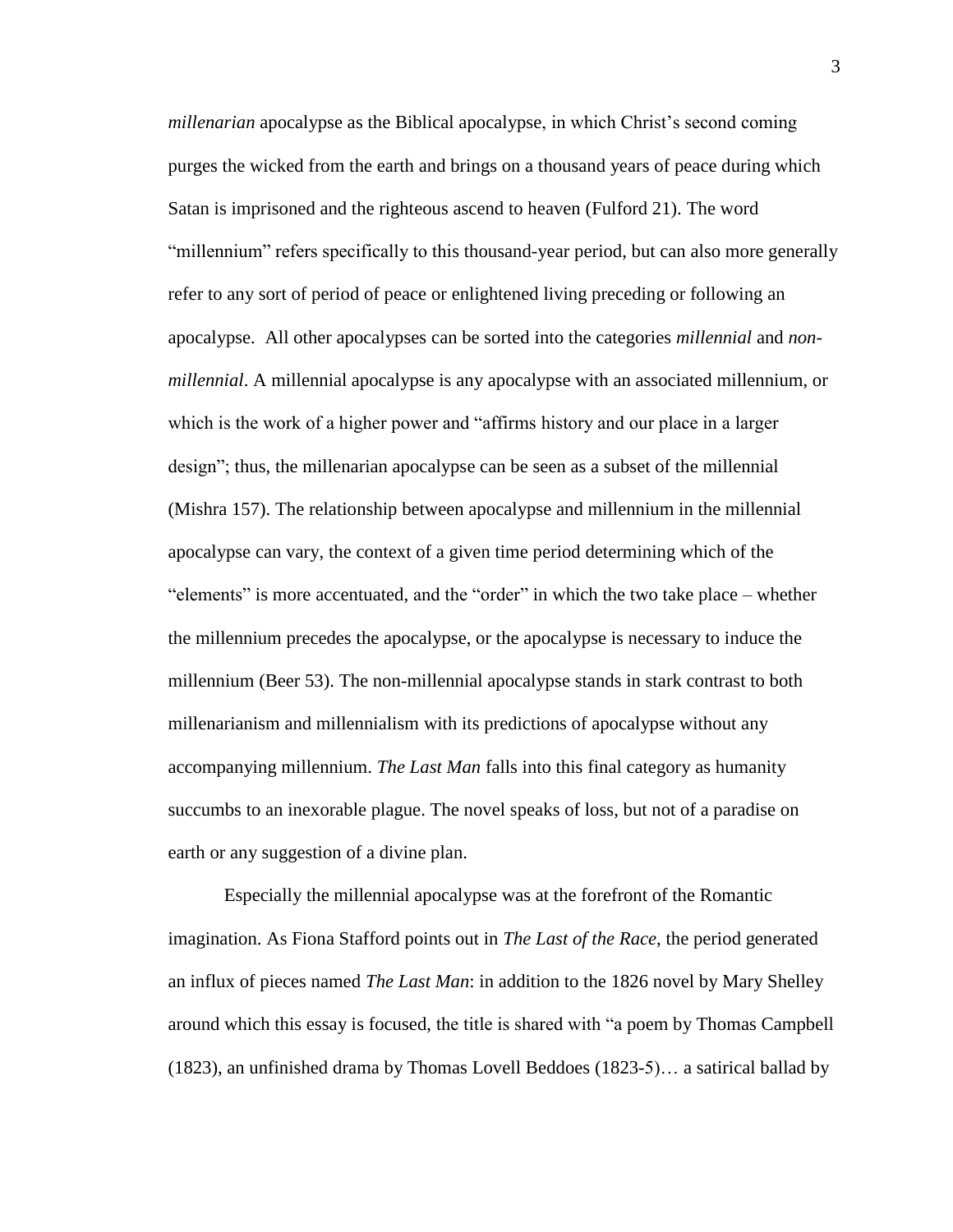Thomas Hood (1826), a painting by John Martin (1826), and an anonymous prose fragment in *Blackwood's Magazine* (1826)" (Stafford qtd. in Albright 118). In her introduction to the Broadview edition of *The Last Man*, Anne McWhir identifies further works that share the apocalypse as their focus, demonstrating the period's fascination with the end of things, including "The Death of the World" (*European Magazine* 1826) and "The City of the Dead" (*New Monthly* 1826) (McWhir, "Introduction" xvi). Another influential work is *The Last Man, or Omergarus and Syderia, A Romance in Futurity* by Jean Baptiste Cousin de Grainville (1805). de Grainville's work in turn influenced Lord Byron's 1816 poem "Darkness," which draws a desolate picture of the end of days with the extinguishing of the sun. Even works not explicitly apocalyptic often still possess that flavor. C.F. Volney's *The Ruins, Or, Meditation On the Revolutions of Empires: and The Law of Nature* (1791) is not about the apocalypse, but it begins with an image of and an ode to the ruins of empires and ends with recommendations to bring about enlightened government and the ideal mode of human existence – an apocalypse on the national instead of global scale with the collapse of empires, and the lessons which that "apocalypse" imparts leading to an enlightened existence, a sort of secular millennium, without doom.

The preoccupation with the apocalypse by the Romantics cannot be considered without the historical context of the French Revolution, an event which caused ripple effects across Europe and dramatically impacted English thought and politics. The French Revolution brought the apocalypse from the Bible into the realm of possibility as it created the expectation in people for "the millennium to arrive within their lifetimes, preceded by apocalyptic destruction" (Fulford 2). Ronald Paulson in *Representations of*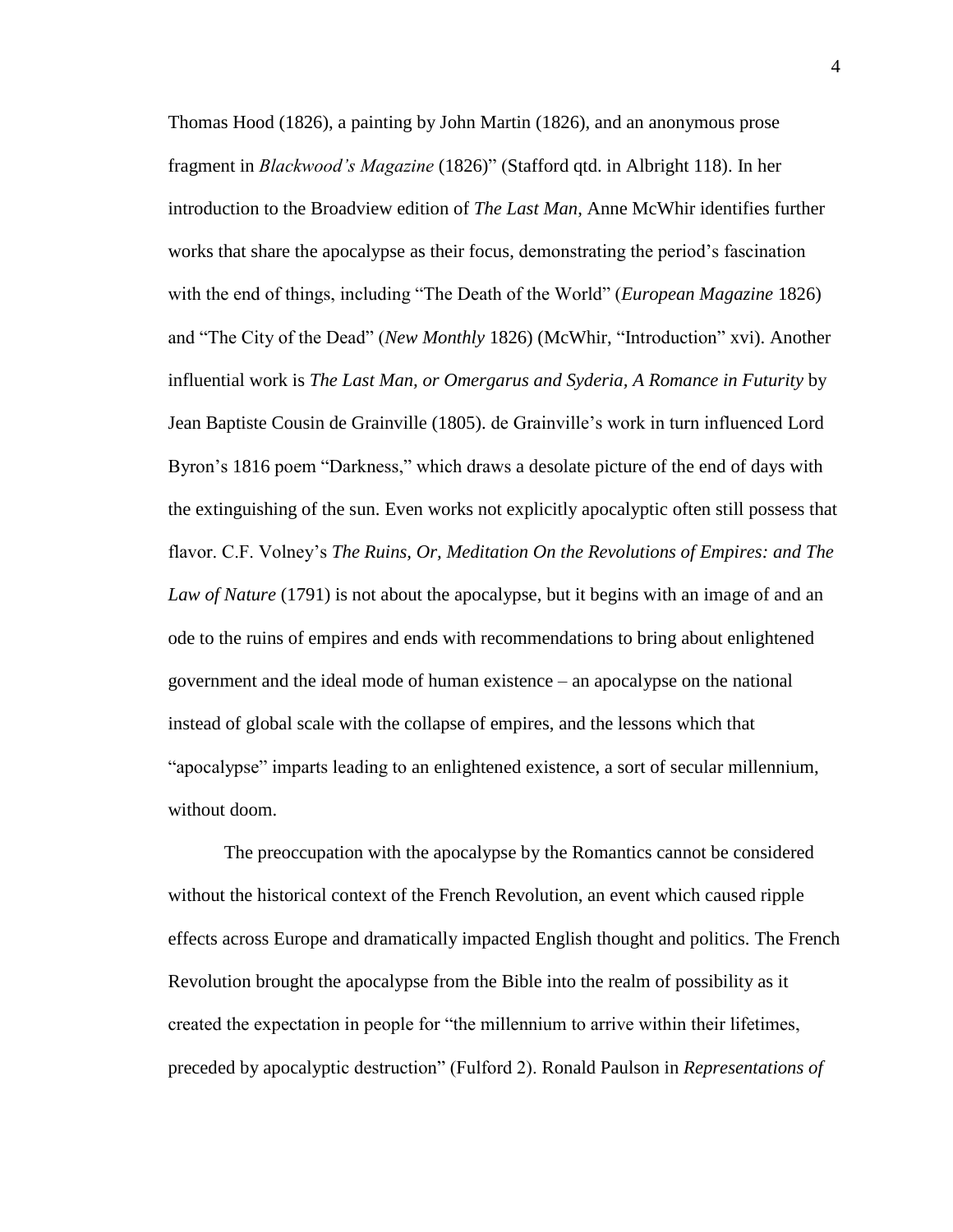*Revolution* separates the Revolution into three distinct phases, each with their own impact on English intellectual life. The first phase "was in general one of approval celebrating the fall of despotism and the rise of a constitutional monarchy," an attitude no doubt influenced by England's "pleasure at seeing the French monarch embarrassed and weakened" (Paulson 37-38). Celebration soon gave way to dismay with the entrance of the mob as a specter along with uprisings and the storming of the Bastille leading up to the king's execution and the National Convention, events which introduced an element of horror of bloodshed to the rhetoric across the channel (38-9). The last phase of the Revolution spans 1793-4, characterized by "The Great Terror," the rise and fall of Robespierre, and finally Napoleon's coup (39). Faced by the fear of revolution and the external threat of Napoleon, Britain became politically repressive in the 1790s. Censorship was common, and a culture of suspicion grew. Politics became increasingly polarized, and apocalyptic language – so associated with the language of revolution – became charged. The millennial language used by revolutionaries, in its migration to the political realm, "became a crucial factor in the vituperative war of words that polarized British politics" (3). Following this last phase, the responses of individual first generation Romantic writers disenchanted by the Revolution can be generalized as a shift from radicalism to conservatism. There was some variation, spanning "disillusionment" or "new desperation," and eventually "nostalgic sympathy for the Revolution" after Napoleon's defeat (39-40). Although Mary Shelley was born in 1797, too late to observe the history of the Revolution itself, she did grow up in the time of Napoleon Bonaparte. The fear of events in France precipitating other uprisings and the string of French military victories seen to be spreading such rebellious ideas made the French Revolution "a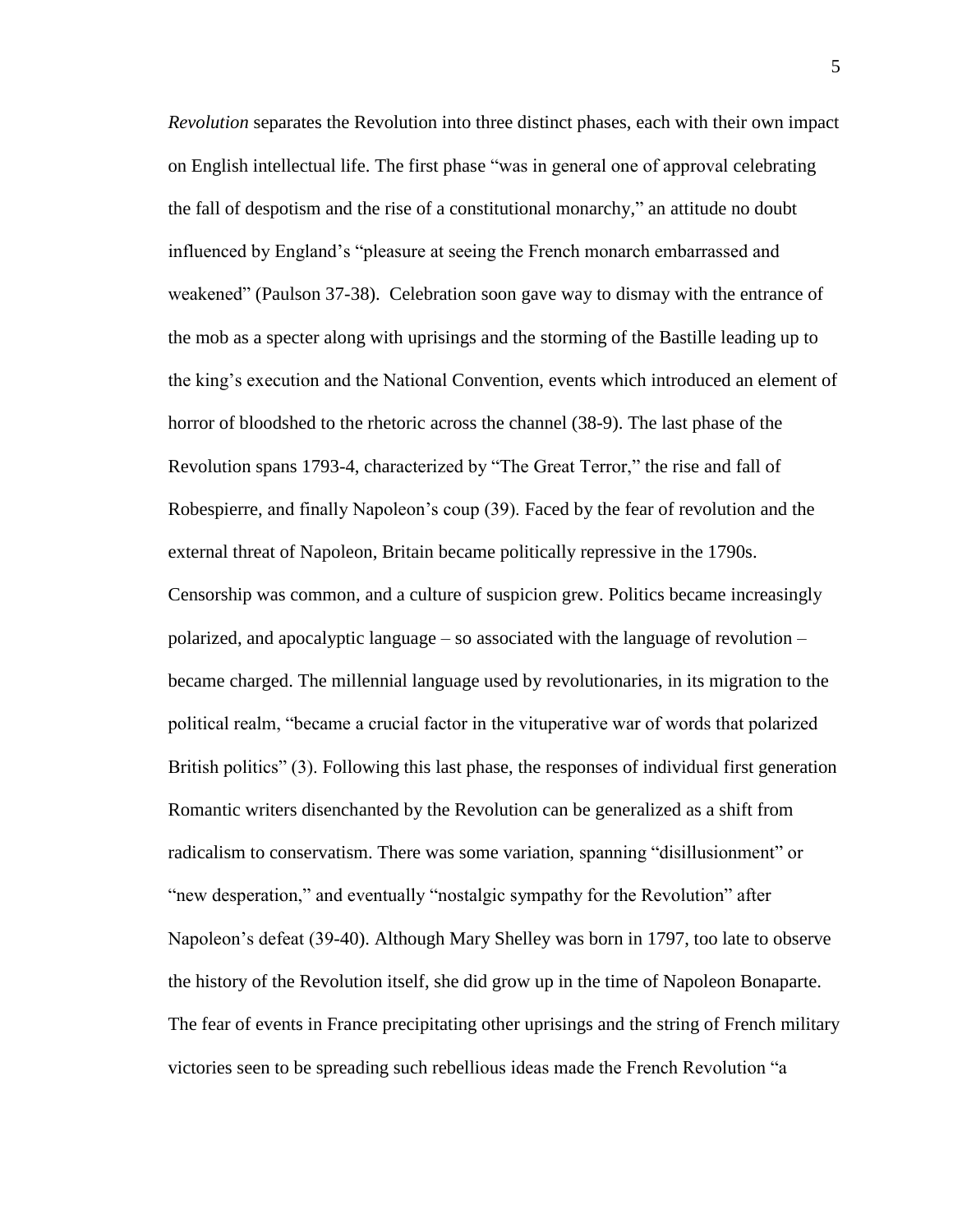universal threat," which meant that Shelley's awareness of contemporary episodes would most likely have included education of the events preceding her own birth as well as the present fear of a Napoleonic invasion (39). Moreover, her intense connections to her parents' generation and their writings ensured that she caught up on what she missed. Even her deceased mother, Mary Wollstonecraft, exercised influence as the young Mary read books on her mother's grave.

#### *The Novel and its Reception*

The first challenge which Mary Shelley faced in writing *The Last Man* was how anyone could be reading an account of history at the end of the twenty-first century  $-a$ history which had yet to happen – and moreover the history of the last person alive, a state of things which would seem to necessitate there being no one left to read it. The chronologically far-removed setting seems to be more a function of distancing the apocalypse from the present, since the novel highlights no major advances in technology aside from advanced hot-air balloons; indeed, England seems barely changed at all. Still, *The Last Man*'s status as a found text requires explanation for how Lionel's account exists years before it is written. To accomplish this, the novel positions itself in its prologue as a history-slash-prophecy. The narrator (ostensibly, though not necessarily, Mary Shelley) and her companion (presumed to be Percy Shelley, if the former is Mary) investigate the cave of the Sibyl while on holiday in Naples. Leaving their guides behind, they scramble without lamp or torch through the pitch-black caverns until they reach the central seat of the prophetess. Leaves and bark are strewn across the floor, in languages spanning vast years and geography – they are Sibylline leaves, whose writings contain a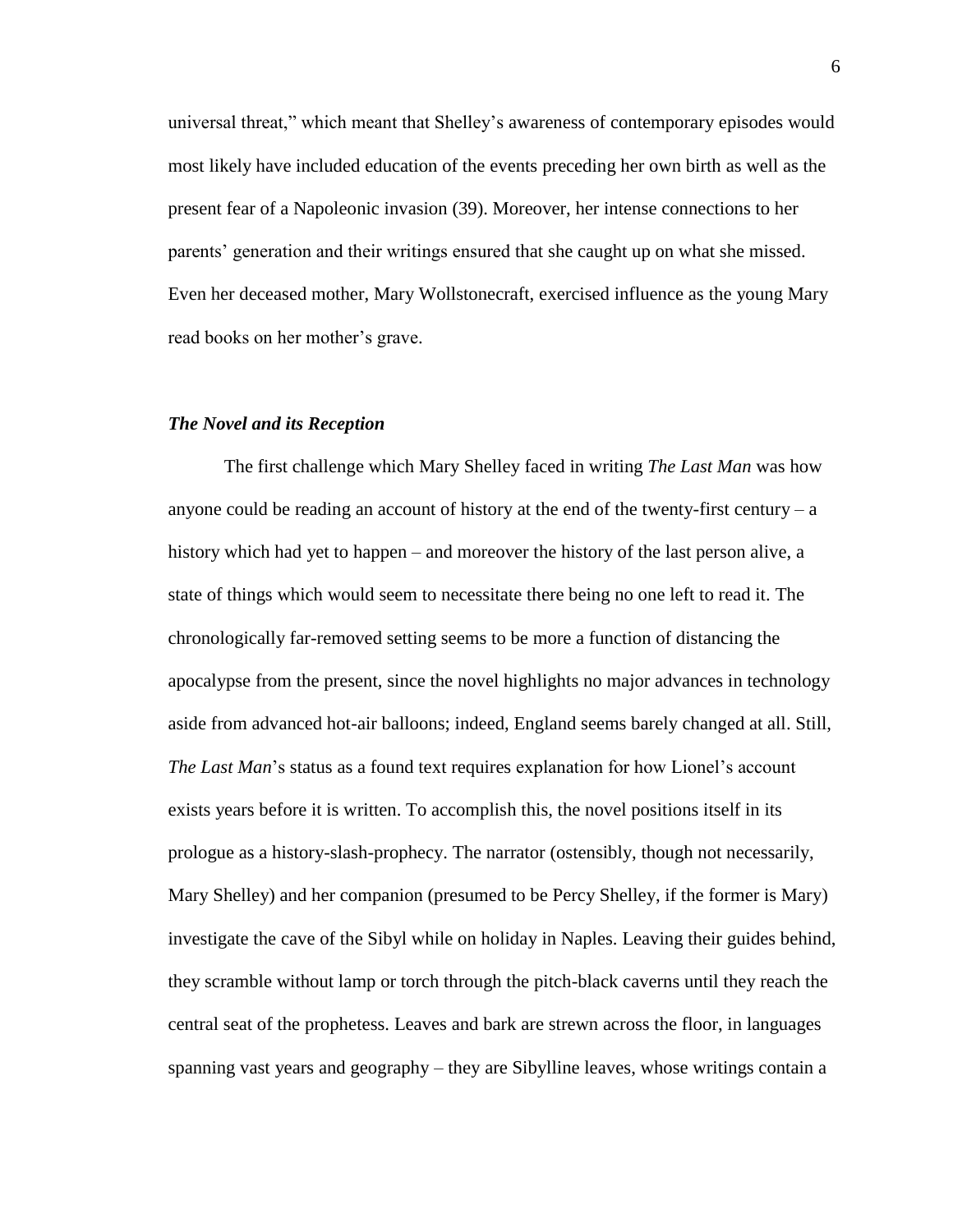prophecy. The author takes on the project of translating and assembling the pieces into a coherent document, which is the novel itself. The narrator of *The Last Man* is neither the Sibyl nor the author, however. The narrator is Lionel Verney, the one person alive on the face of the earth, who pens the history of humankind's demise as he sits in the empty ruins of Rome. However, that bleak scene is hundreds of pages away from the introduction. Before killing all but one of its characters, the novel first brings them all together.

Lionel and Perdita's father is friend to the king, Adrian's father, until irresponsible spending reduces him to a life of poverty. After the death of both of their parents and living as impoverished orphans for as long as they can remember, the siblings are transported into aristocratic life by Adrian on account of their fathers' friendship. The three of them become fast friends, and their group is soon joined by Adrian's sister Idris and the politically ambitious Raymond who nonetheless gives up his plans of reviving England's monarchy and claiming the crown for himself (for which he needs to marry the royal Idris) and instead marries Perdita, which frees up Idris to later marry Lionel despite her mother's strong objections. Lionel rescues Adrian from a period of madness induced by Adrian's rejection by Evadne, a Greek princess who falls in love with Raymond, and the group of five retreats to an idyllic life at Windsor full of talk, music, and eventually children as well. This idyllic existence ends when Raymond rejoins the political scene as the Lord Protector and then Evadne's resurfacing damages Raymond and Perdita's relationship, causing him and Adrian to leave England to fight for Greek independence. Raymond's capture and subsequent rescue induces Lionel, Perdita, and Clara (Perdita and Raymond's daughter) to travel to Greece, after which they join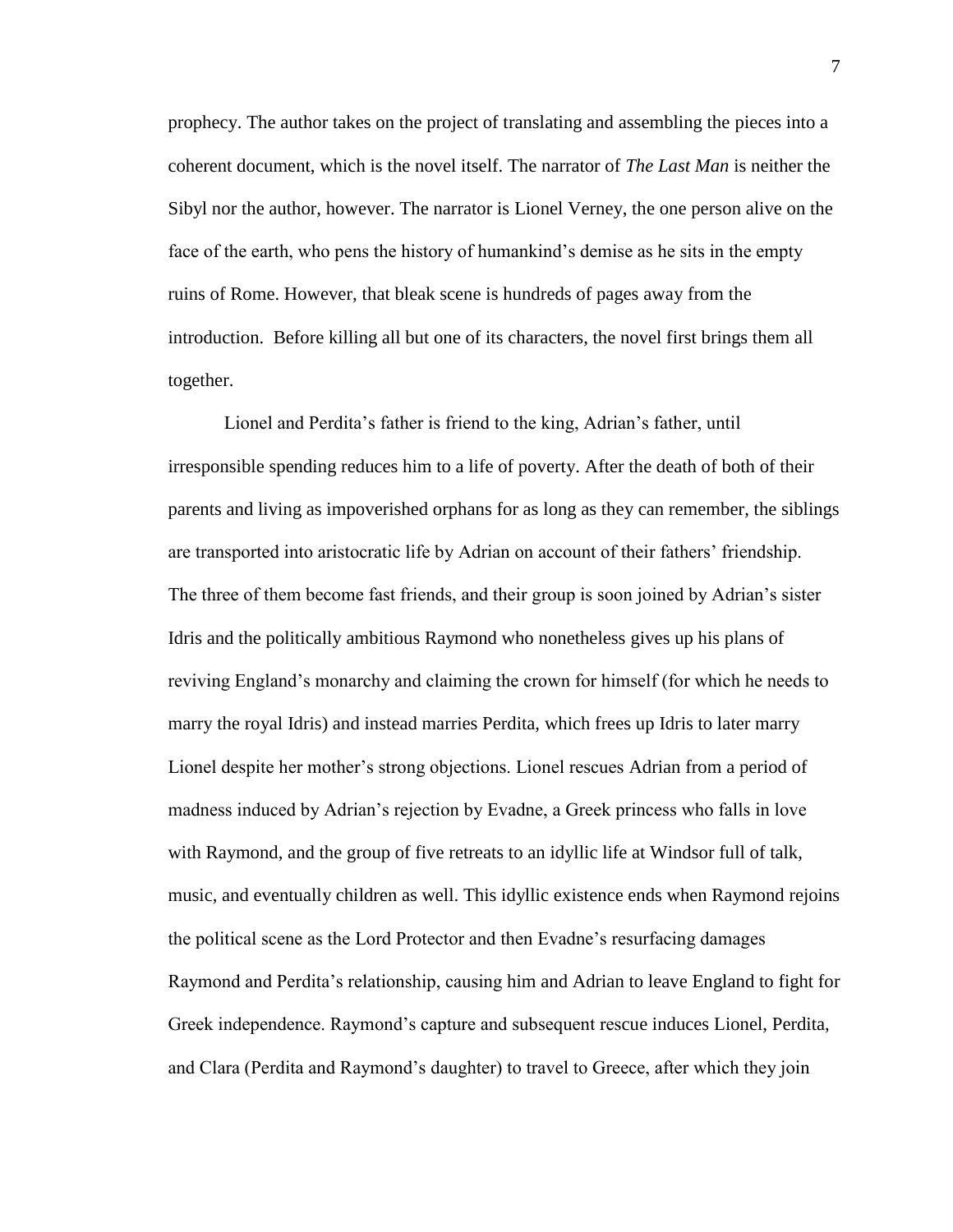Raymond in his campaign against Turkey. Travelling to Constantinople, Lionel finds Evadne on the battlefield, who utters a prophecy of doom as she dies. The plague, the agent of the apocalypse in the novel, first appears soon after at Constantinople. The Greek army arrives at the city to find it already emptied; when Raymond enters it alone despite his soldiers' fears, it explodes and he is crushed by debris. Perdita dies soon after, by suicide when Lionel tries to drag her from Raymond's grave.

Lionel and Clara return to England to a slowly escalating plague. Initially only a far-off phenomenon, it interferes with seafaring trade before entering England itself. When the Lord Protector Ryland (who has replaced Raymond) flees in cowardice, Adrian takes his place to guide England through its fall. He continues to hold this role throughout the rest of the novel through the stages of humankind's destruction – first as England's population declines; then, when invaders ineffectually fleeing the plague try to take over the country; and finally, as the last remnants of humanity travel in an ever-dwindling caravan trying to find some paradise in the Southern regions of the world. Other episodic events occur in the interim, introducing some characters and killing others – notably Idris and her mother, neither of whom dies of the plague. Lionel himself catches the plague but recovers, the only character to do so. Eventually the plague claims its last victim in the Alps, and only four people are left alive: Lionel, Adrian, Clara, and Lionel's son Evelyn. Evelyn then dies of a non-plague illness, and Adrian and Clara drown when the last three living souls are shipwrecked trying to sail to Raymond's grave. Lionel inhabits Rome for a time as he writes the history of humankind's last days, and then sets off on an Odysseylike voyage with no destination and a dog as his only companion.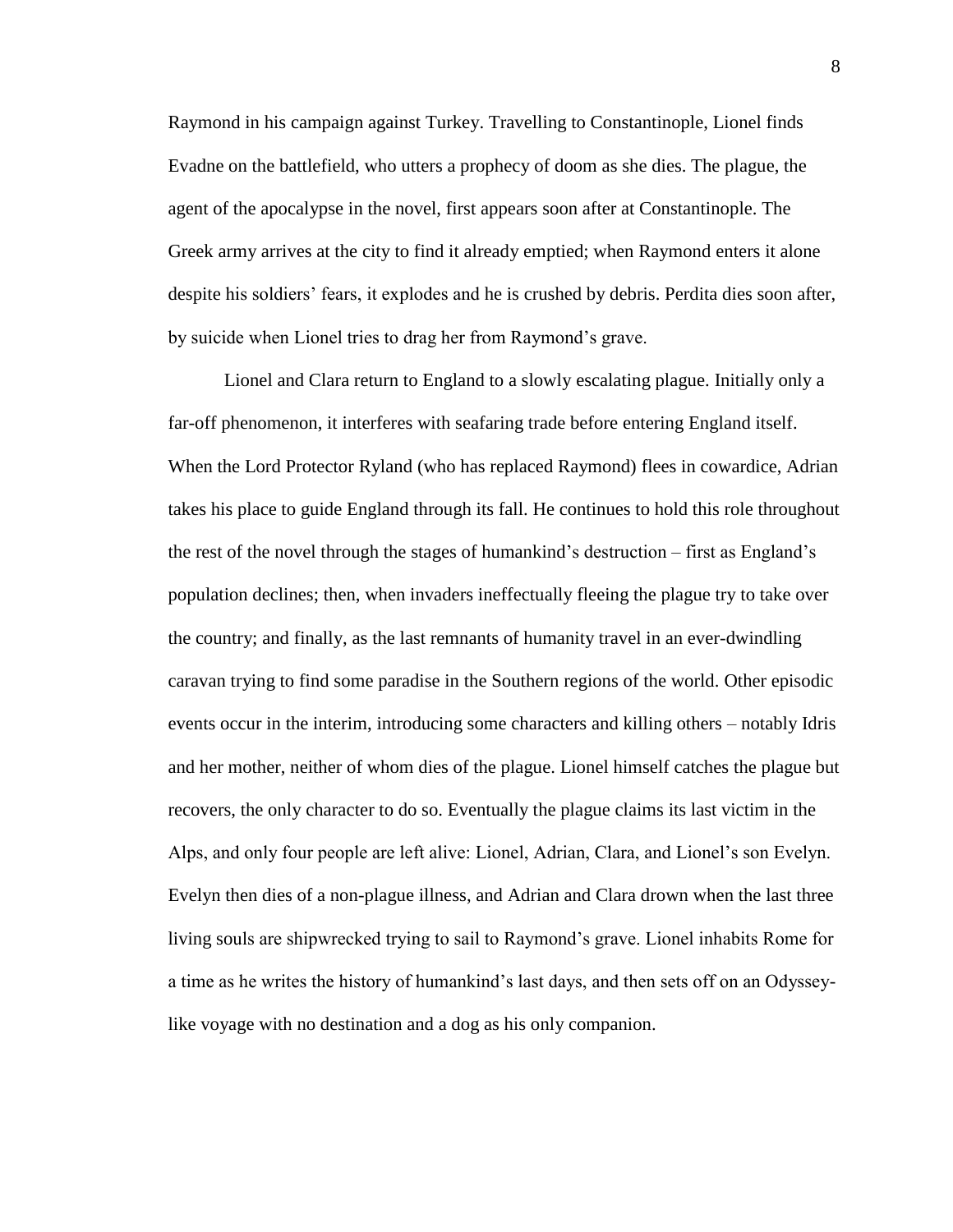Despite its non-millennial pessimism, contemporary readers of *The Last Man* considered it as very supportive of what we now call Romantic ideals, complaining that it "merely mouthed the Romantic theories of Percy Shelley"; this perspective was probably skewed by the conception of Mary Shelley as a grief-stricken widow with no business writing about the apocalypse (Tichelaar 216). Critics had plenty of complaints about the book, calling it a "Raw-head-and-blood-bones" (*The Literary Magnet or Monthly Journal of Belles Lettres*), "a sickening repetition of horrors… sheer nonsense" (*The Literary Gazette, and the Journal of Belles Letters*), "the offspring of a diseased imagination, and of a most polluted taste" (*Monthly Review*), "the perpetration of her [Mary Shelley's] stupid cruelties… most pitiful, and unimaginative," and lacking "anything really sublime, or striking, or terrible" (*Blackwood's*) (*The Last Man* 411-414). Even compliments come with qualification: the novel is called "an instance of strange misapplication of considerable talent" (*The Literary Gazette, and Journal of Belles Lettres*), and "[bearing] the impress of genius, though perverted and spoiled by morbid affection" (*Monthly Review*) (McWhir 411-412).

Scholars both past and present both view the novel as a *roman à clef*, with this "little band of elect" as a re-creation of people in Mary Shelley's life: Adrian is the embodiment of Percy Shelley; Lord Raymond, Byron; Perdita, Mary Shelley's step-sister Claire Clairmont (and some of Shelley herself); Lionel Verney, Shelley herself; and other minor characters as Shelley's children or public figures of the time (Mishra, Paley n.p.). Anne McWhir points out, however, that such delineation is far from simple and characters overlap in whom they represent (McWhir "Introduction" xx-xxi). But modern scholarship of the work is far removed from its early predecessors. Compliments of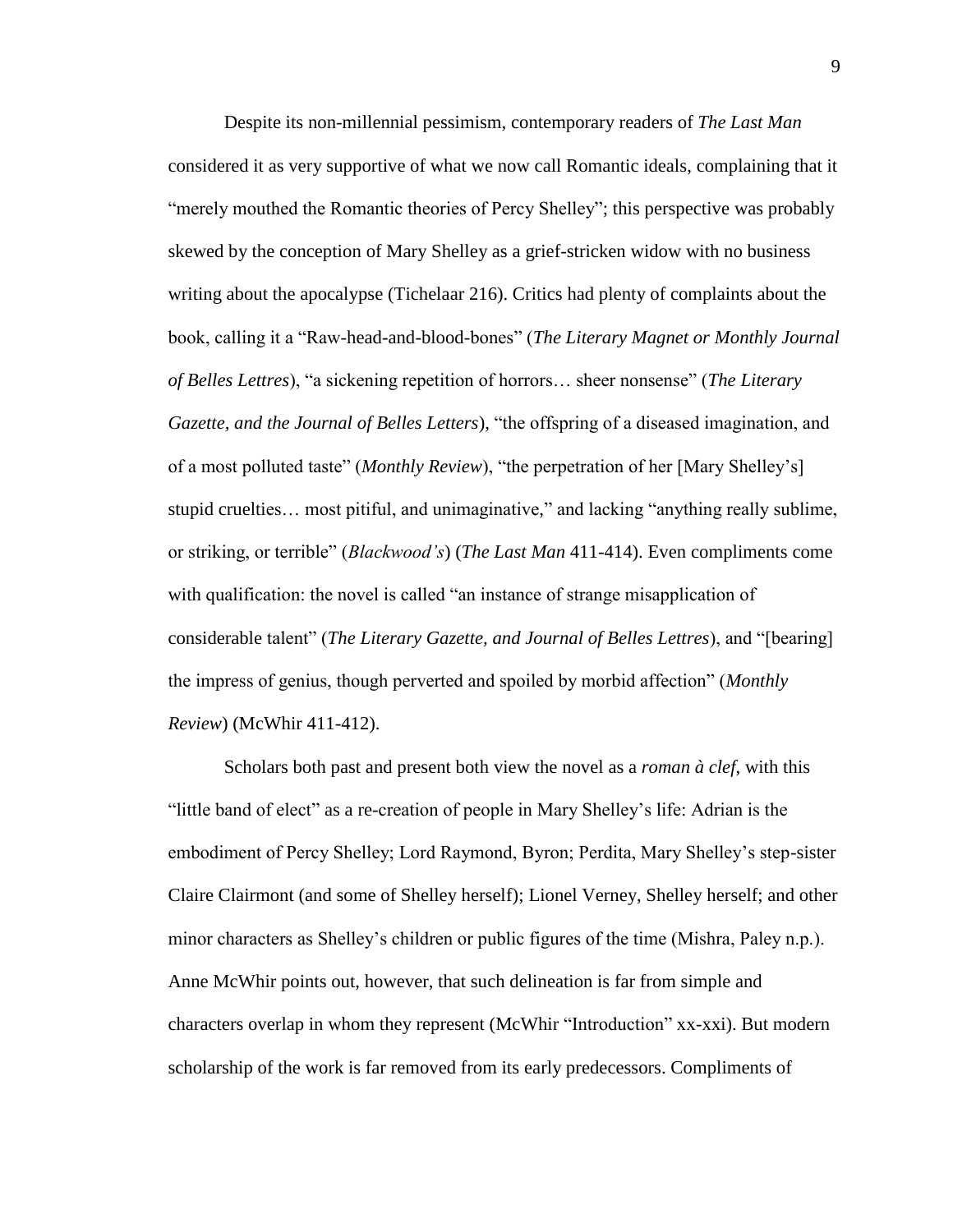genius come without qualification; McWhir calls it "an extraordinarily ambitious book" (McWhir xvi). The biographical element of the text is no longer viewed as the only way to read it – Richard Albright writes, "the long tradition of reading her fiction as almost entirely biographical is ultimately reductive" (Albright 119). Nor is it a tool to criticize its author for poorly disguising autobiography as fiction, and it is instead considered an essential piece of background knowledge to investigating the complex text. Sometimes the significance of different biographical elements is reconsidered or reworked, but even this is usually part of a larger argument rather than the subject of a paper on its own. *The Last Man* is a goldmine for modern criticism, a novel gone virtually unstudied for a century and rich with interwoven symbols, themes, and intense intertexuality. It is unsurprising that the body of scholarship encompasses a wide breadth of approaches, including biopolitics and the contagionism/anticontagionism debate (McWhir 2002, Wang 2011, Melville 2007), constructions of gender (Goldsmith 1993, Mellor 2002, Fisch 2003), conceptions of time (Albright 2009), theater and art (Wagner-Lawlor 2002), and politics (Sterrenberg 1978, Fisch 2003). However, the most common article on *The Last Man* assesses the book's treatment of Romanticism – namely, whether it defends or rejects it. This subject is sometimes addressed on its own, yet often through the lens of one of the aforementioned topics. It is most often wound up with *The Last Man*'s politics since the French Revolution so politicized the apocalypse, and also because one's opinion on the novel's ultimate opinion of Romanticism largely determines whether it is totally antipolitical (Sterrenberg) or offers a critique with the possibility of progress (Fisch). Scholars line each side of the ring: Vijay Mishra, Morton D. Paley, and Robert Lance Snyder are three critics who have argued that humankind's doom in *The Last Man* lacks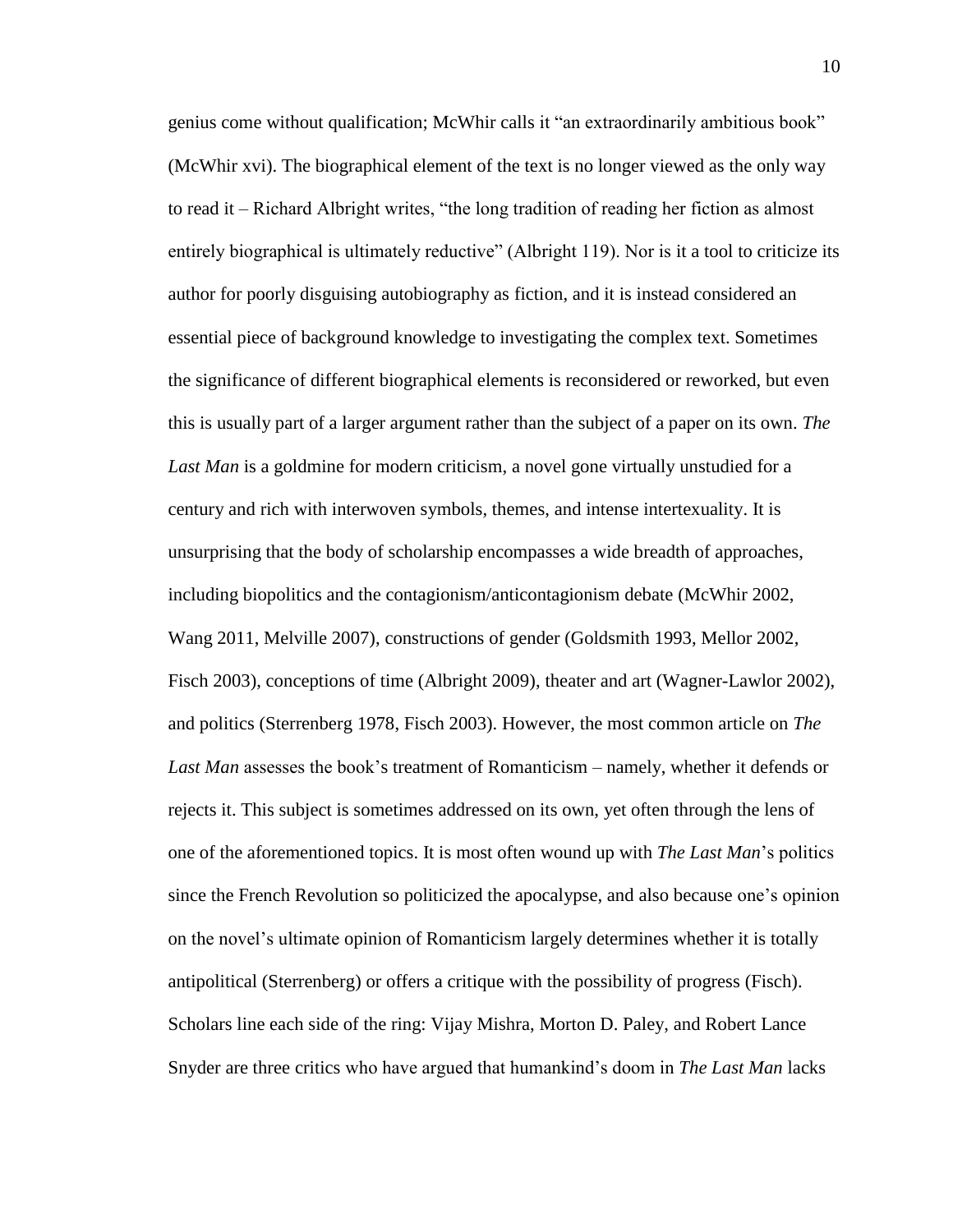any explanation which could render it understandable or meaningful, and Anne McWhir and Lee Sterrenberg also argue that the text refutes Romantic ideals. Other scholars including Anne K. Mellor, Hartley Spratt, Mary Poovey, and Jean de Palacio (these last two referenced by Fuson Wang in her 2011 article) see the text as more optimistic. Steven Goldsmith notes that the novel has a thread of "obscured utopianism," but only two authors I have found, Fuson Wang and Audrey Fisch, definitively write that *The Last Man* neither totally rejects nor accepts Romanticism, but instead takes a revisionary stance (Goldsmith 265).

The thesis that Mary Shelley rejects Romanticism is especially inviting given that some of these Romantic ideals belonged to Mary Shelley's mother and father; the *roman à clef* autobiographical angle lends a sense of drama of a daughter's intellectual independence. Sterrenberg demonstrates how Shelley takes the metaphors of "diseases and plagues – which previous writers had used as hopeful symbols of the revolutionary process" and reworks them into the "pessimistic and apocalyptic" context of a truly apocalyptic plague, thus undercutting the "meliorative political views of her parents' generation" (Sterrenberg 328). The same holds true for Mary Shelley's husband, Percy Shelley, author of the utopian *Prometheus Unbound* (1820). Mary Shelley's novel is distinctly non-millennial; in contrast, both first and second generation Romantics are known for producing a number of great works which "celebrated" the millennium or millennial apocalypse, such as Wordsworth's *Prospectus to the Recluse* (1814) (Paley, "Apocalypse Without Millennium" n.p.). These works are often utopian, glorying in schemes for mankind's improvement and viewing the French Revolution as the inception of such a change. William Godwin, Mary Shelley's father, wrote in *Enquiry Concerning*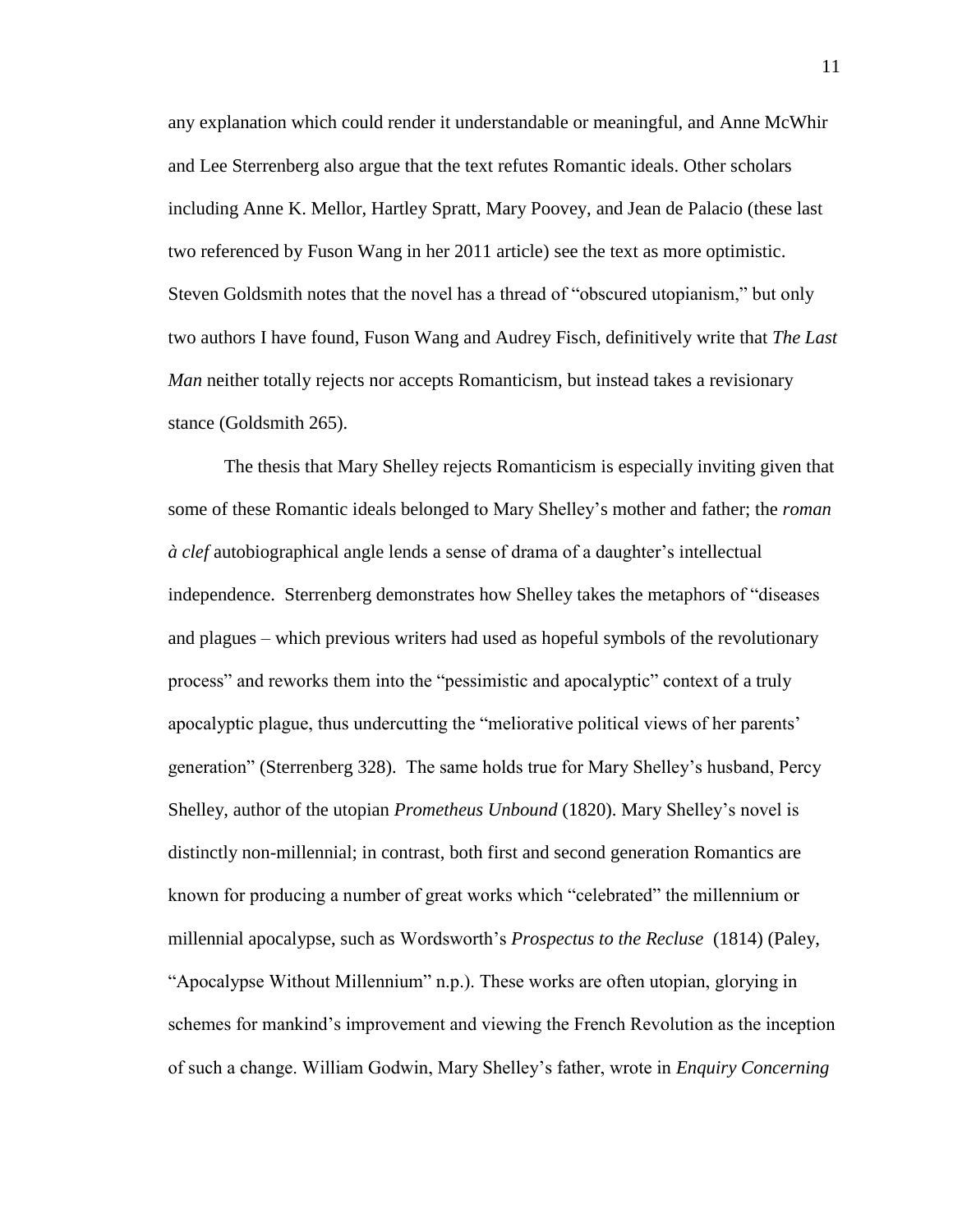*Political Justice* (1793) that the "powers of the [human] mind" could "resist disease and even death" perhaps even to immortality (Sterrenberg 333-4). His vision of a "slow, natural progression to a rational, communal society, to an anarchistic millennium" places him solidly in the category of millennialist (Fulford 5).

Mary Shelley's non-millennial apocalypse does diverge from much of the previous Romantic discourse on the subject, both first and second generation. The plague, previously a symbol of regeneration, is an inexplicable phenomenon with no rhyme or reason to its construction, and characters who attempt to impose justification or locate some millennium all fall short and are killed without fanfare by the same plague they fail to explain. Shelley's plague lacks definition, reason, or pattern, and is as immune to explanation as treatment – as Robert Snyder characterizes it, a "grotesque enigma mocking all assumptions of order, meaning, purpose, and causality" (Snyder 436). Snyder uses the plague to demonstrate that Mary Shelley diverges from her father's "rationalism" and her husband's "perfectibilitarianism" (Snyder 438). However, other scholars find room for optimism. The text has a persistent cyclical aspect which creates a narrative of "alternative beginnings, of never-ending new births" (Mellor 144). Nor can the prominent role of the power of the imagination be ignored, especially given that Lionel essentially recreates the past through writing and becomes the "dreamer of eternity" (Spratt 536).

In my approach to *The Last Man* I posit that the text does not blindly follow or totally reject Romantic ideals; the lack of consensus and indeed directly opposed opinions from so many scholars is a strong indication that the novel itself is not one-sided. I argue that Mary Shelley sees Romantic ideals – optimism, the power of the imagination, self-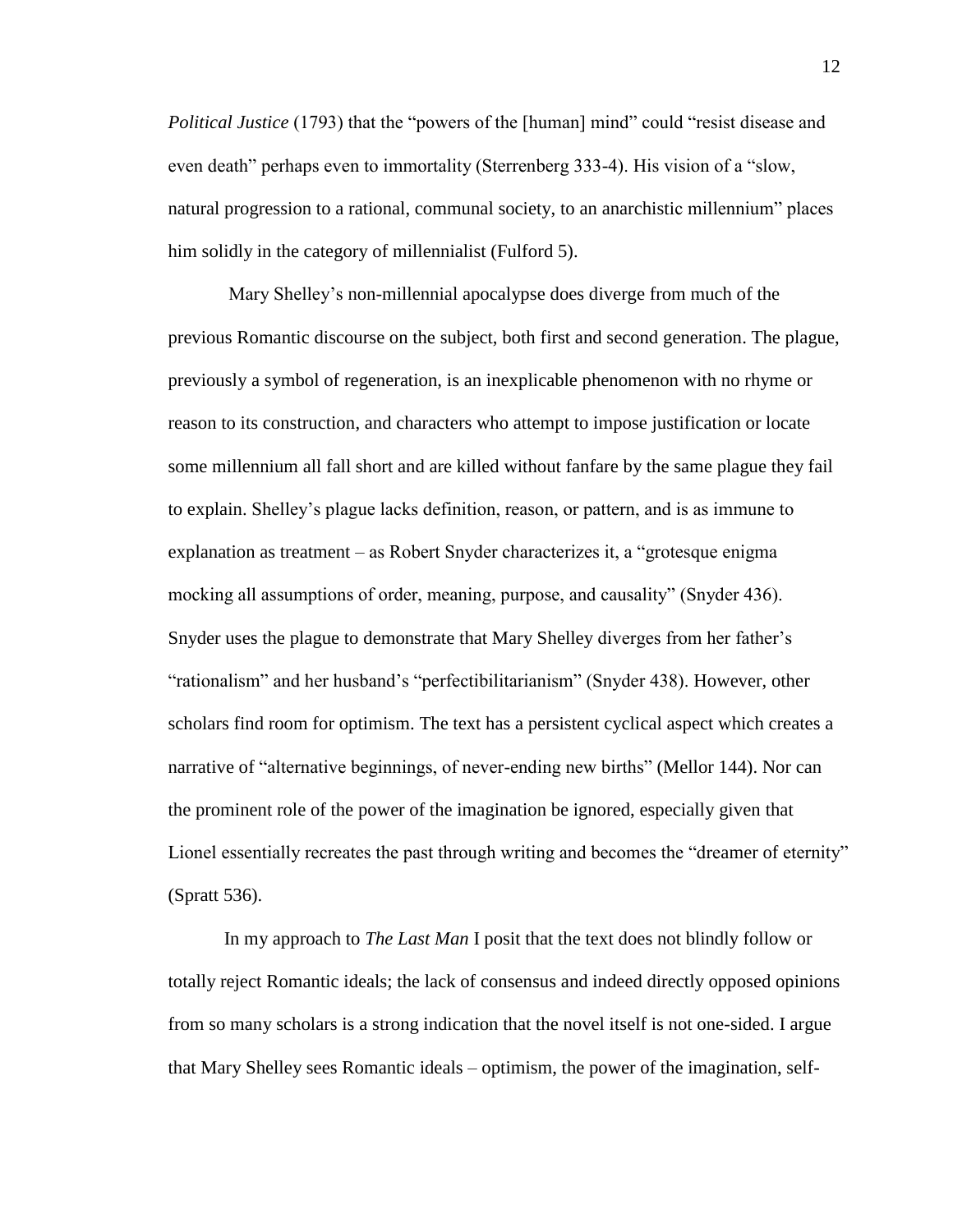determination, and the ability to use nature and art to access a transcendent state of being – as relatively useless outside of their internal appeal. The external world is under the control of two systems, political and natural, which exercise more agency over humankind than humankind does over itself. Romantic ideals have no power to change this dynamic; nor is there any escape from these systems, although individual characters' powers do mitigate the situation through some reclamation of contextual agency. Certainly the French Revolution demonstrated that political systems will go their own way regardless of human intentions, and some critics have interpreted the plague as an embodiment of the Revolution. Romantics at first largely considered the French Revolution as a millennial force, or at least evidence of human progress; Mary Shelley's non-millennial novel critiques this early optimism. The plague is also the stuff of reinterpreted Romantic nature. The Romantics often saw nature as interacting with or even downplaying human agency, but Mary Shelley's is a darker take as she transforms the benevolent nature of Wordsworth's "Tintern Abbey" into a more capricious and lifethreatening force not dissimilar to that in her earlier novel *Frankenstein.* So Mary Shelley's *The Last Man* is a thorough critique of unfounded Romantic optimism; however, the novel's structure exerts a mitigating force on this condemnation. It proposes a very real possibility of rebirth and rebuilding for which Romantic ideals provide essential energy, with further suggests that these ideals *do* have value for human progress. Nor is this conflicted state unique to Mary Shelley's novel: darkness and doubt appear in other Romantic texts as well, meaning that *The Last Man* is less a departure from than a continuation of them.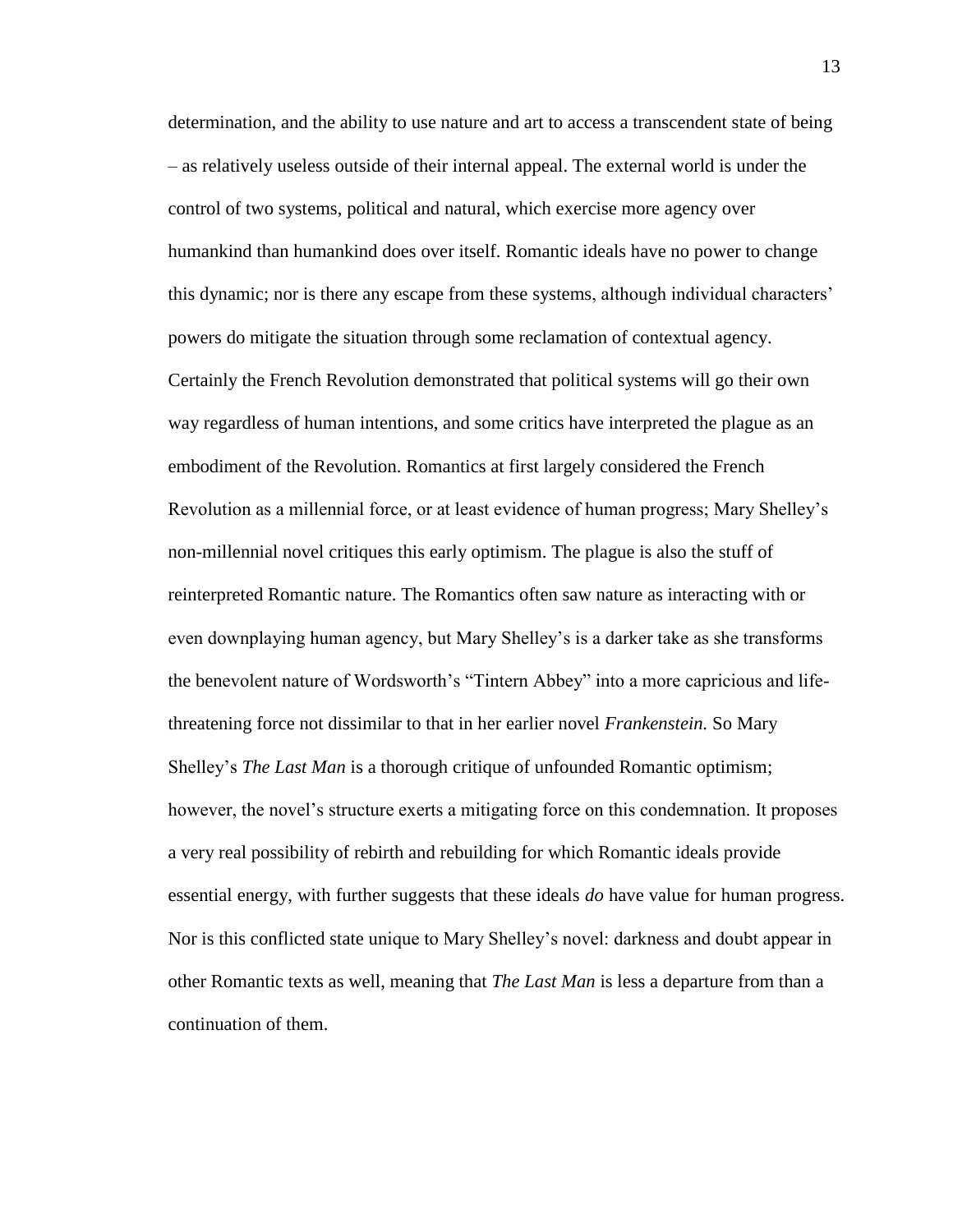My method begins with a thematic analysis of the search for Eden in the novel, in which the repeated failure to construct a pantisocratic idyll or otherwise locate or build Eden demonstrates characters' futile attempts to escape the agency-sapping political and natural systems. Then I move to intensive close-reading into the concepts of politics and nature in the novel, and show how political and natural language intersects with constructions of self-control and its extreme embodiment in the form of madness. In addition to direct description, assorted and seemingly disparate motifs also contribute to the lack of agency: sailing and ships, plays, and insects. I then examine how the novel assesses forms of power through comparing Lionel, Adrian, and Raymond. Each character's power echoes the *roman à clef* of a major Romantic figure and allows a limited reclamation of contextual agency, but the wielders remain under the control of political and natural systems. As mentioned, an analysis of the novel's cyclical structure mitigates the novel's pessimism by introducing the possibility of rebirth and making it impossible to conjecture the ultimate doom for its protagonist.

A brief comparative close reading of Shelley with the works of her circle, including William Godwin, Percy Bysshe Shelley, and Lord Byron will further reveal that her doubts of Romantic ideals did not start with her but are rather part of a broader trend of each generation in turn shifting to a darker vision of the world, and one of nonmillennialism. Finally, as the non-millennial apocalypse is the status quo for modern apocalyptic fiction, I will glance at how the Romantic apocalypse survives or is altered in  $20<sup>th</sup>$  and  $21<sup>st</sup>$  century.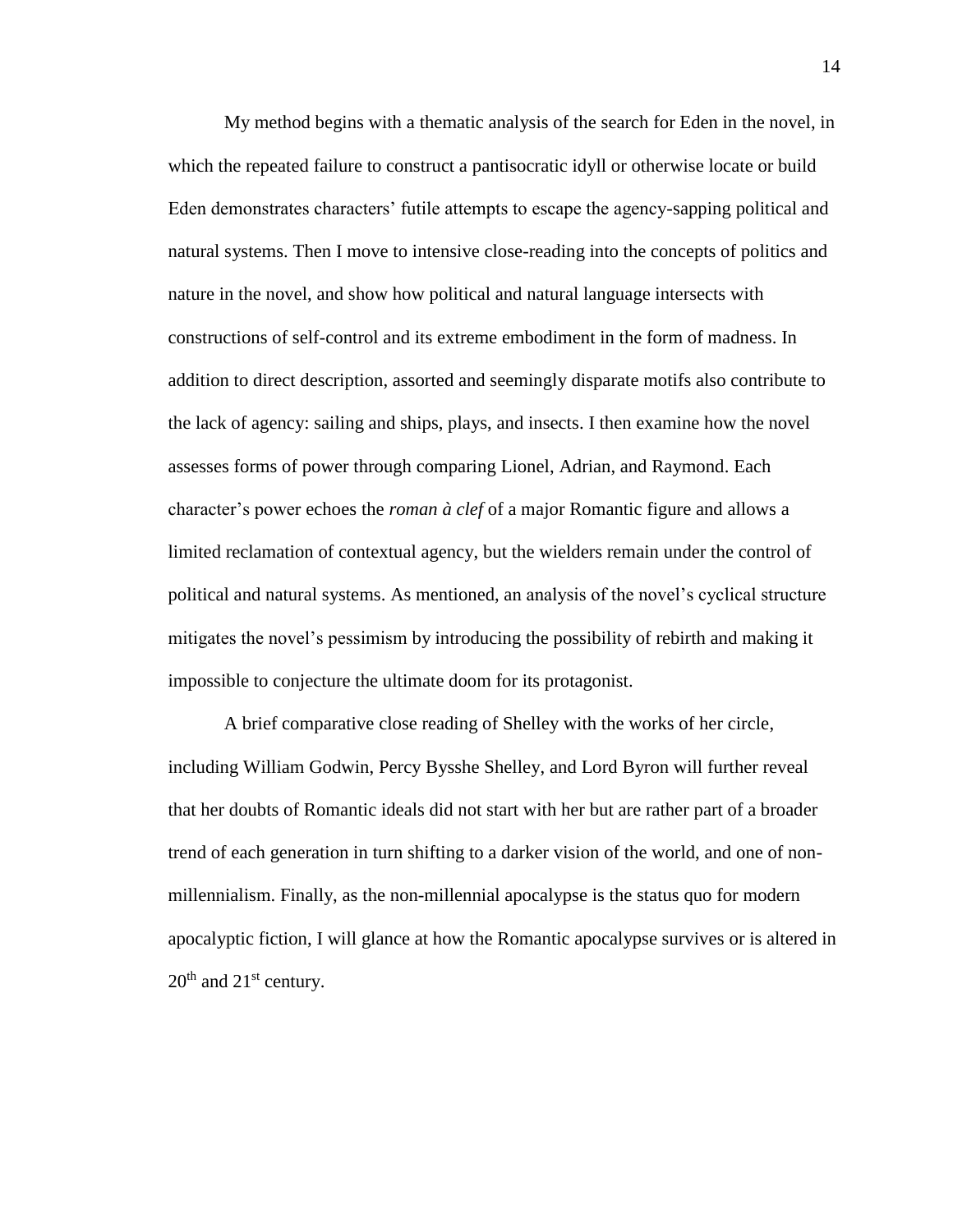# *The Search for Eden*

 $\overline{\phantom{a}}$ 

Sometimes it seems as if every character in *The Last Man* has an idea of what paradise is, and how they'll get there. Adrian first lives in "gardens of delight and sheltered paths" when he believes Evadne loves him; when she spurns him, he turns to imagining a world without "death and sickness… hatred, tyranny, and fear," and claims that humankind can achieve it: "The choice is with us; let us will it, and our habitation becomes a paradise. For the will of man is omnipotent" (*TLM*<sup>\*</sup> 45, 76). In the midst of a plague exacerbated by warm temperatures, Lionel somehow believes they will find paradise by going south: "We must seek some natural Paradise, some garden of the earth, where our simple wants may be easily supplied, and the enjoyment of a delicious climate compensate for the social pleasures we have lost" (312). Raymond dreams in less explicitly Edenic terms; as Lord Protector, he aims "to render England one scene of fertility and magnificence" (106). These dreams of paradise echo William Godwin's rhetoric of human improvement, and also Percy Shelley's *Queen Mab* (1813) and Milton's *Paradise Lost* (1667). On the most basic level, none of these characters' hopedfor paradises are achieved. The non-millennial outcome of *The Last Man* essentially critiques that Romantic dream: the optimism that the human race can achieve such heights, and that is has sufficient self-determination to make its dreams manifest.

One character who very explicitly and painfully displays this failure of Romantic ideal is the astronomer Merrival. Merrival's first appearance is in a conversation between himself, Lionel, and Ryland. Merrival predicts that, after a "hundred thousand years… the pole of the earth will coincide with the pole of the ecliptic… an universal spring will

Page references to *The Last Man* (*TLM)* are to the Oxford World's Classics edition.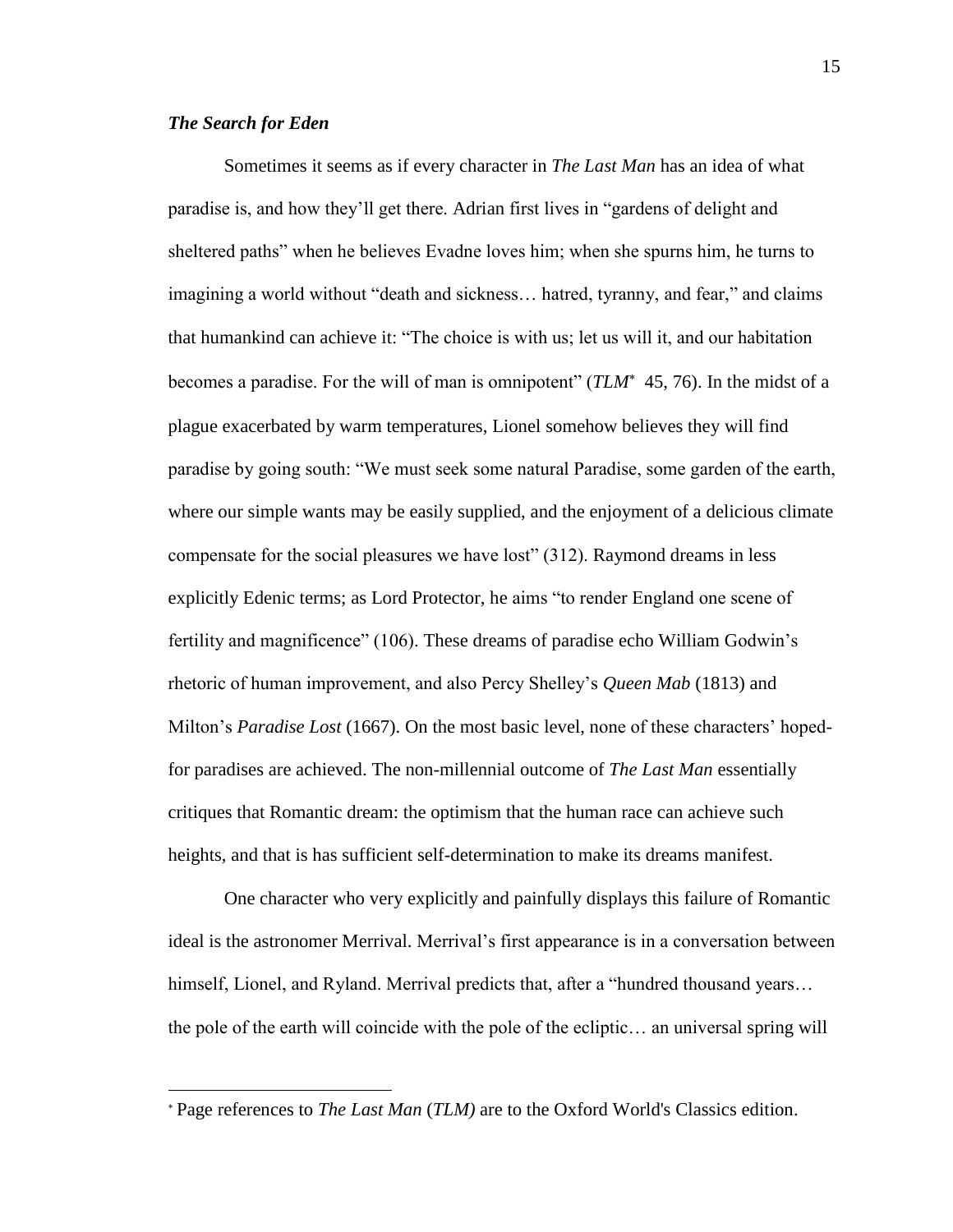be produced, and the earth become a paradise" (220). He waxes eloquent to Idris about how this period of peace will be unfortunately followed by one of "earthly hell" (in an interesting reversal of the sequence of the millenarian apocalypse), undaunted by Ryland's skepticism and contemptuous comments – which later prove all too accurate – that all the present company will be "underground" far before the occurrence of these events (ibid). Merrival's charming optimism soon vanishes. His family dies at the hands of the plague, and his "visionary" perspective is replaced by a "delirium of excessive grief" (305).

On one level, Merrival's and others' failure to find paradise is strong evidence for *The Last Man*'s critique of Romantic ideals. On another, it demonstrates the inability of characters to escape the harsh reality of existence under the purview of two inescapable systems: the political, and the natural. Characters' attempts to find paradise are essentially attempts to escape the control of these systems. This dynamic is also represented in the novel's several partial, but never entire, constructions of pantisocracy.

Pantisocracy is Greek for "all of equal power" ("Pantisocracy"). In modern political terms, it is "a form of social organization in which all members are equal in social position and responsibility, usually also having property in common" or "a political doctrine advocating this" ("Pantisocracy, n."). Historically, the term refers to a plan created by "Samuel Taylor Coleridge, Robert Southey… and others" to emigrate to America and create such a "utopian society" along the Susquehanna River, in which inhabitants' time would be split between practical work and leisurely philosophizing and writing ("Pantisocracy"). Pantisocracy can also be thought of as a version of "domesticating the millennium" by creating earthly paradise in miniature (Roe 89).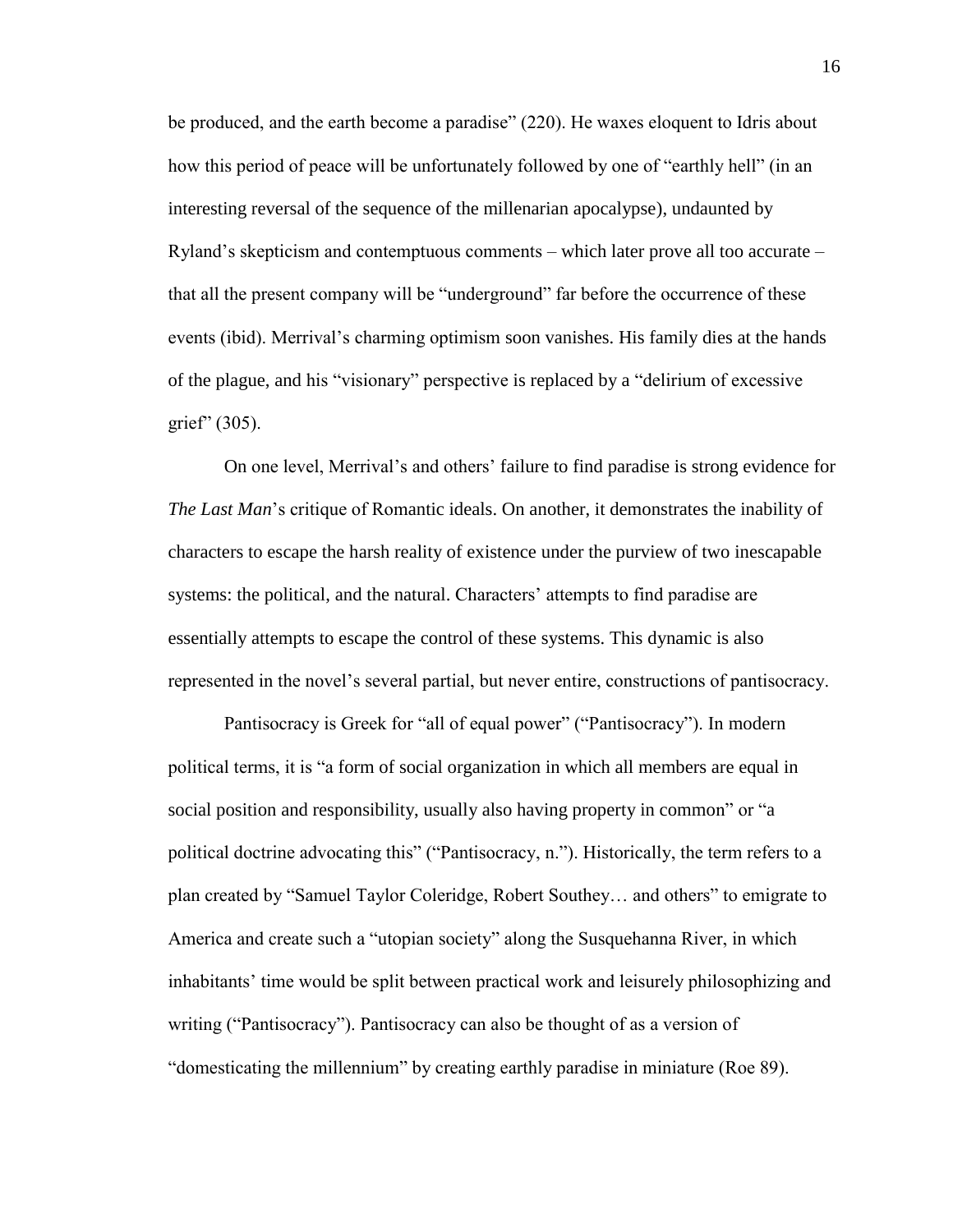Spurred by "millenarian idealism" which the French Revolution first inspired and then disappointed, pantisocracy expressed a desire to escape "the increasingly violent arena of political activity" to a "community based around family and private attachments," a drive mirrored by Sterrenberg's observation that nature became a "haven" from politics in a period of "post-revolutionary despair" (Roe 96, Sterrenberg 325). Nicholas Roe pointedly highlights the inherent paradox of the notion, which drew its "theoretical backgrounds" from Thomas Paine and Adam Smith, and its "motive to virtue" from Godwin's *Political Justice*: a comfortable, egalitarian farming society would actually require a lot of capital and goods to be feasible (Roe 90-93). The simple life is not so simple at all. In this sense, it is also an attempt to escape from nature: the pantisocratic vision sees nature only as a haven and fails to take into account the harsh reality of what survival in nature actually entails.

Pantisocracy appears in multiple partial incarnations in *The Last Man*, despite never being explicitly mentioned by name. It gradually approaches but never achieves its full character. Its first incarnation is Lionel and Perdita's impoverished life, living in a cottage with Lionel poaching game for most of their food. This first pantisocratic representation is a very partial one. It has the aspect of living in nature, but none of the intellectual or social connections and none of the comfort that Coleridge supposed he would have. The next incarnation is a little closer, with the added element of an intellectual existence. Occupying the cottage vacated by his sister and so poor that "peasants would have disdained [his] scanty fare," Lionel occupies his hours with "poetry" and "metaphysics" and mooning over Idris (*TLM* 77-78). The social aspect is added when Adrian and Idris begin regular visits to Lionel, although the hierarchical structure of their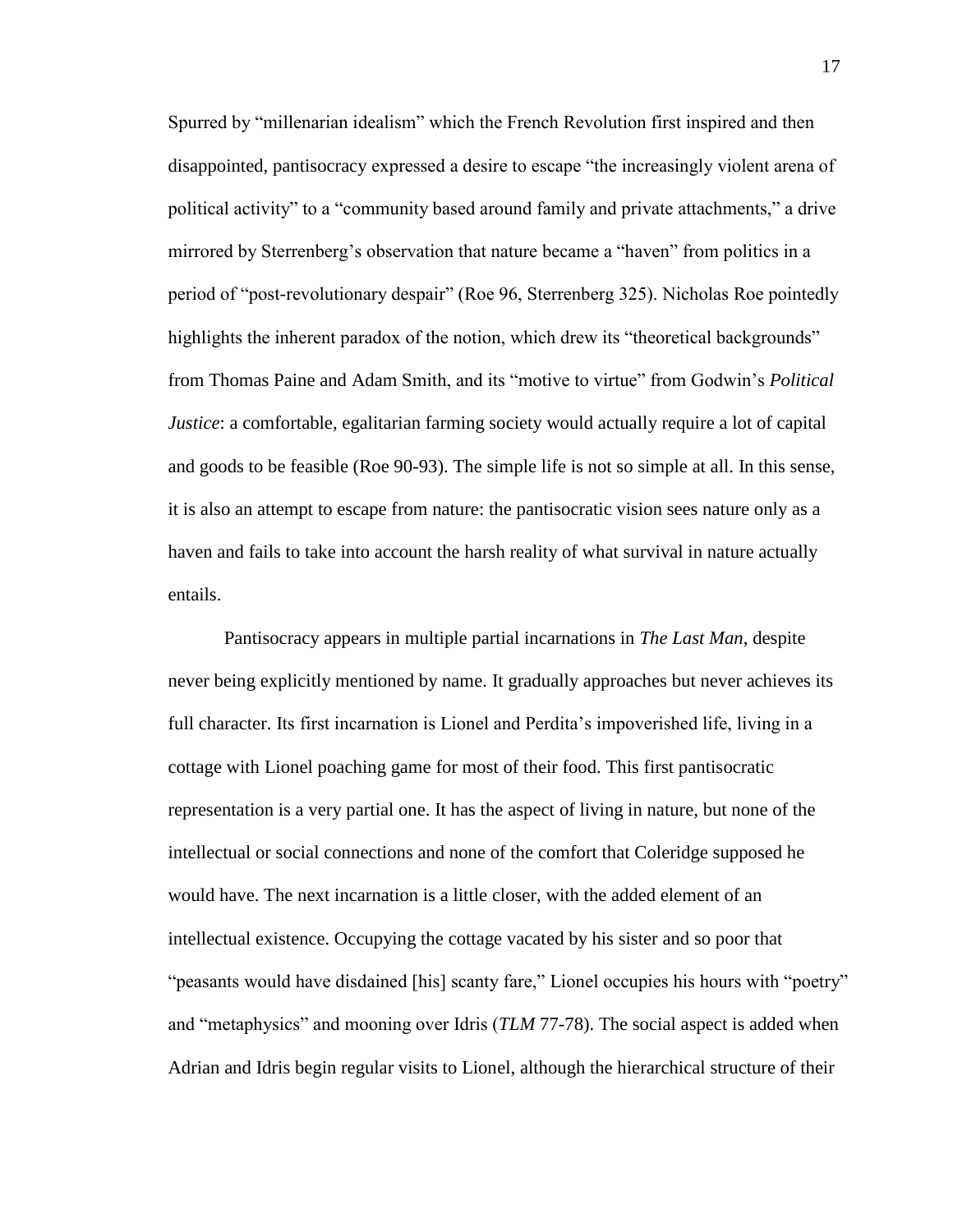interactions (with the royal siblings more wealthy and distinctly not sharing Lionel's living conditions) means the pantisocratic image is still incomplete (80). The main cast of characters – Lionel, Idris, Raymond, Perdita, and Adrian – does finally reach an egalitarian existence with respect to each other when they all live together at Windsor, by virtue of the poorer Lionel and Perdita respectively marrying the wealthier Idris and Raymond. Their "happy circle" achieves a utopian existence as they spend entire days "under the leafy covert of the forest with our books and music": "nor were we ever weary of talking of the past or dreaming of the future. Jealousy and disquiet were unknown among us; nor did a fear or hope of change ever disturb our tranquillity. Others said, we might be happy—we said—We are" (90).

However, their idyllic life is only possible with very non-pantisocratic aristocratic levels of wealth; and while neither "fear or hope of change" ever disturbs this existence, the call of politics – *actual* change – does as it draws Raymond back to the stage of ambition to become Lord Protector, a development which leads to the near-destruction of his marriage and his eventual death. Ryland, Raymond's political rival and advocate of republicanism, performs a similar maneuver. Ryland plans to settle somewhere in the American west and even goes "so far as to make several journies far westward… for the purpose of choosing the site of his new abode," but political "ambition" draws him back away from his pantisocratic inclinations (241). Shelley uses these partial representations of pantisocracy to critique its feasibility. The paradise which it projects cannot exist in its entirety: some element must be sacrificed, whether comfort, society or simplicity. For example, when Lionel lives alone and eats ludicrously small amounts in his cottage, Shelley critiques the hypocrisy which ostensibly promotes a simpler, less materialistic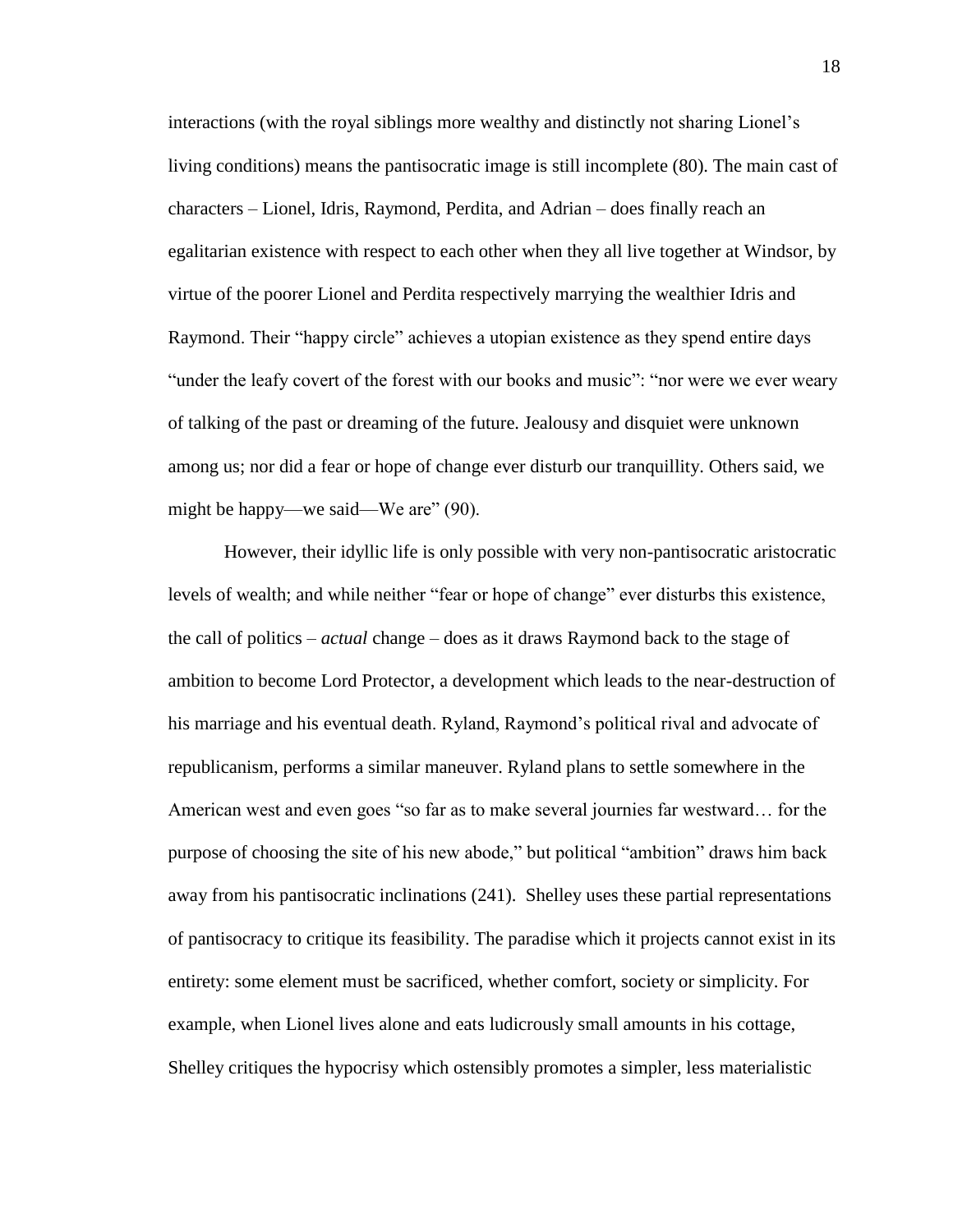way of living but actually requires a surfeit of goods to avoid a Spartan existence (Roe 90-91). However, she still acknowledges the notion's appeal. The image of life and Windsor especially is described in appealing terms that acknowledge the magic of everyday life, surrounded by nature, filled with intellectualism and conversation with a small social circle. While not a completely accurate pantisocracy, life at Windsor does succeed in creating a localized millennium, and its appeal and sway over the mind is undeniable. Still, pantisocracy itself is portrayed as unfeasible.

Pantisocracy never does manage to achieve its full potential in the novel, though it does manage to get close in two more instances. When the plague has devastated England's population, the necessity for a cooperative and subsistence existence creates egalitarianism:

Poor and rich were now equal… It was a sight for the lovers of the human race to enjoy… Youths, nobles of the land, performed for the sake of mother or sister, the services of menials with amiable cheerfulness. They went to the river to break the ice, and draw water: they assembled on foraging expeditions, or axe in hand felled the trees for fuel. The females received them on their return with the simple affectionate welcome known before only to the lowly cottage – a clean hearth and bright fire; the supper ready cooked by beloved hands. (*TLM* 309)

Here, pantisocracy exists in almost all its elements: an simple and egalitarian existence with precious and strong familial relationships, even with a river to serve in place of the Susquehanna. Value is accorded to humble joys, and an economy levelled by the plague erases material class differences. However, the intellectual aspect is missing, along with tranquility. The affluence which allowed the wealthy their "exalting and refined pursuits"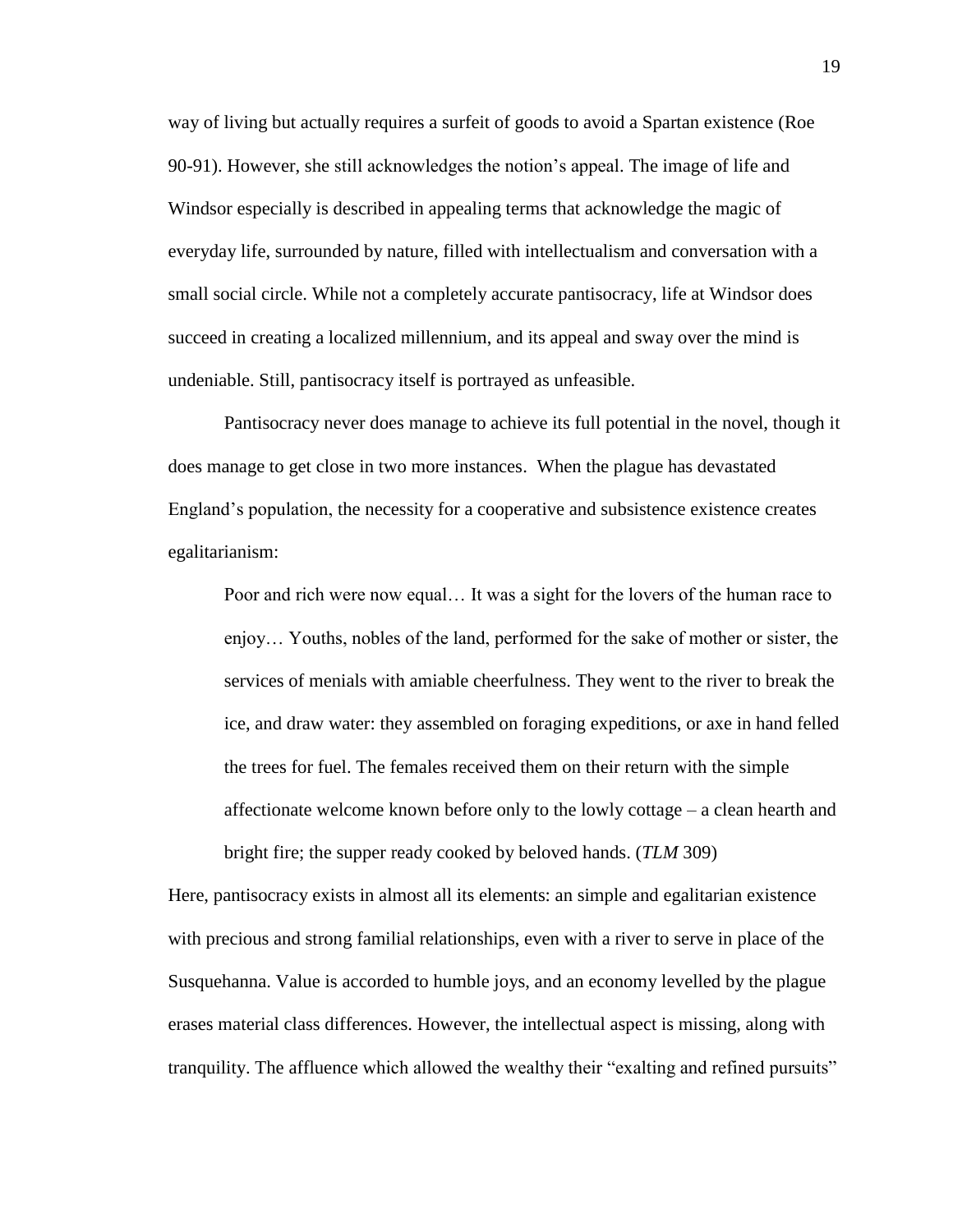is gone, and the former aristocrats no longer philosophize but, "with diminished numbers and care-fraught hearts, huddled over a fire, grown selfish and groveling through suffering" (ibid).

The final incarnation of pantisocracy, and probably the closest it ever comes to completion, does not appear until after the plague has claimed its final victim. The plague does not actually leave Lionel as the last man, but stops with Lionel, Adrian, Lionel's son Evelyn, and Raymond and Perdita's daughter Clara still alive. The four of them experience "days of joy… O days replete with beatitude, days of loved society… talk, thought enchaining, made the hours fly—O that we had lived thus for ever and ever!... true philosophy taught us reason" (429). With food plentiful and every building of the world available to them, they take up residence at the Vice-Roy's palace in Milan. A disease separate from the plague and then a shipwreck eventually take Lionel's companions from him, but while they live, the four of them exist in near-perfect happiness – the last four human beings alive achieve virtual utopia. Only that fact, that they are the last four human beings alive, mars their bliss. Lionel writes, "There were few books that we dared read; few, that did not cruelly deface the painting we bestowed on our solitude, by recalling combinations and emotions never more experienced by us" (431). With that, the verdict is cast. Pantisocracy is acknowledged as having power over the human mind as an appealing dream, but no more. Like other characters' dreams of paradise it can never, even in the most extreme context, become a reality. Perhaps the closest anyone ever comes to paradise is Lionel at the end of the novel, with the whole world his garden of Eden; but it is a twisted Eden, with everyone else already fallen.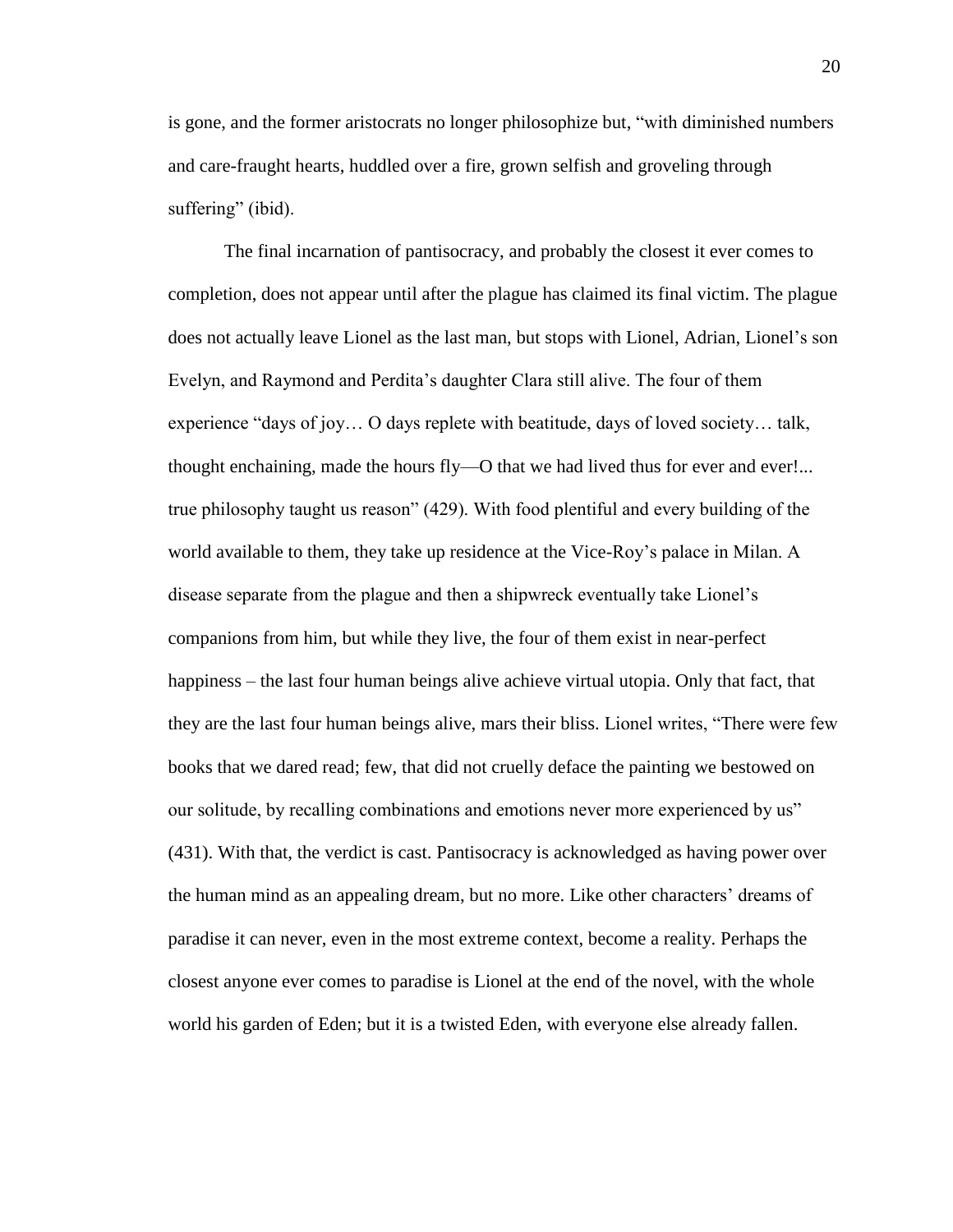The impossible search for Eden through pantisocratic dreams or otherwise demonstrates that there is no way to swap harsh realities for paradise; except, perhaps, through death. The next section uses close reading to explore the exact nature of those realities within the novel, and how they essentially control the entire human race.

#### *Close Reading: Politics, Nature, and Control*

While reading the novel, it is impossible not to notice the recurrence of certain unusual phrases used to describe individuals' actions or psychological states. Many of these phrases are political, noteworthy for using language associated with government and power when those subjects are not actually on the table. Examples include (italics mine):

All the time she could *command* she spent in solitude. (*TLM* 15)

My passions are my *masters*; my smallest impulse my *tyrant*. (152)

This was not altogether the fact… while the *slave* of pride, she fancied that she sacrificed her happiness to the immutable principle. (293)

I had delivered myself up to the *tyranny* of anguish. (456)

Meanwhile, other psychological language makes use of natural imagery (italics mine). His praises were so many *adder's stings* infixed in my vulnerable breast. (23) A moral *tempest* had wrecked our richly freighted vessel. (155) His voice had recovered its bland tone, but a *dark cloud* still hung on his features. (196)

This natural-psychological imagery seems almost commonplace at first, but reveals its significance when examined in conjunction with the role nature plays in the text: as something humankind believes they have dominated, when they actually have not; as a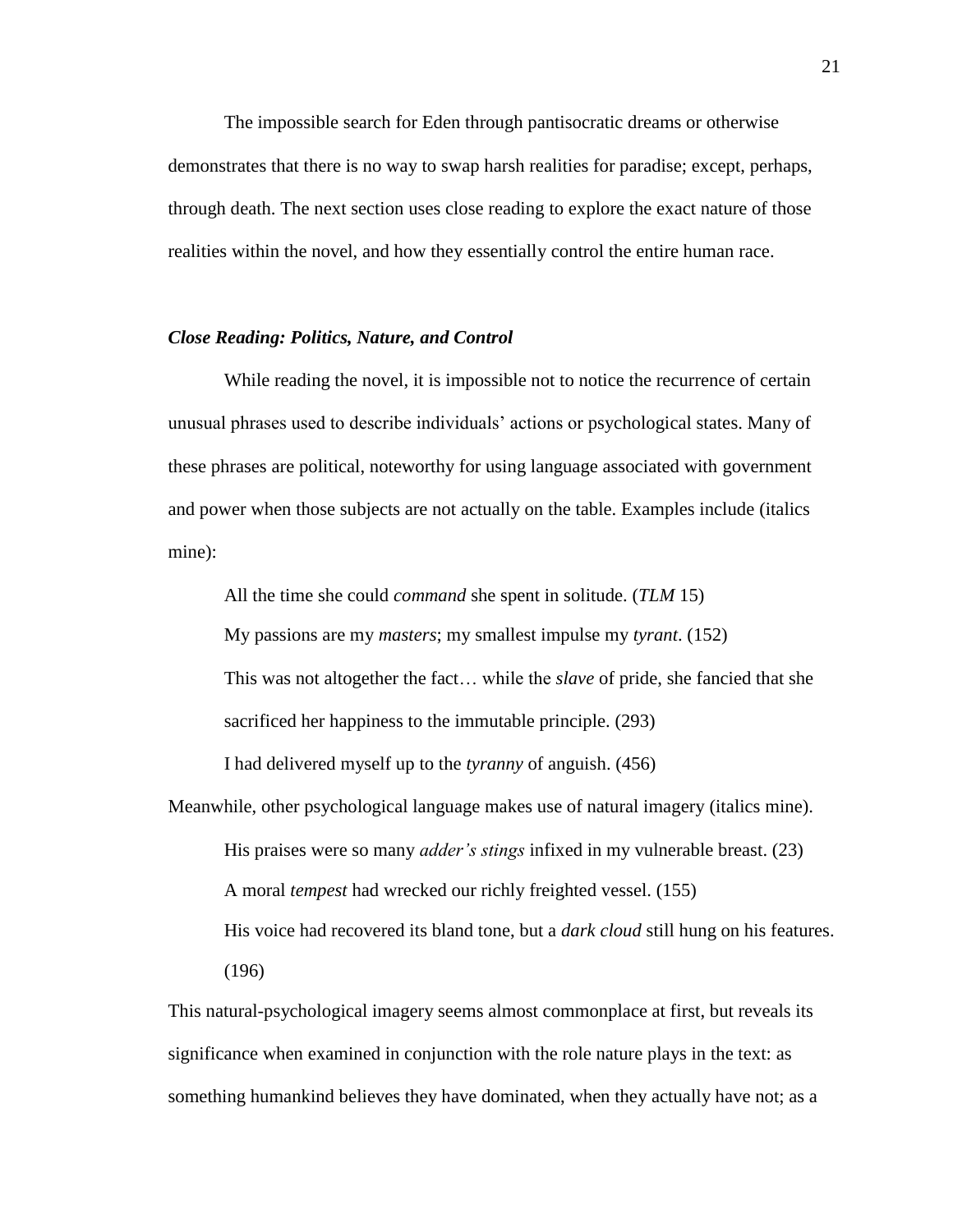source of Romantic beauty and solace; and as part and parcel of the all-killing plague. Political-psychological and natural-psychological language alike pervade the text, so the meaning of one cannot be determined without also explaining the presence of the other. To complicate the issue, other symbolic language recurs which cannot be easily slotted into one of these two categories: religious language, especially of sacrifice; life as a naval journey; settings or periods of time likened to theater performances; and humankind's repeated comparison to insects. Mary Shelley's web of words is as intricate as it is extensive, and unravelling the web is a multi-step process.

The first step is to recognize political-psychological and natural-psychological language as the primary carriers of meaning, and also their relationship to each other. They are the primary carriers of meaning because, of all the repeated language, theirs is the most directly reflected by the novel's context and plot. The shadow of the French Revolution already gives the apocalyptic novel a political cast; and politics is the business of Raymond, and later Adrian, as first one then the other negotiates for and holds the position of Lord Protector. How to manage policy in a dying world is an inquiry which the novel raises, and then addresses as it becomes Adrian's prerogative after Ryland abandons the Protectorate in cowardice (244). An entire article could easily be devoted to the political machinations of the novel: the way in which England's abolished monarchy functions more like an oligarchy, Ryland's failed attempt to abolish rank and establish a republic, how Adrian's taking up the post of Lord Protector practically reestablishes the monarchy. (Such an investigation, however, would require extensive and sophisticated knowledge of the historical politics of Europe, Shelley, and her circle. I do not intend to attempt it here.) Nature is no less important, suffusing the text as backdrop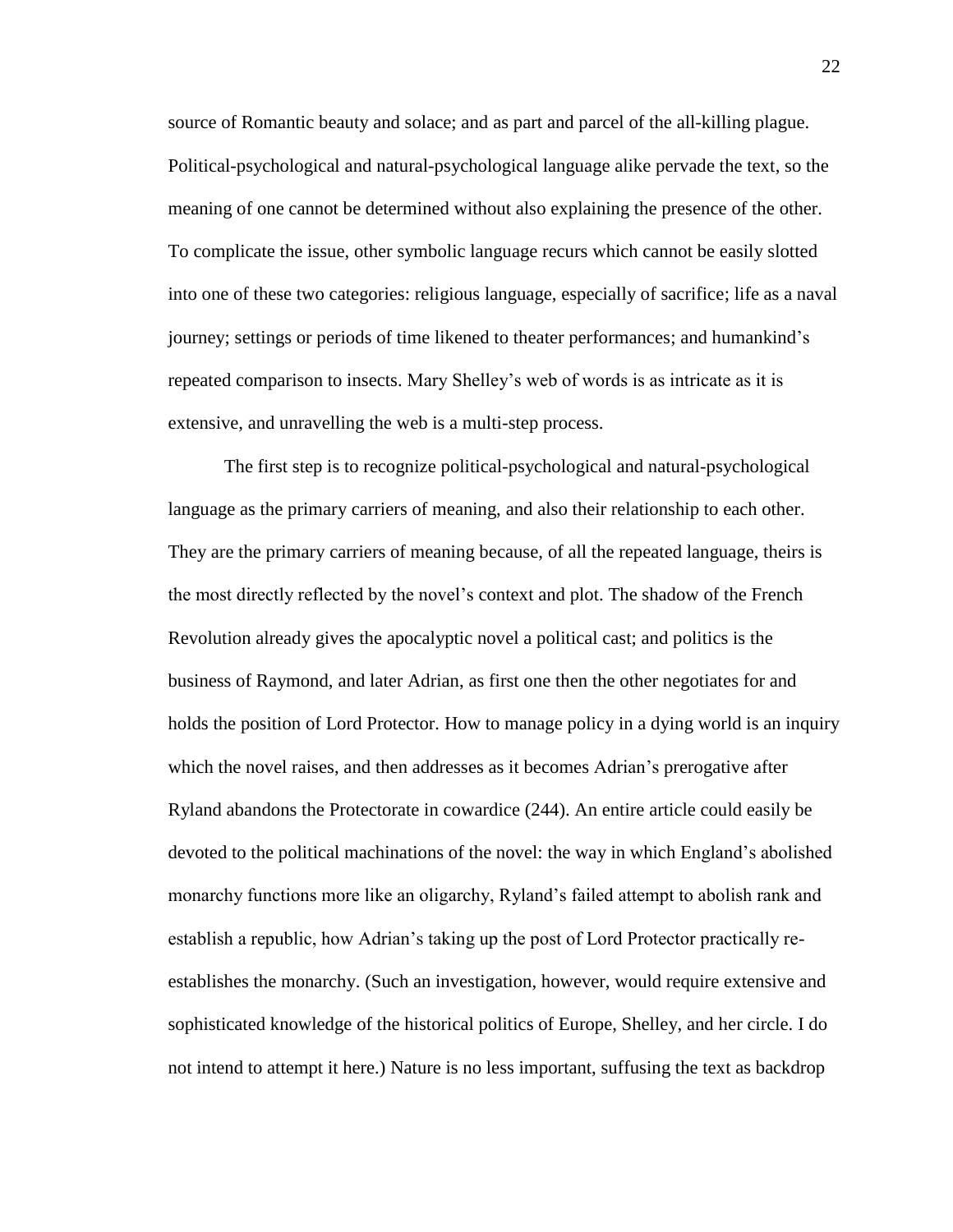and actor. Beautiful natural imagery is juxtaposed with the chilling knowledge that nature is also the source of the apocalyptic plague. The plague itself is considered part of nature and becomes almost a character in the novel, and certainly an agent. Nature also plays an important role in the text's structure as the novel begins and ends with Lionel, alone, inhabiting a rural environment. He starts life outside of civilization, and civilization's ebb leaves him there at the novel's close. Cycles of seasons become important markers, especially once the plague hits and winter is the only palliative to its virulence.

The two initially seem to contradict each other – how could politics and nature be two sides of the same coin? – but the picture becomes clearer if politics is considered to be a system of human interaction, and nature as a system of the non-human environment including flora and fauna, weather, landscape, and disease. In the political system, human beings constantly push and pull on each other in an inextricable web of reactions to one another, many of them involuntary, which severely limit the agency of each individual person. The interactions of a family, for example, are domestic politics, and religious language can also be considered a subcategory of political-psychological language. Perdita's relationship with Raymond is often described in such terms: "She erected a temple for him in the depth of her being, and each faculty was a priestess vowed to his service" (92). Another, powerful passage in the novel positions Adrian as a religious sacrifice to mankind. Recently recovered from madness, Adrian stands overlooking a valley, and pledges himself to the cause "of bestowing blessings" on humankind:

His voice trembled, his eyes were cast up, his hands clasped, and his fragile person was bent, as it were, with excess of emotion. The spirit of life seemed to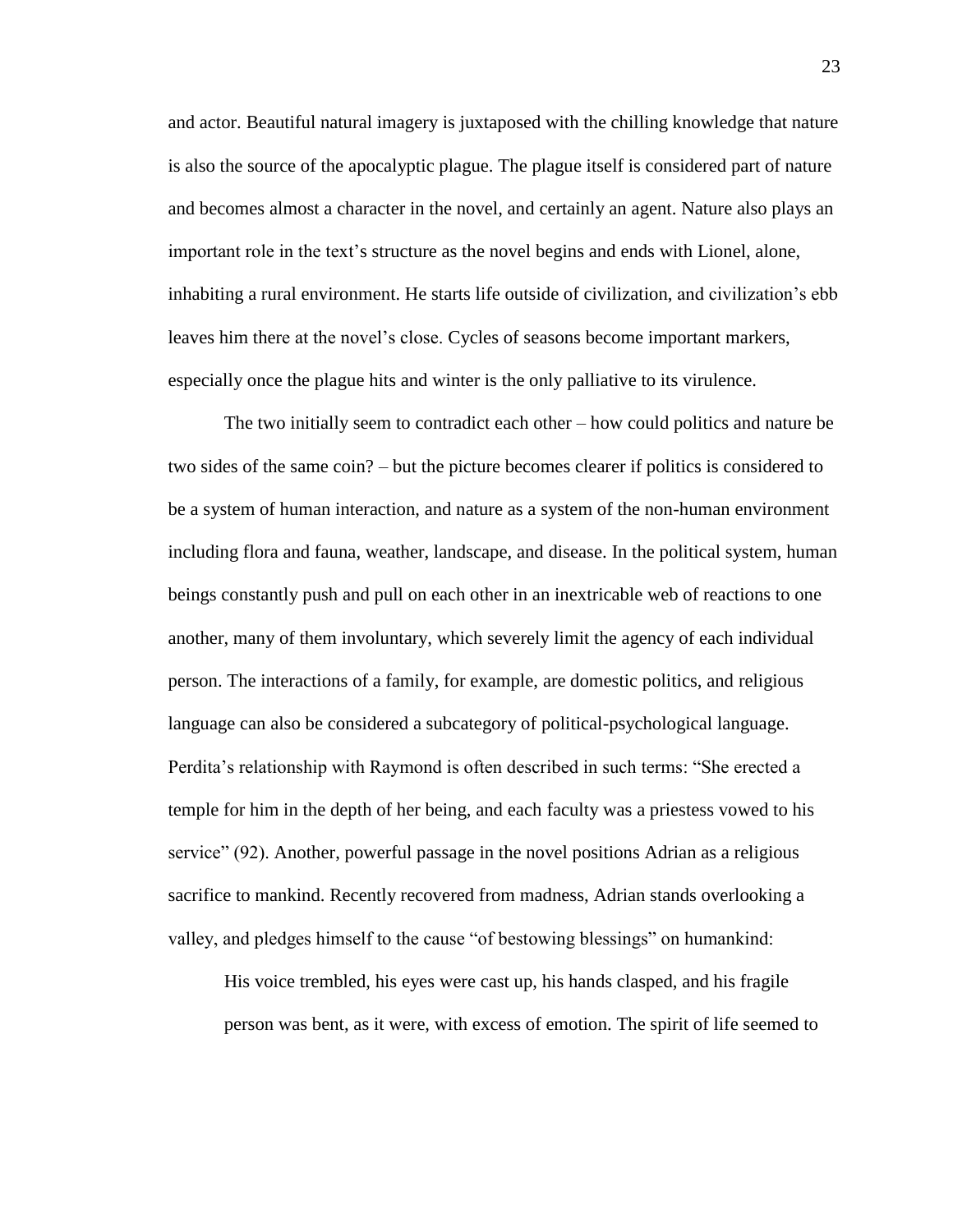linger in his form, as a dying flame on an altar flickers on the embers of an accepted sacrifice. (76)

Notice that both of these religion-inflected statements imply that the speaker, in establishing a religious relationship, gives up a good deal of her or his personal agency. The rest of the recurrent symbols – life as a sailing ship, theater or plays, and insects – require an additional element to reconcile the Sybilline leaves into a pattern: that of selfcontrol, without which a person can have no agency.

Self-control, politically-phrased as self-command, is a huge theme throughout *The Last Man*. The very first page of the narrative after the introduction brings it up, as Lionel recounts his family history: "My father … left his bark of life to be impelled by these winds, without adding reason as the rudder, or judgement as the pilot for the voyage" (9). Lionel's father, the reader soon finds out, is a man of "wit and imagination," and of high status until his addiction to gambling and debauchery causes him to leave London in dishonor (9-11). He dies in obscurity, survived by his widow and two young children (12- 13). Ironically, while his son Lionel will become the last man, the father himself is a "lost man" (12).

Nor is he the only character for whom lack of self-control is the Achilles' heel and cause of destruction. Evadne dies because she is unable to control her "hopeless love" for Raymond; Raymond, because he becomes fatalistic after hearing Evadne's dooming prophecy and rushes alone into Constantinople despite wiser counsel (181). He tells Lionel, "the separation at hand is one over which I have *no control*… the days are already counted" (italics mine) (187). Raymond also fails to control his political ambition. It tempts him from the idyll of Windsor, and it (combined with his uncontrollable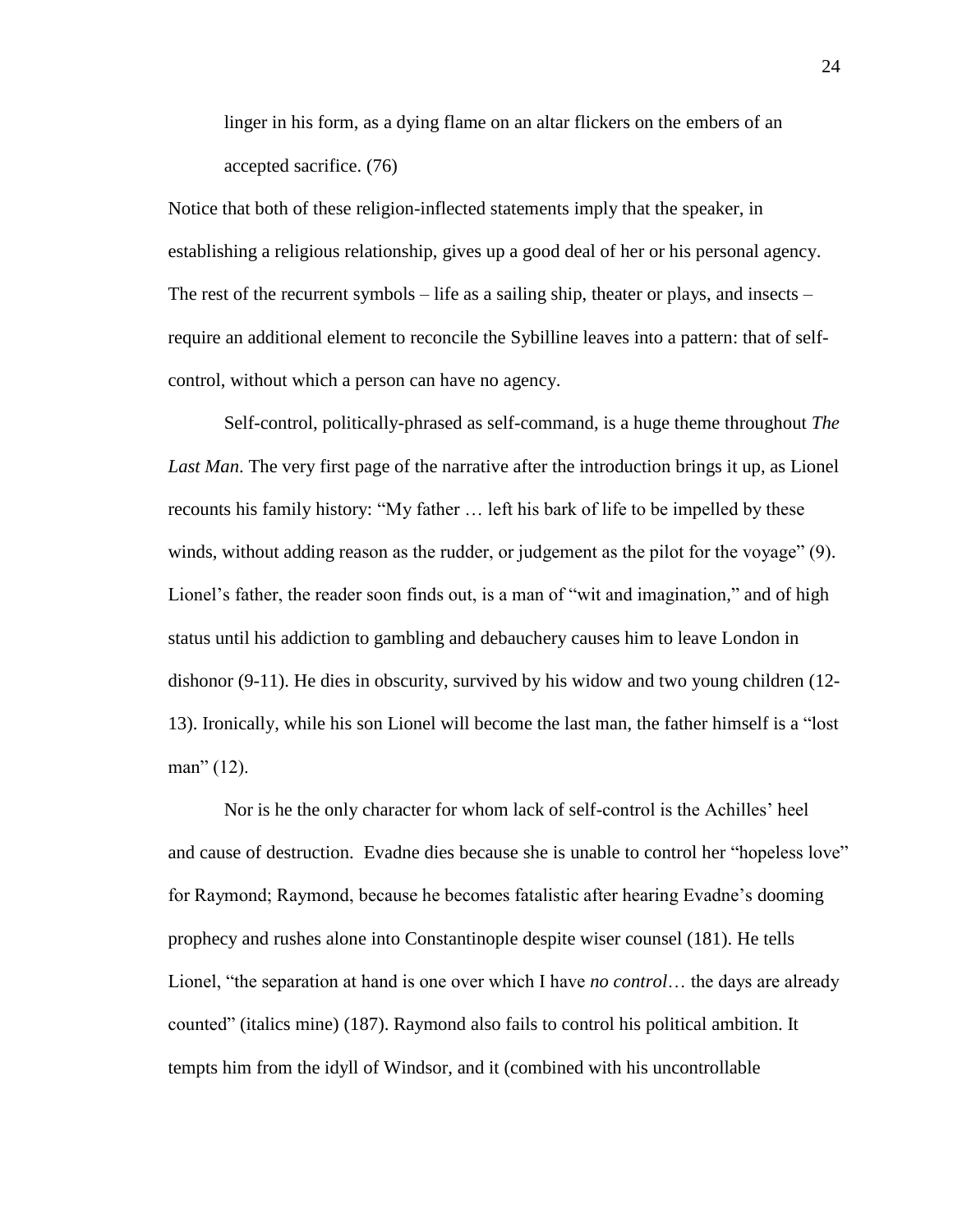depression) impels him into Constantinople when he knows it to be plague-ridden. Unable to deal with the "inconsolable grief" of Raymond's death, his wife Perdita dies soon after him by suicide when taken from his grave (215). Idris for her part fears uncontrollably for the safety of her children, and she worries herself into bad health and eventual death: "anxiety… never for a moment slept in her heart," and "the very soul of fear had taken its seat in her heart" like "the vulture that fed on the heart of Prometheus," making her "thin and pale" until she dies of nothing more than cold temperatures during a journey by carriage (286, 303-4, 354). Crucially, not one of these characters actually dies of the plague – an odd coincidence, unless the underlying cause of lack of self-control unites them.

If these characters do not have control over their own actions even to the point of death, where does that agency revert to? Close reading points to the systems of politics and nature. Human beings' actions and feelings are controlled by these two things: their interactions with other human beings, and the earth they inhabit. Compared to the influence of these two overarching structures, a human's control over his or her own feelings and actions is minimal. A helpful comparison is thinking of any politician who wants to enact reform, but due to the political system is forced to spend all of her or his time raising money and campaigning: the system, not the politician, exerts the most influence over the politician's actions. Alternatively, the decision to take a certain trip can hinge on the state of the weather; more seriously, a natural disaster can deprive a person of life, family, property, or all three, in an instant. The constant application of political-psychological and natural-psychological language to characters throughout the text strongly suggests that these external forces operate in extreme versions of themselves,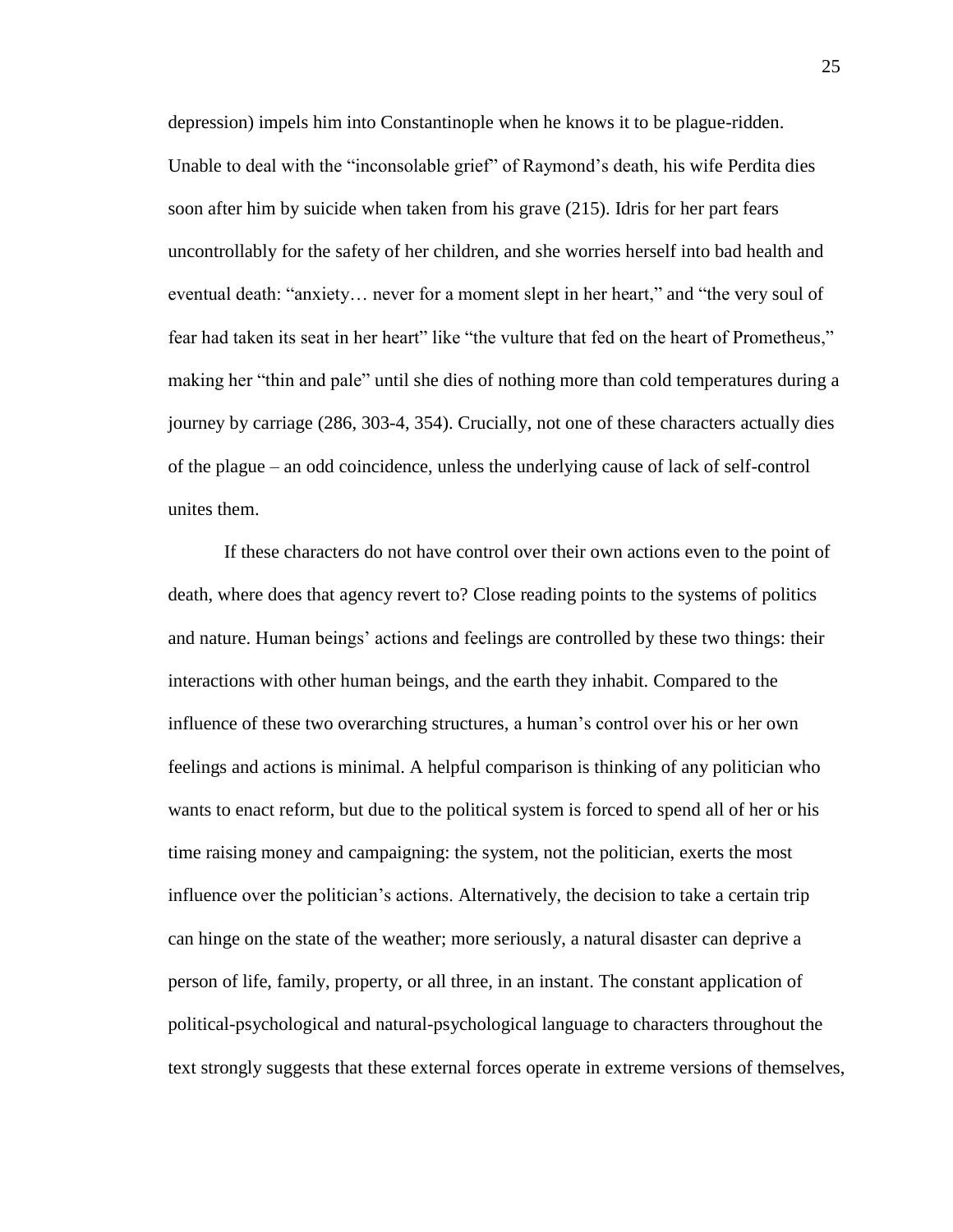not only influencing decisions, but controlling characters' psychology and actually possessing more agency than the characters themselves.

Take the above political-psychological quotations. The political system manifests itself in how certain reactions to other people control characters against their conscious wishes; physical actions and psychological states are largely externally induced, rather than internally created. Perdita spends "all the time she could command" by herself (15). Since the entire existence of a human being is made up of segments of time, the presence of time which a human cannot control already indicates a certain amount of agency given up to other sources. Since Perdita uses the time she *does* control to avoid interaction with human beings, the time she does not control is therefore made up of that interaction – so, by definition, Perdita relinquishes a portion of her agency to the political system. Her husband Raymond is also particularly prey to domestic politics. When he gives up the position of Lord Protector, he does so because his involuntary reaction to Perdita, falling in love with her, leaves him no choice in the matter. Raymond characterizes his lack of control by casting his head and heart in a hierarchy of political power: "'But here,' and he struck his heart with violence, 'here is the rebel… this over-ruling heart… while one fluttering pulsation remains, I am its slave'" (64). (The tyrant and slave dynamic, as seen in the last two quotations above, is a fairly common description.) The politicalpsychological language casts the heart as an independent political agent, demonstrating how Raymond is controlled by how Perdita pulls at him, and their interaction essentially forces him to give up his ambitions.

It is ironic, or perhaps appropriate, that Raymond loses so much agency to the political system, seeing as his own charisma triggers the web to pull powerfully on others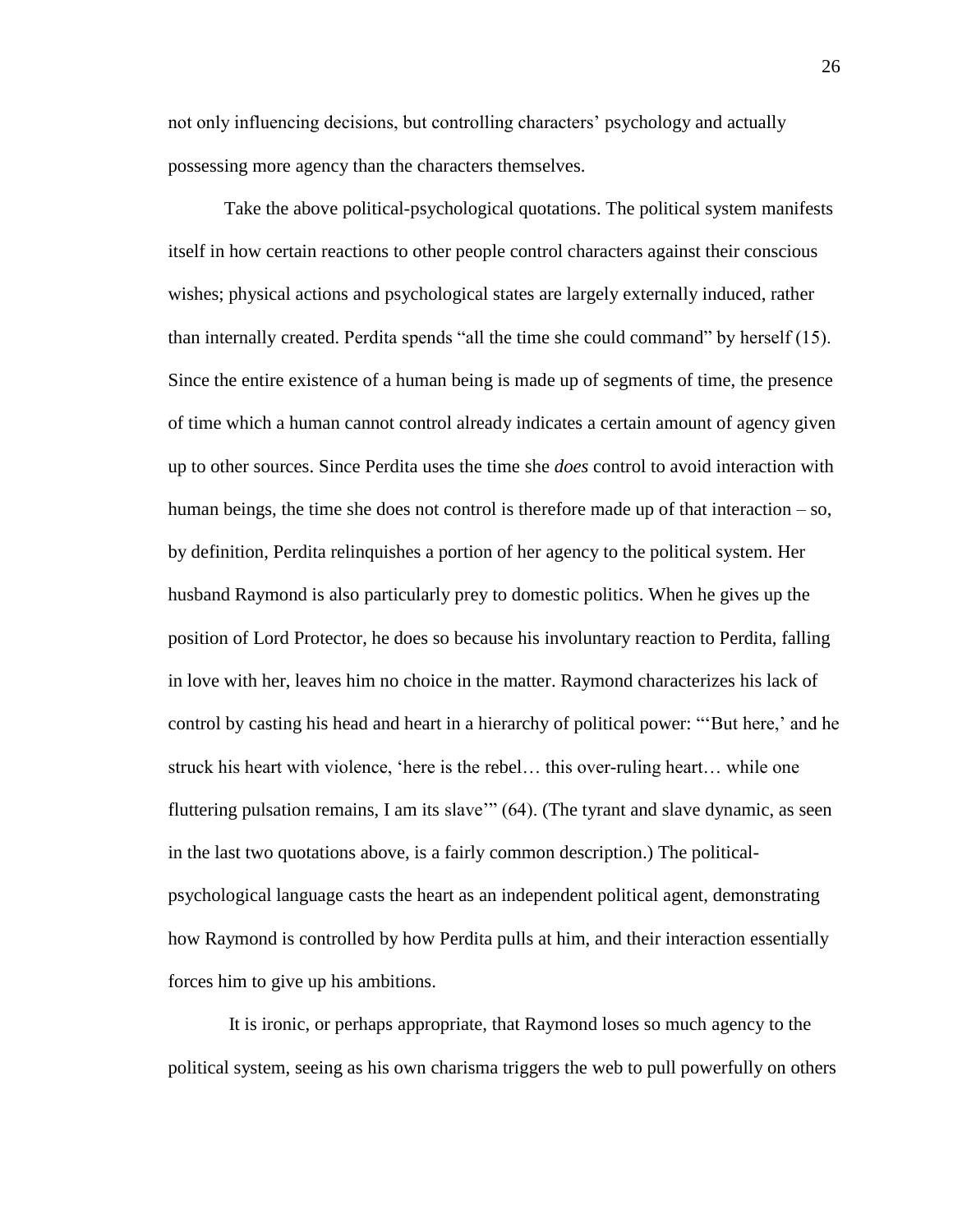as well. When first introduced as a character, Raymond's appearance is described in political-psychological terms, with "lips which to the female eyes were the very throne of beauty and love," and a personality which "conquered" Lionel's dislike for him (48). These characters' reactions to Raymond are, like Raymond's own love for Perdita, involuntary responses induced by reactions to other people: the political system at work. The use of political-psychological language significantly transfers agency from individual characters to the psychological forces acting upon them – but more than that, implies the characters never held that agency in the first place.

Even the descriptions which lack explicit natural or political language often give agency not to the character, but to the forces acting upon them. When Idris worries herself to death, she is not the agent of that worry; rather, "anxiety" is in control as it "[takes] its seat in her heart" and never sleeps (286, 303-4). The physical symptoms of the anxiety are likewise described as actors: "sleep and appetite fled from her, a slow fever preyed upon her veins" (317). Idris is not in command of herself. Her interpersonal context – that is, her position in human politics, in this case her connection to her children – produces anxiety, controlling her actions, and the natural symptoms act on her body of their own accord.

The natural-psychological language operates in the same fashion. When praises for Adrian affect Lionel like "so many adder's stings," it is evidence of both the political and natural systems: political because it involves human interaction, natural because it produces an instinctive, animal-like reaction in him over which Lionel has no control (155). When Raymond's emotional affair with Evadne wrecks his marriage and career all at once, its likeness to a "vessel" sunk in a "tempest" correctly characterizes the situation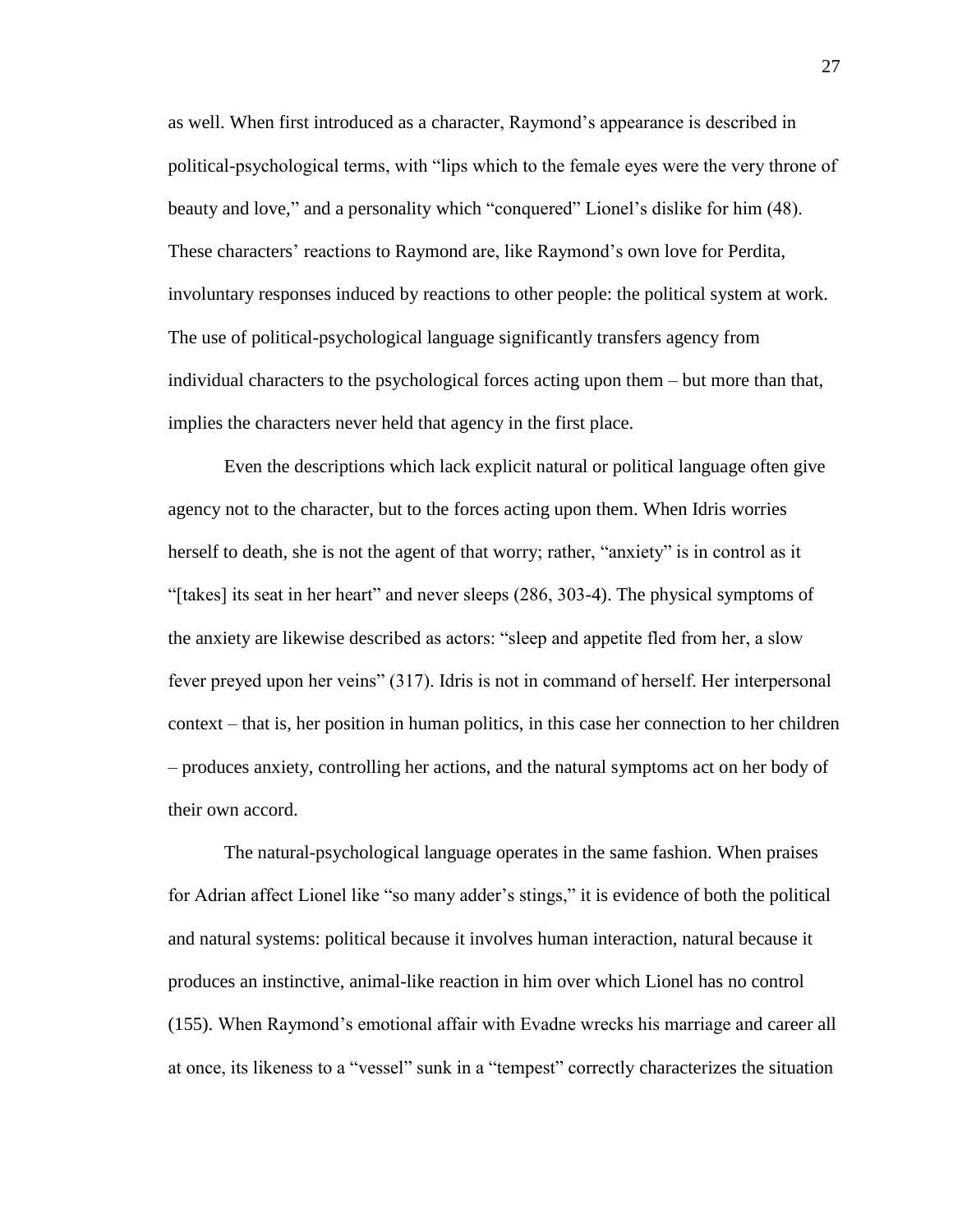outside the purview of any human agency, like a ship in a rough storm that cannot help but sink (155). Though the situation itself lies within the political-psychological realm of human interaction, the metaphor reminds the reader not only of the lack of agency but also the natural impetus behind emotions and emotionally-motivated decisions. (Love in particular belongs to both the political and natural-psychological systems as an agency drain; it is also heavily linked to madness, which is the most extreme form of agency loss.) The final quotation  $-$  "a dark cloud still hung on his features"  $-$  also demonstrates how external effects override agency (196).

It may seem that these examples, though using natural-psychological language, actually refer to the effects of the political system. However, they do differ slightly: political-psychological language is more effective at reassigning agency from the individuals to the psychological forces or emotions affecting them, and naturalpsychological language is a reminder that such a loss of agency is due to humankind's place within the natural system. Humankind's place *within* as opposed to *without* the natural system is an important one, because it renders the race vulnerable to that system; for instance, to death by plague. An ecological reading might conclude that the plague destroys humankind as and because humankind once did the same to nature. Although the time period of *The Last Man*'s writing makes this unlikely, the novel does express awareness that humankind is arrogant in its assumptions of mastery over the earth. The plague, which decimates mankind but leaves nature and non-human animals untouched, is then still a karmic response. As the plague becomes an increasing presence in the novel, it is identified as an embodiment of nature and also a free agent. It is personified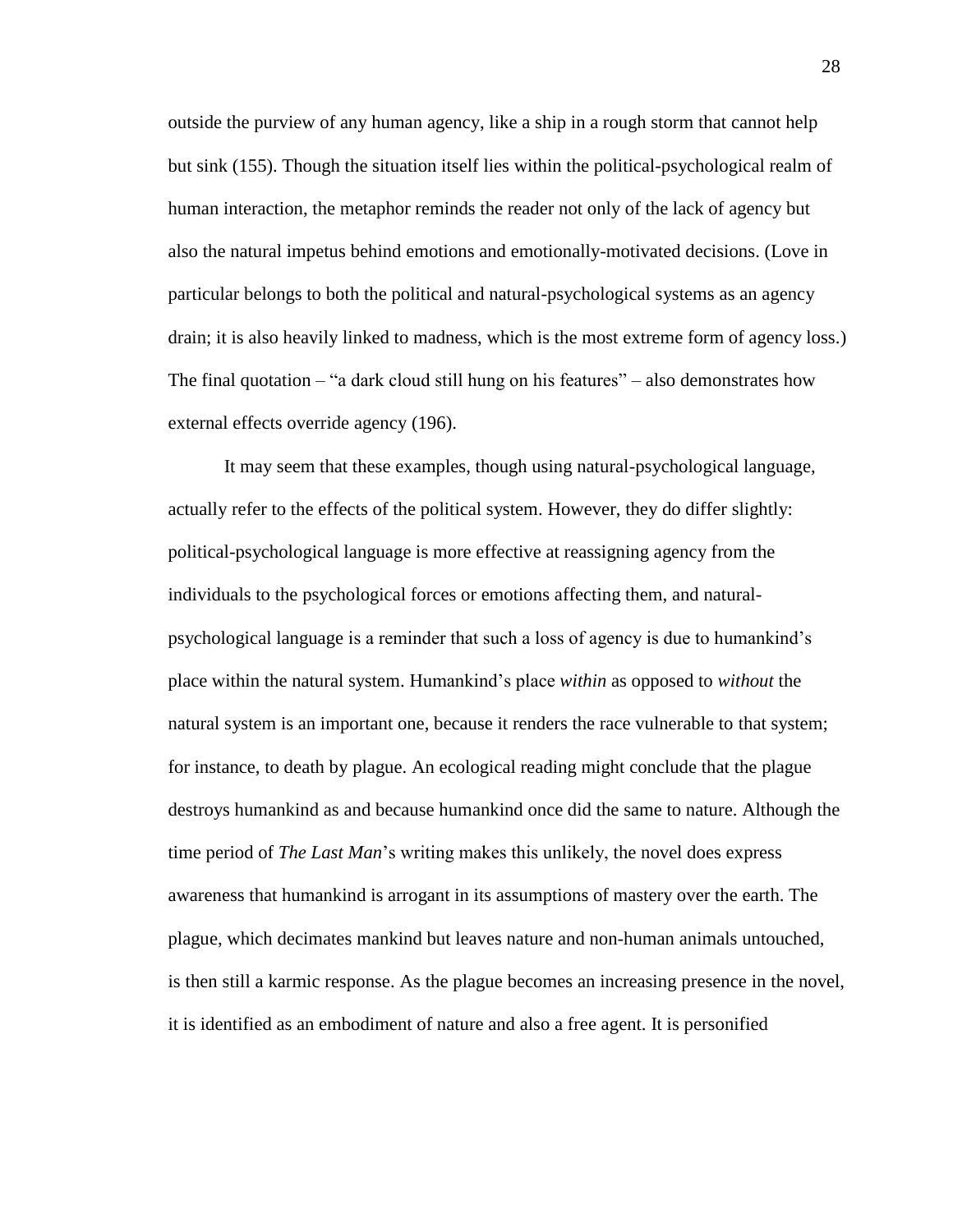innumerable times, and its identification as female further suggests that it is the Hyde to Mother Nature's Jekyll:

I see plague! She has invested his form, is incarnate in his flesh, has entwined herself with his being, and blinds his heaven-seeking eyes… We no longer struggle with her. We have forgotten what we did when she was not… Plague sat paramount the while, and laughed in scorn. (316)

Some references uncannily echo Lionel's own tendency to be described as treading upon the earth (such as on page 25 in the novel): "unerasable footsteps of disease over the fertile and cherished soil," "Our enemy, like the Calamity of Homer, trod our hearts, and no sound was echoed from her steps" (307, 315). The parallel sets up the plague not only as the enemy of humankind, but as Lionel's personal adversary – which makes sense, given he lives in a world with no humans available to fill the role.

Still other references to nature combine the natural-psychological with politicalpsychological language: "while the earth preserved her monotonous course, I dwelt with ever-renewing wonder on her antique laws" (308). This hybrid language demonstrates the interrelatedness of the natural and political systems; how they are, as mentioned, two sides of the same coin. Included in this category are any references to the plague as "enemy," because such references characterize her as a political military adversary, as well as any which refer to positions of power or relative hierarchy: for example, "Plague sat paramount the while" above (277, 316). The use of hybrid psychological language to create a personified plague emphasizes that the two systems actively claim agency over the human race.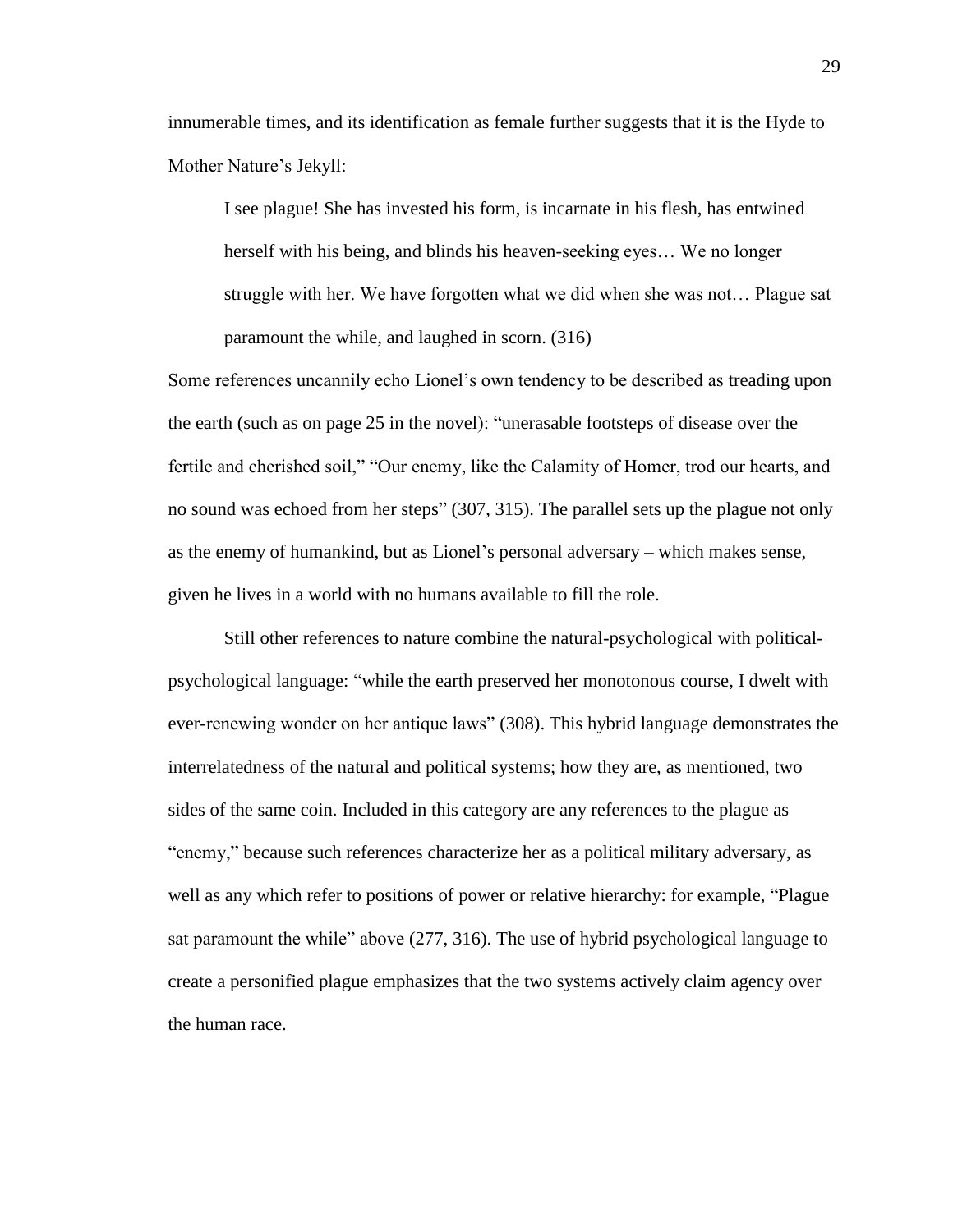This connection is especially clear when self-control crops up in its most extreme form of absence: madness. Characters go mad, or seem to go mad, fairly frequently throughout the course of *The Last Man*. Sometimes madness is used to describe characters who simply lose control of an extreme emotion. Such is the case with the first mention of madness in the book when Lionel, convinced Adrian's father wronged his own father and angered by the peoples' admiration of the royal son, is "driven half mad" (23). Other times, characters driven by excess emotion – often love, or unrequited love – actually go insane, such as when Adrian temporarily loses his mind after romantic rejection by Evadne. Lionel wonders, "Was there indeed anarchy in the sublime universe of Adrian's thoughts, did madness scatter the well-appointed legions, and was he no longer the lord of his own soul?" (43). This particular sample of political-psychological language is especially clear in illustrating the loss of self-control: as surely as a defeated general loses command of his forces, Adrian's agency is held by the political system, not by himself. The process of going insane is likewise described as a military conflict: "fortitude and agony divided the throne of his mind. Soon, alas! was one to conquer" (46).

The various other symbols mentioned – sailing, plays, and insects – which before seemed disparate, all unify to further support the theory that the political and natural systems hold sway over humankind. There are too many examples of sailing to count in the text, so I will simply cite here one which is fairly representative:

Gasping, not daring to name our hopes, yet full even to the brim with intense expectation, we stood, as a ship-wrecked sailor stands on a barren rock islanded by the ocean, watching a distant vessel, fancying now it nears, and then again that it is bearing from sight. (295)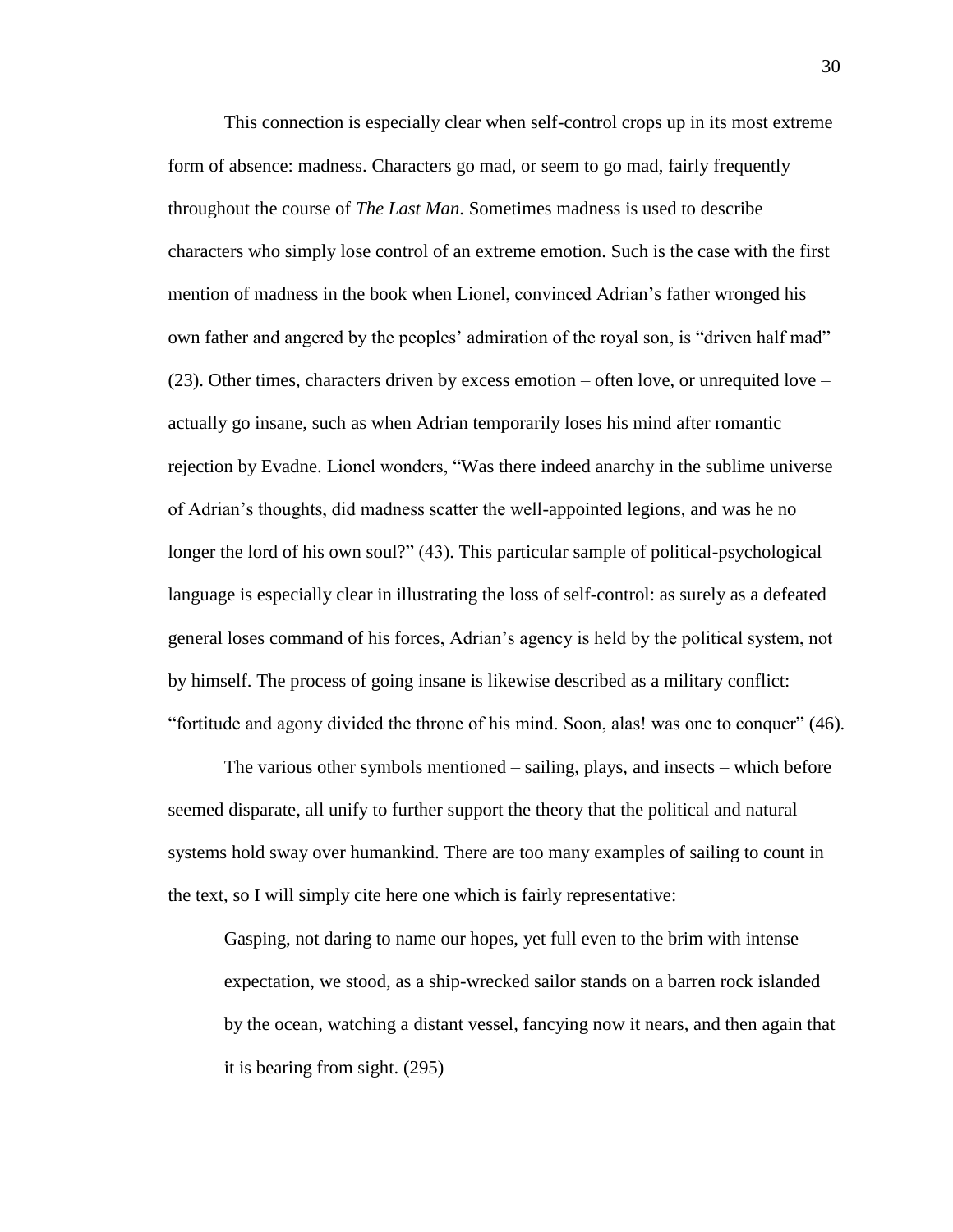The sailing metaphor pulls from the biography: Percy Shelley loved sailing, and drowned in a sailing accident. In the novel, his reincarnation Adrian dies along with Clara in the same way. Since a sailor controls neither the weather overhead nor the waves beneath the craft, sailing provides an apt metaphor for how each individual person is subjected to inescapable outside forces – in the novel, the political and natural systems – and has only as much personal agency remaining as those systems do not claim for themselves. A sailor can only reach the shore safely if the weather wills it. Recall the quotation from the beginning of this section: "A moral tempest had wrecked our richly freighted vessel" (155). Given agency, Raymond would supposedly choose to keep his trust with Perdita (perhaps while managing to see Evadne as well) and not give up the protectorate and all his projects for the good of mankind; but the political system is the sea on which he sails, and it decides to sink him.

Theater imagery appears frequently throughout *The Last Man*, and likewise represents lack of agency. In its most basic form, it appears in the form of the word "scene": any period of time, any location, any event in the novel is fair game to be called a scene, which occurs around 120 times in the novel. A fairly standard example is, "the scene of all my hopes" (41). Frequently, the word is accompanied by other words or phrases which extend the metaphor: "the gay scene, whose actors," or "Yes, I will witness the last scene of this drama" (38, 64). Less frequently, the metaphor becomes deeply explicit: "Farewell to the well-trod stage; a truer tragedy is enacted on the world's ample scene, that puts to shame mimic grief: to high-bred comedy, and the low buffoon, farewell! – Man may laugh no more" (322). The only actual play in the novel is *Macbeth*, which Lionel attends in plague-stricken London. Though at first it serves as an escape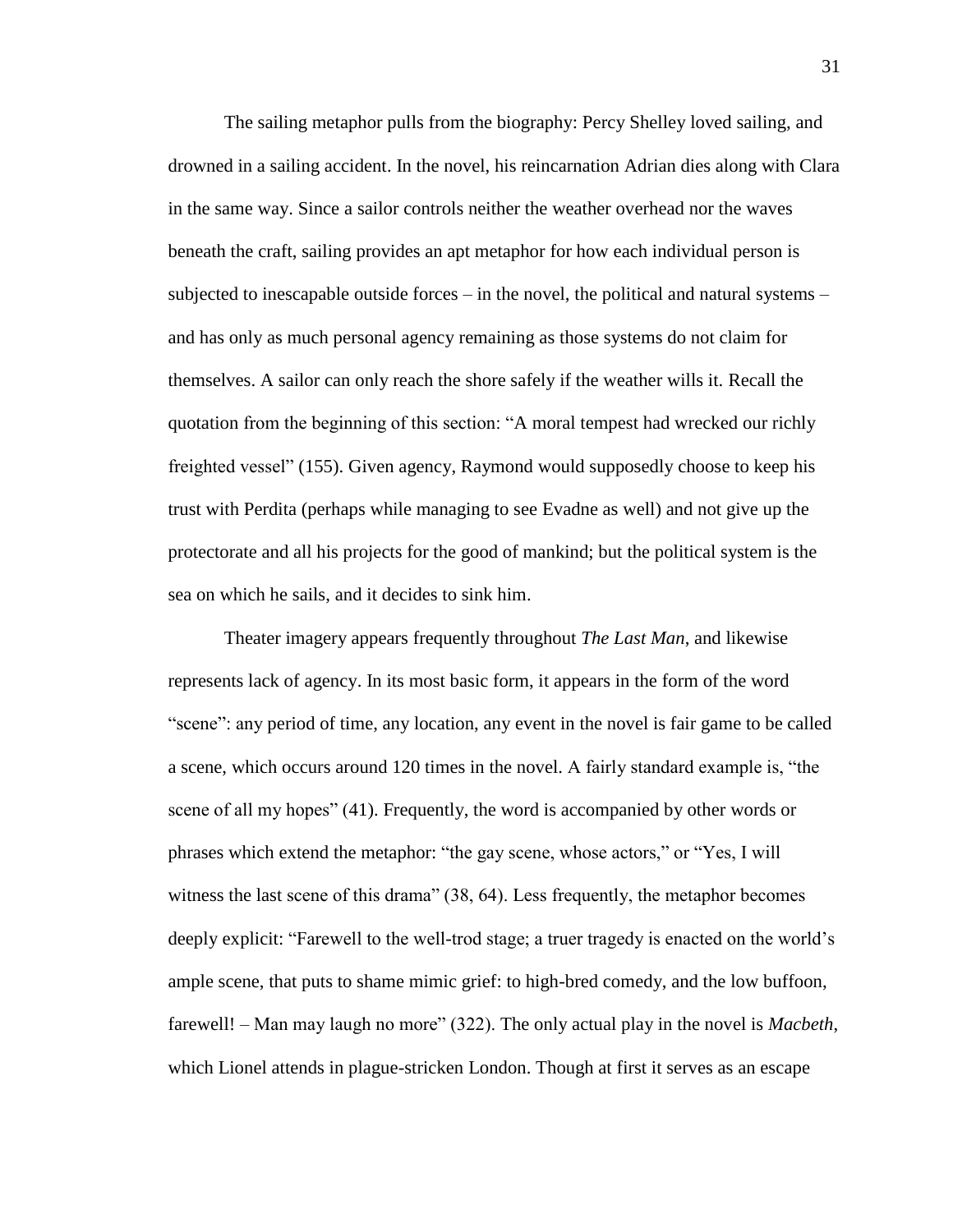from awful reality, the play's many deaths too closely echo the plague's toll. The "inferior actor" becomes "excellent" because the lines he speaks are, in essence, truth; and in the audience, "a burst of despair was echoed from every lip" (282-283). In the context of self-control, the actors generally have very little. An actors' every move and line is predetermined, and though he or she can interpret the script, the end of the play is already written. The author of the play of life, the drama of the world, is supposed to be God – and would be, if this were a millennial apocalypse; but this performance is nonmillennial. No divine director calls out the lines. If an author does exist, it is Lionel, a poor god indeed.

Insects are the grittiest of the symbols, enacting some of the gruesome shockvalue not dissimilar to cinematic gore. Insects appear only a few times in the novel, but each time stand out in direct comparisons to human beings. Politicians are compared to "ten thousand hives of swarming bees," a party broken up by news of the plague to "summer-flies scattered by rain," the movements of the remaining living humans as ants around "an anthill immediately after its destruction… running hither and thither in search of their lost companions" (58, 245, 316). The politician Ryland, after abandoning his post as Lord Protector, holes himself up with "piles of food laid up in useless superfluity" only to be "discovered dead and half-devoured by insects" (319). Not only does Ryland demonstrate the utter uselessness of resistance, the useless food stockpile represents the futility of all humankind's planning for the future – and his body eaten by insects, how man is sunk so low in the great chain of life. After becoming the last man, Lionel finds a vacant cottage with food on the table: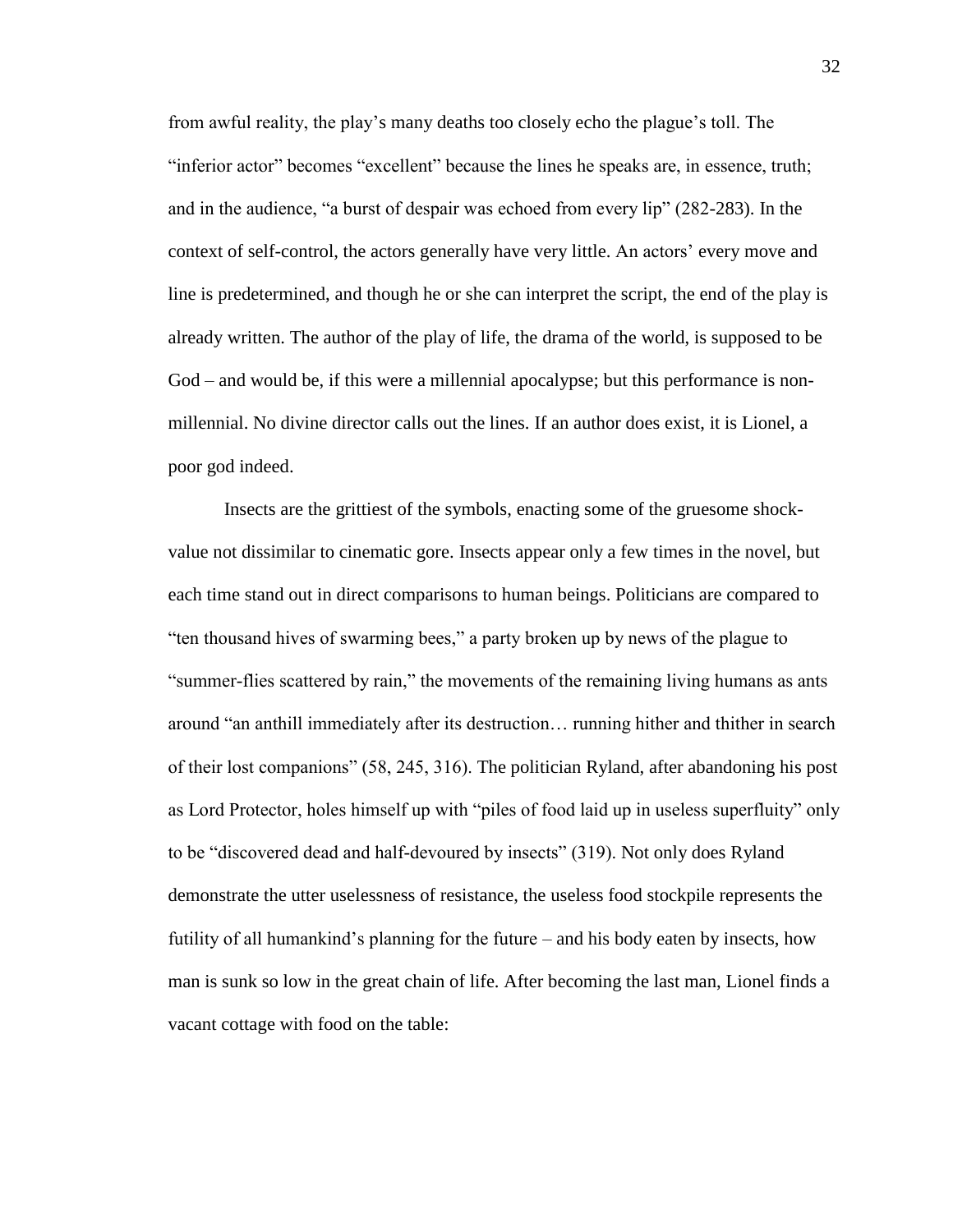In truth it was a death feast! The bread was blue and mouldy; the cheese lay in a heap of dust. I did not dare examine the other dishes; a troop of ants passed in a double line across the table cloth; every utensil was covered with dust, with cobwebs; and myriads of dead flies. (454)

The insects here play a double role. They take from Lionel the role of eating food prepared by other human hands, and the many dead flies are representative of the human dead. In drawing an equivalence of humans and insects in each of these instances, Mary Shelley places human beings firmly within the system of nature, and so subject to its control – if it wishes, it can wipe them out with a plague as easily as swatting flies. And it does. Humans no longer occupy the middle of the celestial ladder between God and the worms, but occupy the same rung as the flies and have a comparable amount of agency.

The systems of politics and nature are pervasive, and inescapable. Characters try to escape politics through nature and rural living, even as some of Mary Shelley's contemporaries did, but find it impossible – just as Raymond is drawn back to politics from the idyllic Windsor, proving the inescapable nature of the political system. Escape from nature is equally impossible, as the pervasive natural-psychological language reveals her hold over the human psyche. Pantisocracy attempts to reap the benefits of nature without an accompanying respect for its destructive force. Romantics, as mentioned previously, do acknowledge the power of nature and its ability to make a person feel small; Mary Shelley's nature also does this, but by a darker route. Her nature is capricious, and can be malicious; when Lionel attempts to feed a baby goat with "a handful of fresh grass," he is attacked by its sire and nearly devolves into a destructive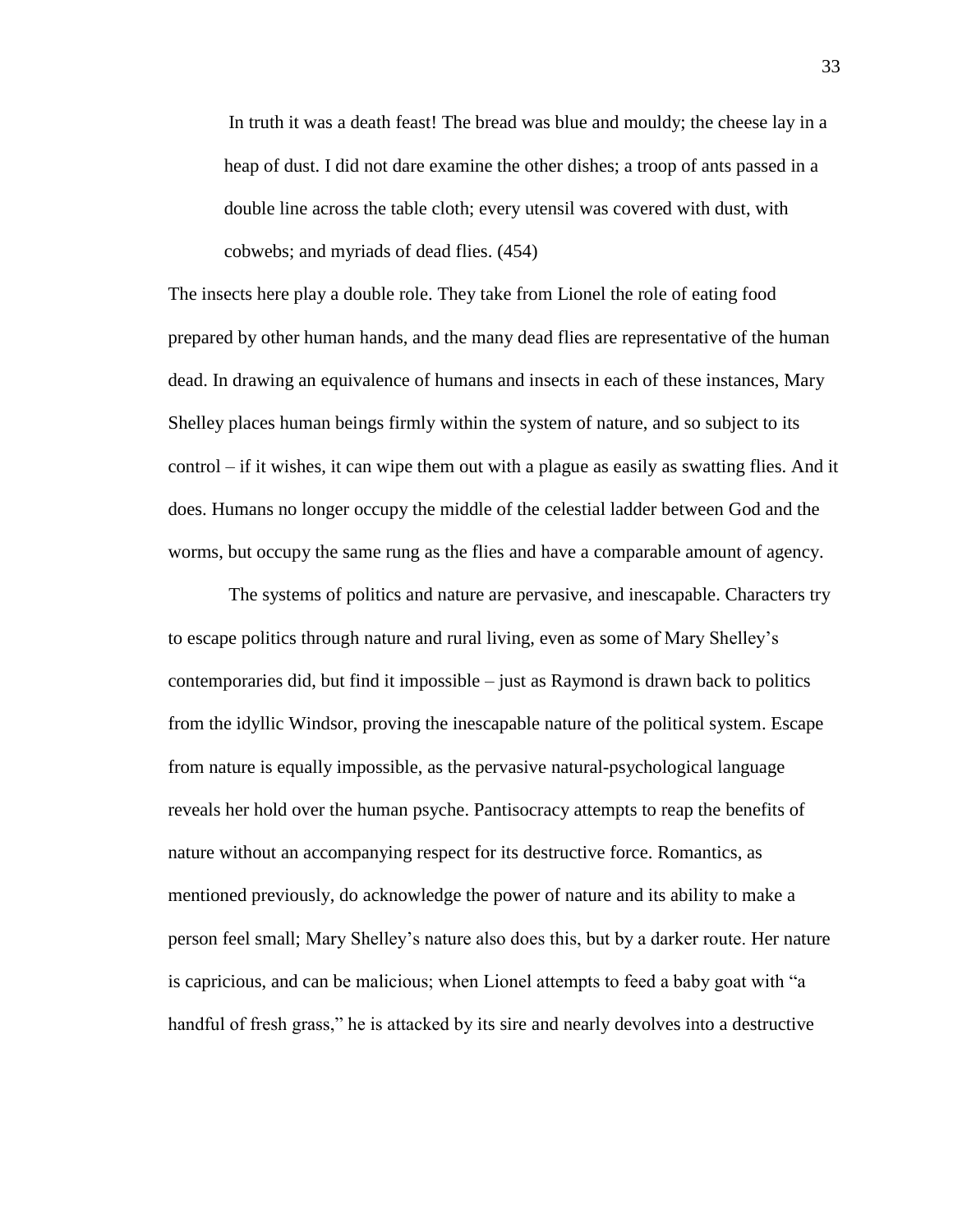rage himself (459-460). Spring and all its flowers, "sunshine, and plenty" is also "companion" to the deadly plague (316).

As with some other apocalyptic or scientific cautionary tales, there seems to be a lesson embedded in all of this of humankind's hubris. Nature, as demonstrated, holds dominion over humankind; and what agency she does not claim is eclipsed by the limitations people have to endure in dealing with each other. And yet, since humankind has grown and constructed grand projects and even more ambitious dreams – such as Raymond's seemingly endless pool of schemes for the species' improvement – people imagine themselves as masters of the earth. On the first page of the main narrative, Lionel describes the English earth as "subdued to fertility" by the "labours" of his countrymen. He asserts, "So true it is, that man's mind alone was the creator of all that was good or great to man, and that Nature herself was only his first minister" (9). The power of the human imagination, that Romantic ideal, proves futile throughout the novel as the "first minister" reclaims the throne for herself. Humankind's powerlessness before nature and politics – demonstrated by the insects and other symbols, and the political and natural-psychological language – all mock the Romantic ideal of self-determination; and without self-determination, the other ideals ring hollow. Optimism seems foolish; imagination becomes limited to the mental realm, without any ability to influence the actual world; and an aspiration to transcendence farther away than ever.

Yet, Mary Shelley does not completely reject these beliefs. Her characters still hold individual power which allows for a recovery, albeit a limited one, of contextual agency, which recovers some hope for the Romantic ideals along with it.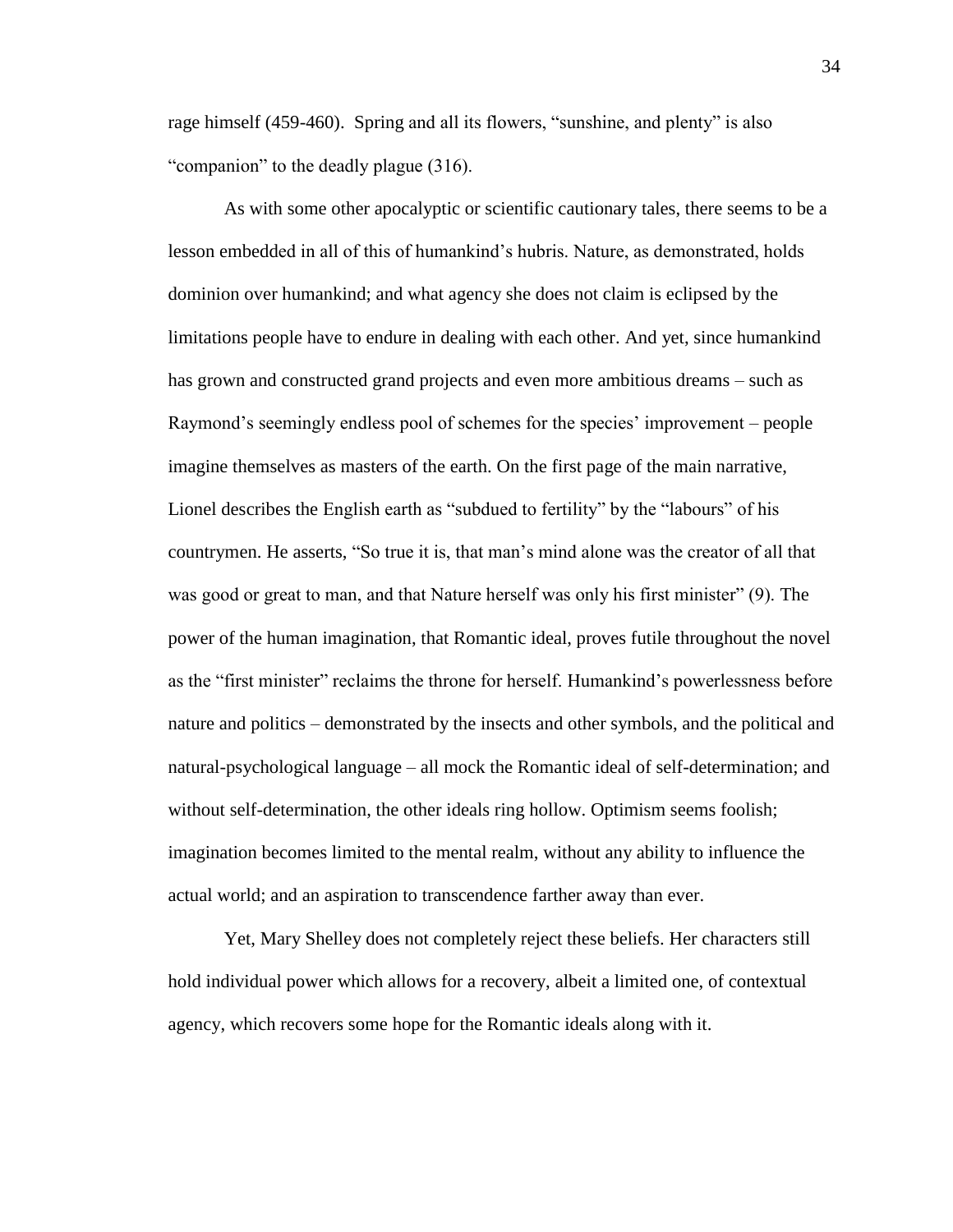# *Power*

While the political and natural systems empty out agency for the humankind in the novel, characters' individual forms of power allows some restricted reclamation. Characters' powers originate from either the political or natural system and give that character contextual agency *within* that system, but no agency *over* the system itself. Raymond's charisma, for example, enables him to operate at strength within the political system (he has great ability to influence other people), but he is still prey to the system itself (he himself can also be greatly influenced). The recovery of some personal agency does modify the novel's bleakness, even though how that agency is dwarfed by that held by the political and natural systems still reads as the dominant factor. Critics like Sterrenberg have read characters' deaths as proof of Mary Shelley claiming the failure of their beliefs. Similarly, I look at this limited power's failure to generate more than just contextual agency as a further critique of that ideal of self-determination. It is also a critique of the power of imagination, as characters envision vivid goals which their power is then far inadequate to make manifest.

Morton Paley also examines Romanticism and power in *The Last Man* as a "search for the actuation of true power" through reconciliation of "knowledge and power." Lionel expresses power, but it is only the power of "brute force," and he loses it when he enters civilization and gains knowledge. Adrian likewise is described as having power, but not knowledge. Lord Raymond has both, but lacks the self-discipline to "continue long to do so," and dies. None of the novel's three main protagonists succeed in coming into the true Romantic form of power, which Paley uses as evidence of the novel's critique of the "Romantic ethos" (Paley n.p.).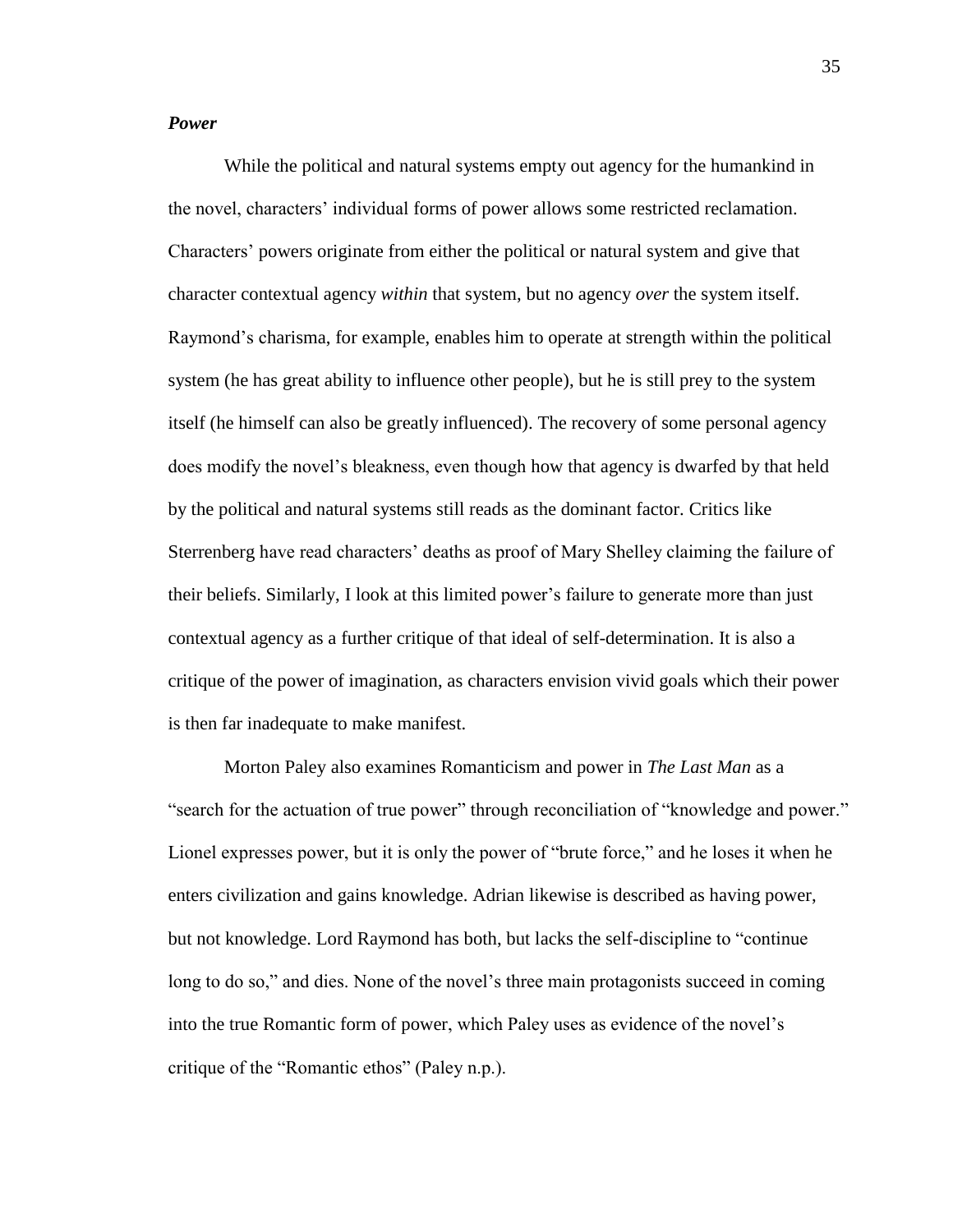Paley's assessment gave me the idea to assess the power of Adrian, Raymond, and Lionel according to my own close reading, in which I find these three characters' powers inadequate to the task of overcoming the political and natural systems. Lionel's power is a natural power. Adrian's power is political: it is of persuasion, and it is a pure power, devoid of violence or corruption, based in logic and goodness shining out of him. While Raymond's power is also political and likewise allows him to influence other individuals, his ability is as mentioned founded rather on charisma and ambition, and it carries a military flavor as well. Of course, Adrian and Raymond both represent major Romantic figures through *roman à clef*: Adrian is Percy Shelley and Byron is Lord Raymond, and it is easy to see how the biographies of the source individuals influence the characters. Adrian is an idealization of Mary Shelley's deceased husband, and Raymond shares Byron's romantic (lowercase "r") appeal and military involvement. The *roman à clef* reading has been done and this essay will not linger over it, but it is significant that the two characters each represent a major Romantic figure. Mary Shelley critiques Romantic ideals by giving these characters significant power still inadequate to attain personal agency, and the *roman à clef* gives an extra bite.

Lionel's power is introduced with his initial characterization as a rough and uncouth shepherd inclined to poaching and violence. He is purely physical being, "practiced to feats of strength" and "tall and muscular" (*TLM* 18, 25). Comparative to Lionel's "tall and muscular" stature, Adrian's "tall and slim" form indicates that the latter's power is political and civilized compared to Lionel's natural force: "I was rough as the elements, unlearned as the animals I tended," as he later describes himself (25, 14). The association of Lionel's physical power with nature and the earth is emphasized by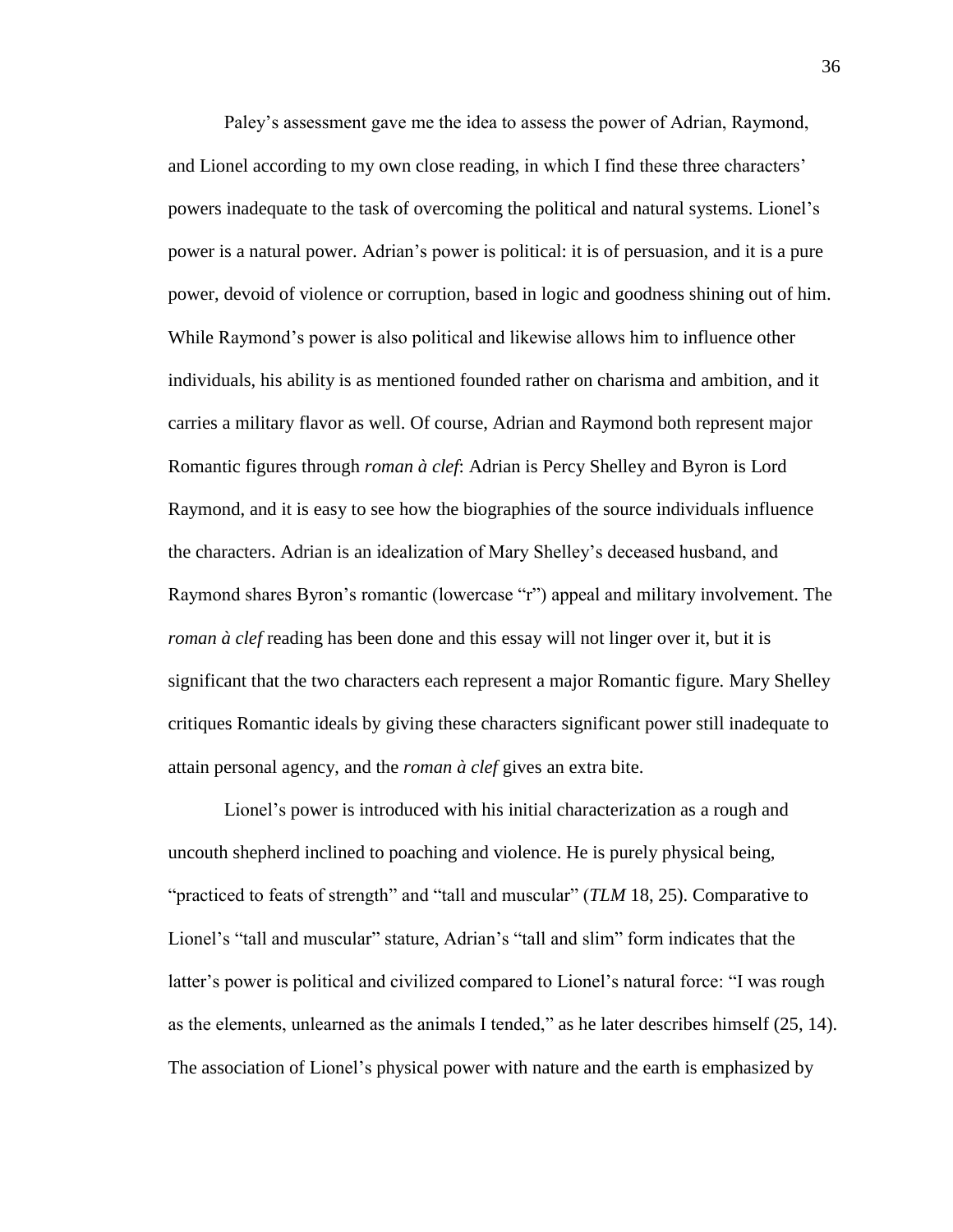the repeated description of his steps upon the ground. His "step was firm with conscious power," and he is a "ruffian that trod the earth" (15). When Lionel passes into civilization, he enters "the demesne of civilization" through a gate and "trod [his] native soil" as opposed to wild earth (27). The transition necessitates Lionel sacrifice his power, since the power itself is the antithesis of civilization: Lionel is "unlearned," following only nature's "one law... that of the strongest," with which he wages "war against civilization" (14, 19).

Upon entering the civilized realm, Lionel seems to gain none of the interpersonal powers similar to Adrian or Raymond's. He spends a good deal of time studying, but his philosophical ramblings are random and contradictory. Interpersonally, or in other words, politically, he is catastrophically useless. He attempts to save Perdita from a lonely life lingering over Raymond's grave, and she commits suicide. He tries to protect Adrian by running for the position of Lord Protector himself but fails, and Adrian accuses him with the same word as Perdita – "Unkind!" (213, 253). He tries to rescue the innocent Juliet, a side-character previously introduced from the evil prophet, and is captured himself. He only escapes when Juliet saves him; she herself cannot escape because the prophet holds her child (387-93). The reader later learns that the prophet kills Juliet and her child before committing suicide himself (406-7). Lionel repeatedly tries and fails to persuade others, and act as a leader. He is unable to persuade his troop to return and help Adrian at Versailles, and later he "objected the dangers of the ocean" but is unable to "refuse" Adrian and Clara their desire to sail to Raymond's grave in Greece – a decision which leads to Adrian and Clara's deaths (402, 439-40). The moment of their deaths, perhaps the final moment of all human civilization, signals the return of Lionel's natural power.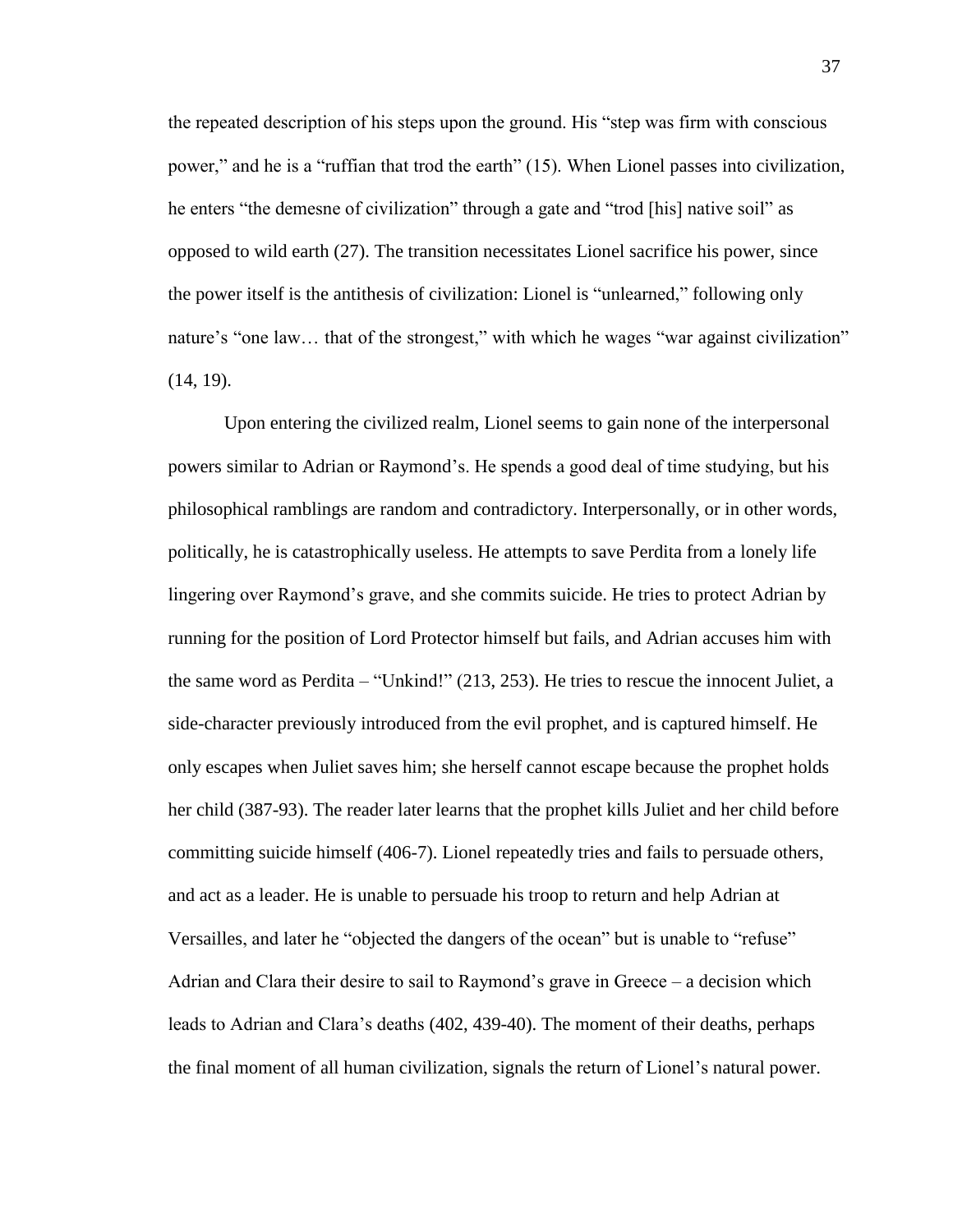He fights the ocean waters and survives, regaining dry land, his step upon which is the symbol of his strength. Lionel's ability to operate with strength within the natural system, and his total ineptitude within the political system, demonstrates that his power comes from the natural system; only there does he recover some agency.

While Lionel's power is natural and physical, Adrian's is purely political and non-physical. It is spiritual, and also informed by the wisdom and persuasive power of the Greek orators whose busts decorate his library (27). He is compared to Jesus in the depiction with "morning sunbeams tinged with gold his silken hair, and spread light and glory over the beaming countenance," Moses by bringing from Lionel's "rocky heart" the waters of "affection," and Daniel in that his "smile would have tamed an hungry lion" and that he domesticates *Lion*-el (26-27). Lionel describes that process through politicalpsychological language: "his vivacity, intelligence, and active spirit of benevolence, completed the *conquest*," "I felt *subject* to him; and all my boasted pride and strength were *subdued* by the honeyed accents of this blue-eyed boy" (italics mine) (26-7). Two quotations in particular identify Adrian's persuasive and intellectual abilities as his source of power:

'Man but rush against' his breast, and it would have conquered his strength; but the might of his smile would have tamed an hungry lion, or cause a legion of armed men to lay their weapons at his feet. (27)

'This,' I thought, 'is power! Not to be strong of limb, hard of heart, ferocious, and daring; but kind, compassionate and soft.' (29)

It seems that Adrian has the power which Lionel lacks extremely: political power over other men. He even has the power to stand between desperate armies and, to a man, get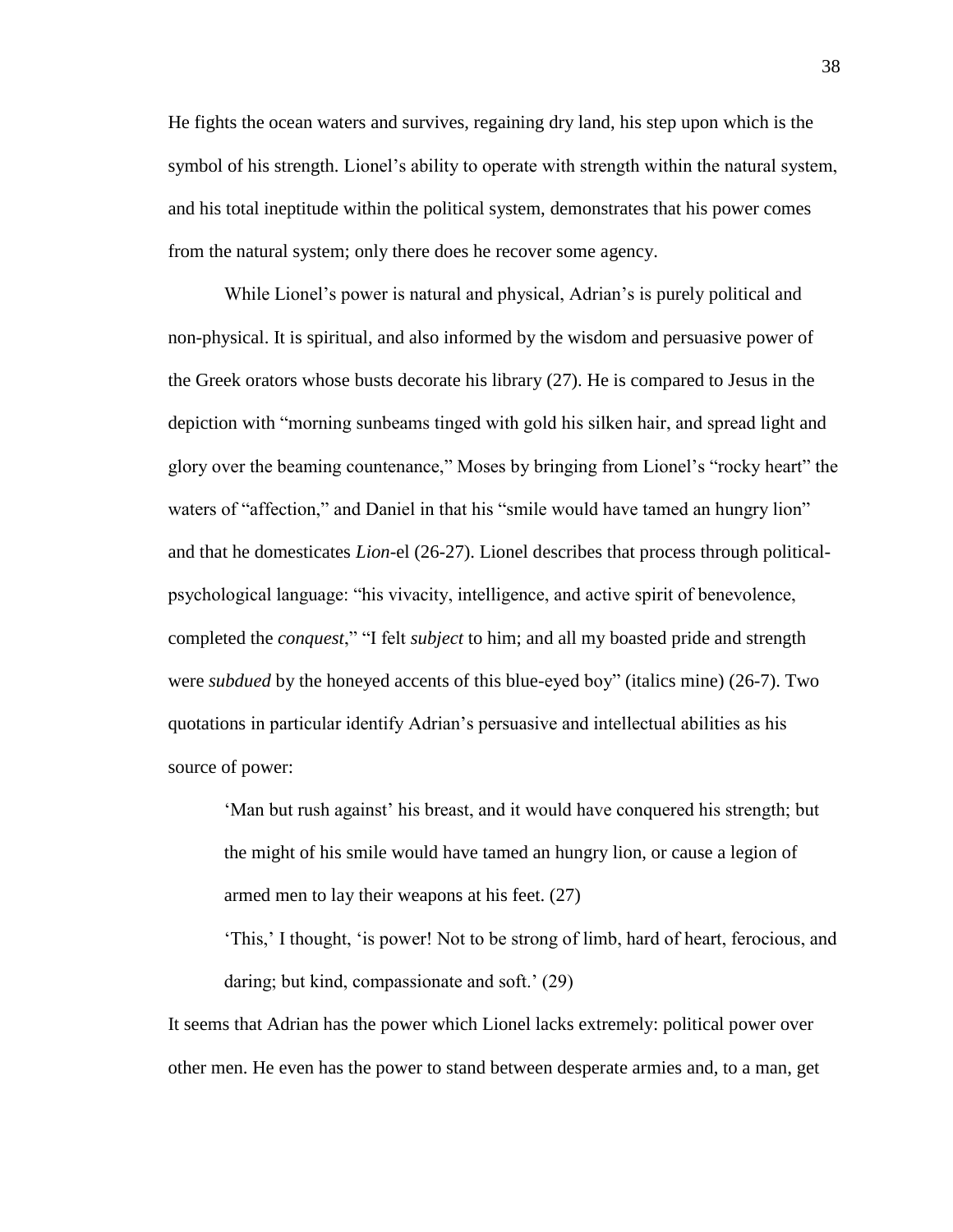them to not only stop their attack, but unite in a spirit of brotherhood: "On either side the bands threw down their arms, even the veterans wept, and our party held out their hands to their foes, while a gush of love and deepest amity filled every heart" (303). The episode is impressive; but it is also dubious. No one person, no matter if they are the heir to Cato himself, could stand between two armies and get them not only to stand down, but start weeping and come together like repentant sinners. If true, the instance proves a great reclamation of agency in the political context; however, Lionel's narrative bias idealizes Adrian throughout the narrative, and seems to be at work here as well. Moreover, Adrian dies at the hand of nature by drowning, proving that any agency Adrian's political power is contextual, and only useful within that system. Adrian is still at the mercy of the natural system, as proved by his death, and even the political system, demonstrated by the episode wherein unrequited love for Evadne causes his temporary madness. Power originating from a system does not allow power over that system, or any other.

Raymond's power is also political, yet carries a different vibe from Adrian's. If Adrian is the classical orator, Raymond is Caesar, or Napoleon: charismatic, ambitious, and military. His charisma is presented in how he quickly overcomes Lionel's dislike for him: "Wit, hilarity, and deep observation were mingled in his talk, rendering every sentence that he uttered as a flash of light. He soon conquered my latent distaste" (48). His ambition, mingled with pride, is likewise spelled out early in the novel. Noble but poor and unable to acquire the respect he desires, he leaves England to fight in the Greek wars, and coming back suddenly inherits a fortune (39-40). When suddenly acquired wealth causes an accompanying increase in veneration,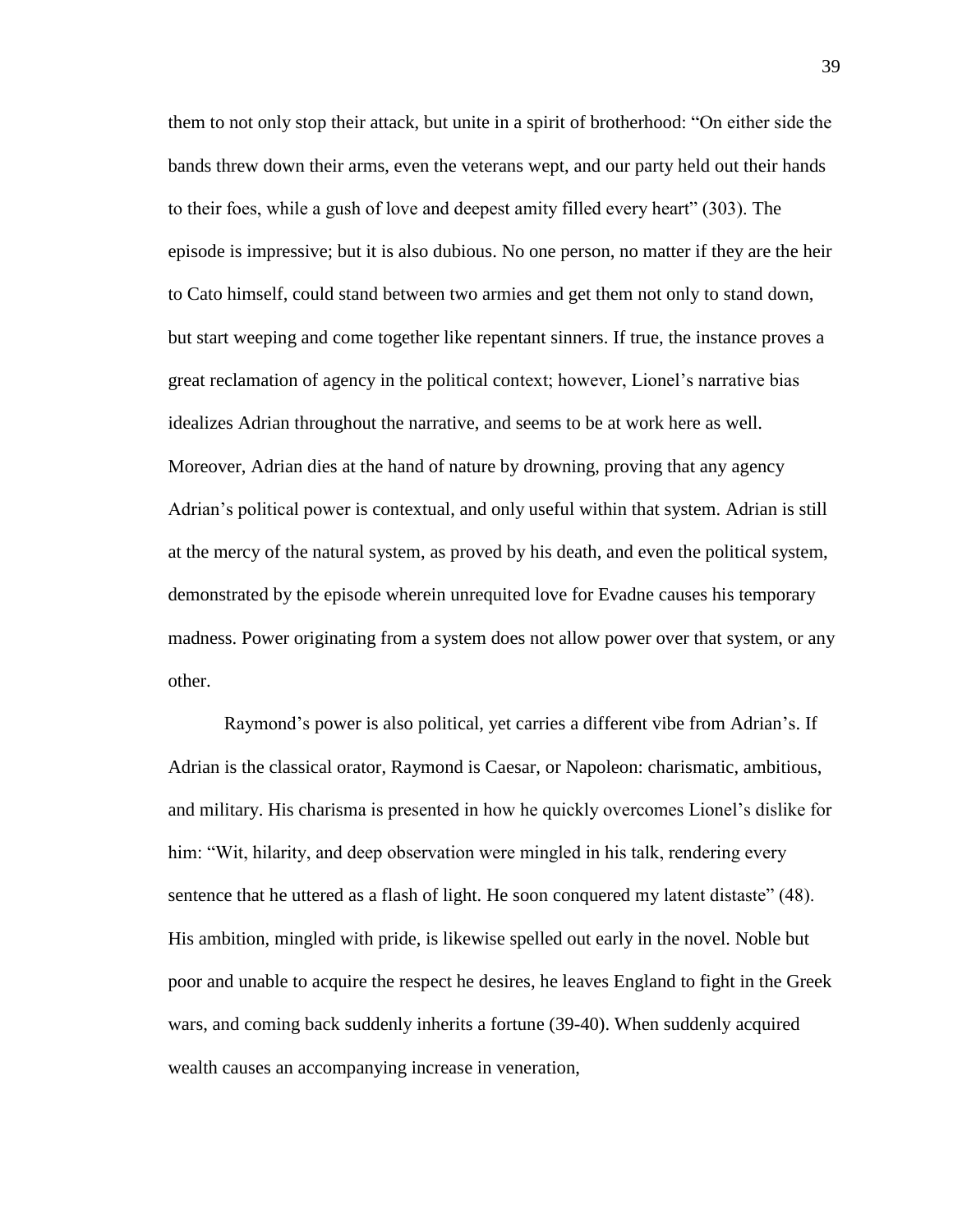His proud heart rebelled against this change. In what was the despised Raymond not the same? If the acquisition of power in the shape of wealth caused this alteration, that power should they feel as an iron yoke. Power therefore was the aim of all his endeavors; aggrandizement the mark at which he forever shot. In open ambition or close intrigue, his end was the same – to attain the first station in his own country. (40)

Of course, Raymond temporarily gives up his ambition to marry Perdita, but the draw of power eventually proves too great. He becomes Lord Protector and is initially successful before he spirals into vice, echoing the demise of Lionel's father. His political downfall and eventual death from fatalistic depression are both the result of psychological-political interactions with Evadne. Raymond's political power allows him to soar high in the world of human politics, but the system itself takes him out.

Lionel's physical abilities, natural and allowing him to operate at strength within that system, necessitate an accompanying weakness in political power. Adrian's political power is balanced by his physical weakness, and even his power is too idealized to be believable; moreover, even his political abilities do not allow him to operate with impunity in civilization, as when his unrequited love for Evadne drives him mad for a time. Raymond's political power does not seemed to be accompanied by any natural bodily deficiency, but he fails to exercise agency over his own actions, and the political system easily dispatches him. All these characters possess considerable power which gains them contextual agency, and yet none of them are able to successfully have agency over their own fates because their powers come from the very systems which control them. The political and natural systems administer all of human existence; and while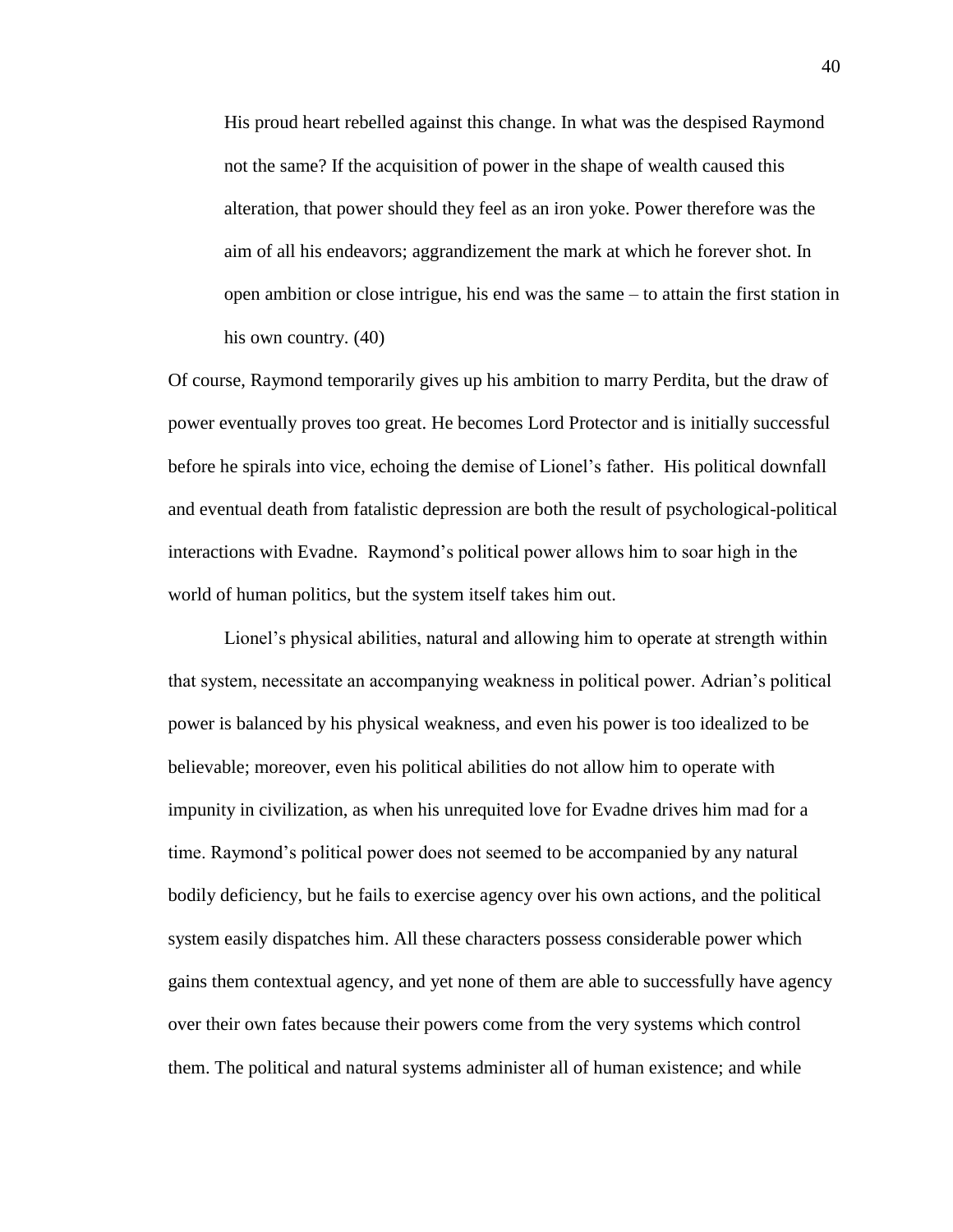power originating in these systems can allow an individual to operate at strength within one system or the other, the system itself still determines the structure within which that power can operate: it still exerts control.

While a close reading of the novel totally negates individual agency and criticizes Romantic optimism, the power of the imagination, and especially self-determination, characters' powers provide some modification of the novel's rejection of Romantic ideals by allowing a limited reclamation of contextual agency. As I will explore in the next section, Mary Shelley modifies the novel's darkness even further with a cyclical narrative structure, suggesting the possibility of rebirth and the endurance of Romantic ideals.

# *Narrative Structure*

As previously mentioned, *The Last Man*'s narrative structure diverges from that of other contemporary apocalyptic and "last man" tales. The concept of a last man was introduced far before Shelley used it, and not only the idea but also the title appears over and over again. In choosing the title *The Last Man* and thus aligning the book ostensibly with a subject already popular, Shelley purposefully creates a certain expectation which she then breaks. The aforementioned "Last Man" texts are mainly concerned with the sublime effects of their grand imagery, and start their works with little or no prelude to the action of the apocalypse itself. Byron begins with a "dream… The bright sun was extinguish'd"; Campbell with "All worldly shapes shall melt in gloom,/The Sun himself must die"; de Grainville's work with a "Celestial Spirit" speaking of "the last ages of earth" (Byron *ll.* 1-6, Campbell *ll.* 1-2, Cousin de Grainville 4-5). Mary Shelley's novel takes 175 pages, well into Volume II, to even mention the plague which spells out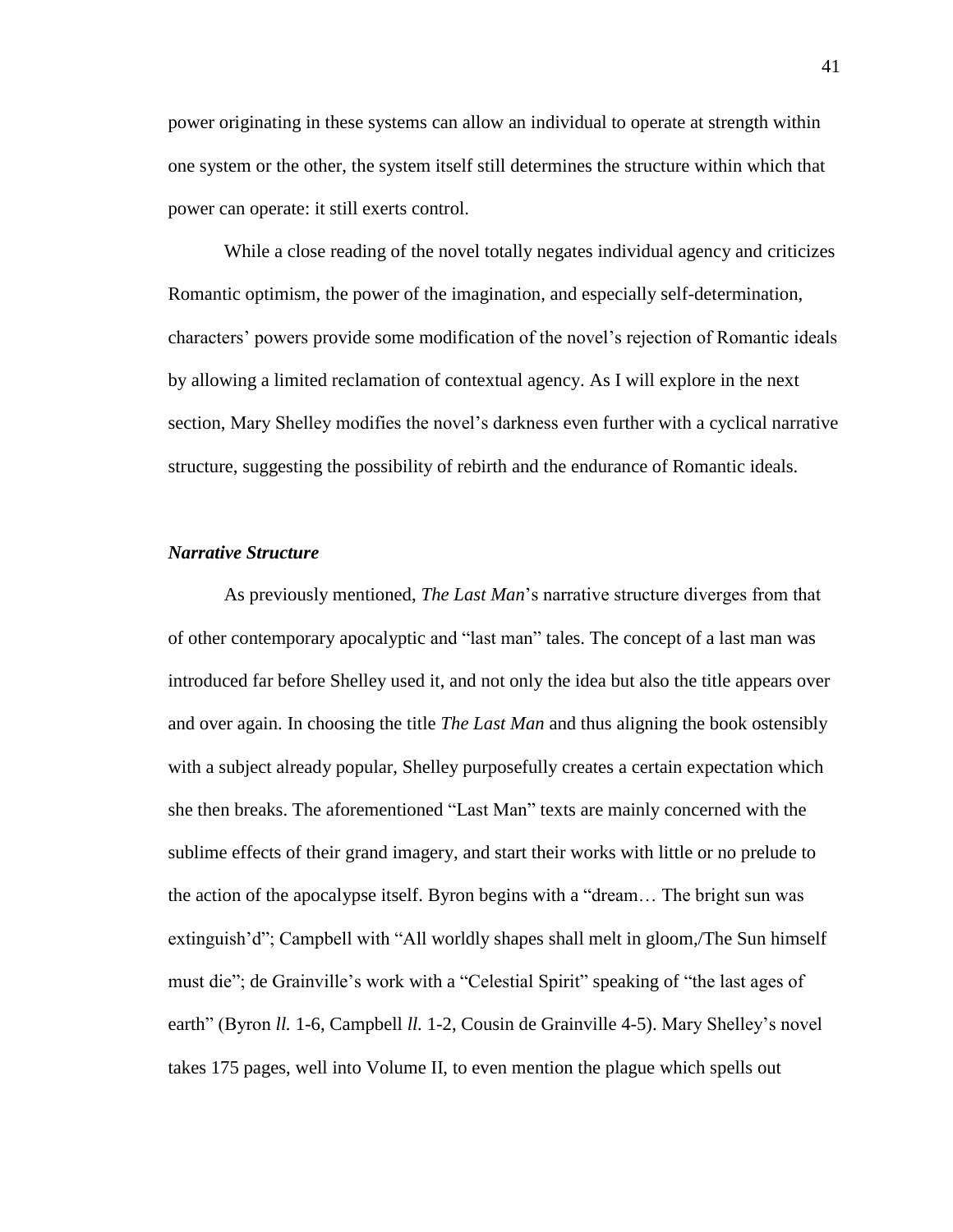humankind's doom. Fully half the novel is spent setting up character, scene, and political situation, which raises the question of why the novel is structured like this.

Since Mary Shelley does not start off her novel with the grandeur of the apocalypse, the novel must have some purpose which requires half of its narrative to be free of the plague. Following this logic, Shelley uses those plague-free pages to set up character, scene, and political situation, a carefully-constructed world in which to release the plague, and creates her commentary on Romantic ideals through this process; in oversimplified terms, the world is Romanticism, and the plague is her commentary. Sterrenberg analyzes how Shelley assesses ideas including nature as a revolutionary force – interpreted optimistically by her mother Mary Wollstonecraft and more negatively by Edmund Burke – and "her father's rationalism and utopianism" (Sterrenberg 330-333). He views the novel as a "survey [of] a wide variety of utopian and revolutionary theories that she believes have failed," introducing "various reforming ideas" which "are cancelled out by the advent of the plague" (Sterrenberg 343). As Shelley renegotiates what an apocalyptic work can look like, she creates a medium to renegotiate Romantic ideals in a way which would have been unfeasible had the novel shared the structure of other mentioned apocalyptic works.

While expressing Shelley's pessimistic commentary, the narrative structure also exerts a mitigating force on that commentary. The structure is cyclical, creating a possibility for rebirth which is additionally supported by other imagery in the text. Further, it makes the novel an encapsulated narrative bounded on both sides by solid horizons. This second assertion leapfrogs off Albright's analysis of time in the novel, of which he says, "It is an ancient prophecy of a future apocalypse written retrospectively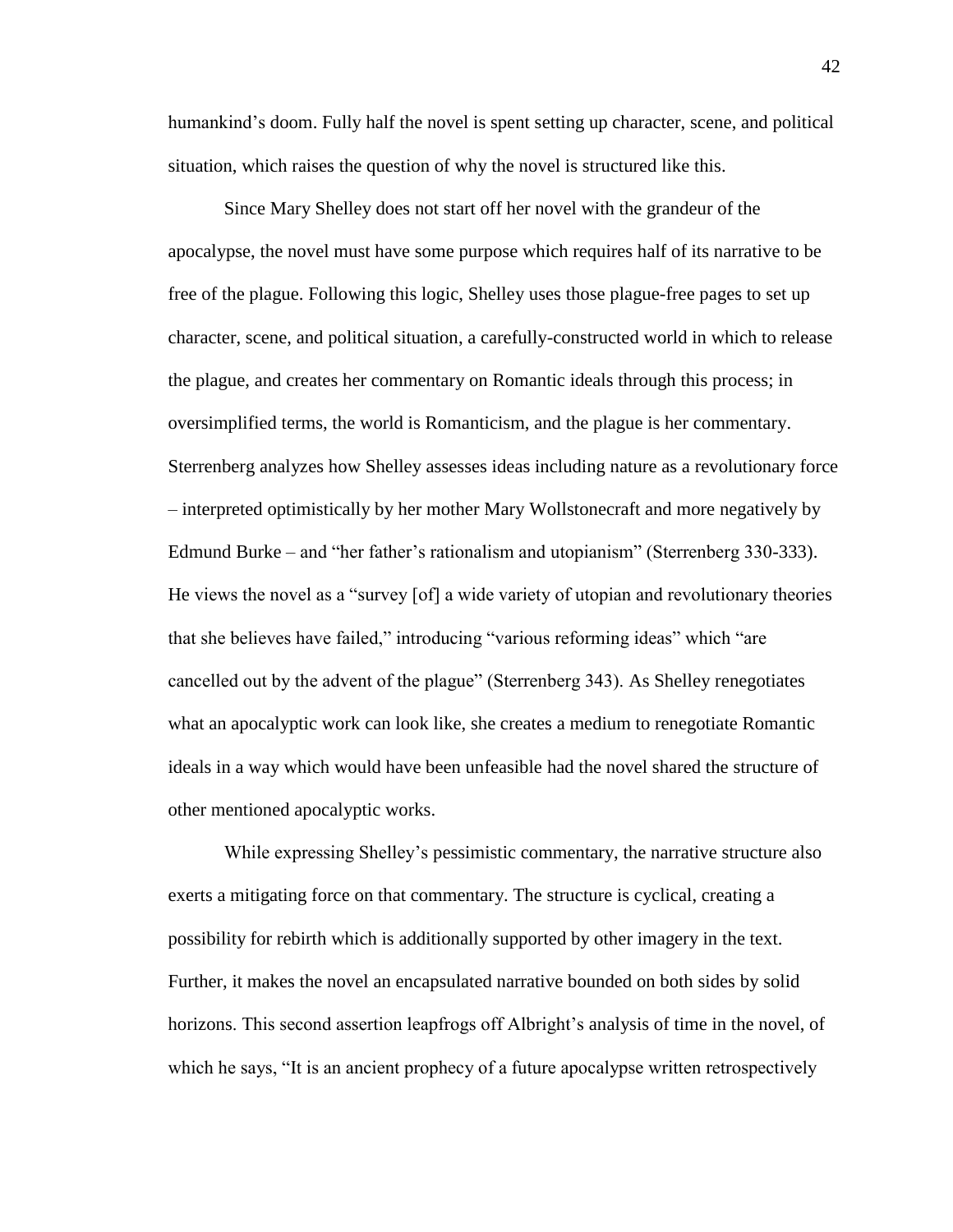by its lone survivor… Since history is now complete, we can perceive it in its entirety" (Albright 133). While I argue that history continues, Lionel's narrative is complete and entire, impermeable beyond its bounds; so, although the reader ultimately leaves Lionel as the last man and cannot say he will ever find another human being, it is likewise impossible to affirm he will not. Thus, the novel refuses to fully extinguish hope. This, coupled with the very Romantic language at the novel's close, effectively tempers the novel's darkness and transforms a refusal of Romanticism into a mere critical assessment. I will go over the structure in more detail before returning to this idea.

*The Last Man* is written in three volumes and most critics assess its structure accordingly, but I argue that its true structure is one of parallelism. The novel can be folded in on itself right down the middle, and each half divided into two concurrent sections. The sections are as follows: from the beginning to when Lionel meets Adrian (*TLM* 1-26), from meeting Adrian to the crux of the novel, the explosion of Constantinople (26-199, a length of 173 pages), then until the deaths of Adrian and Clara leave Lionel the last man (199-443, a length of 244 pages), and finally from their deaths until the end of the novel (443-470, a length of 27 pages). This structure is built on a series of turning points which irrevocably change the course of the novel in a way that other events in the text do not, and evident parallels match each section with its counterpart on the opposite side of the fold. The similarity of the amount of pages for each set of concurrent sections makes it more likely that this structure is intentional.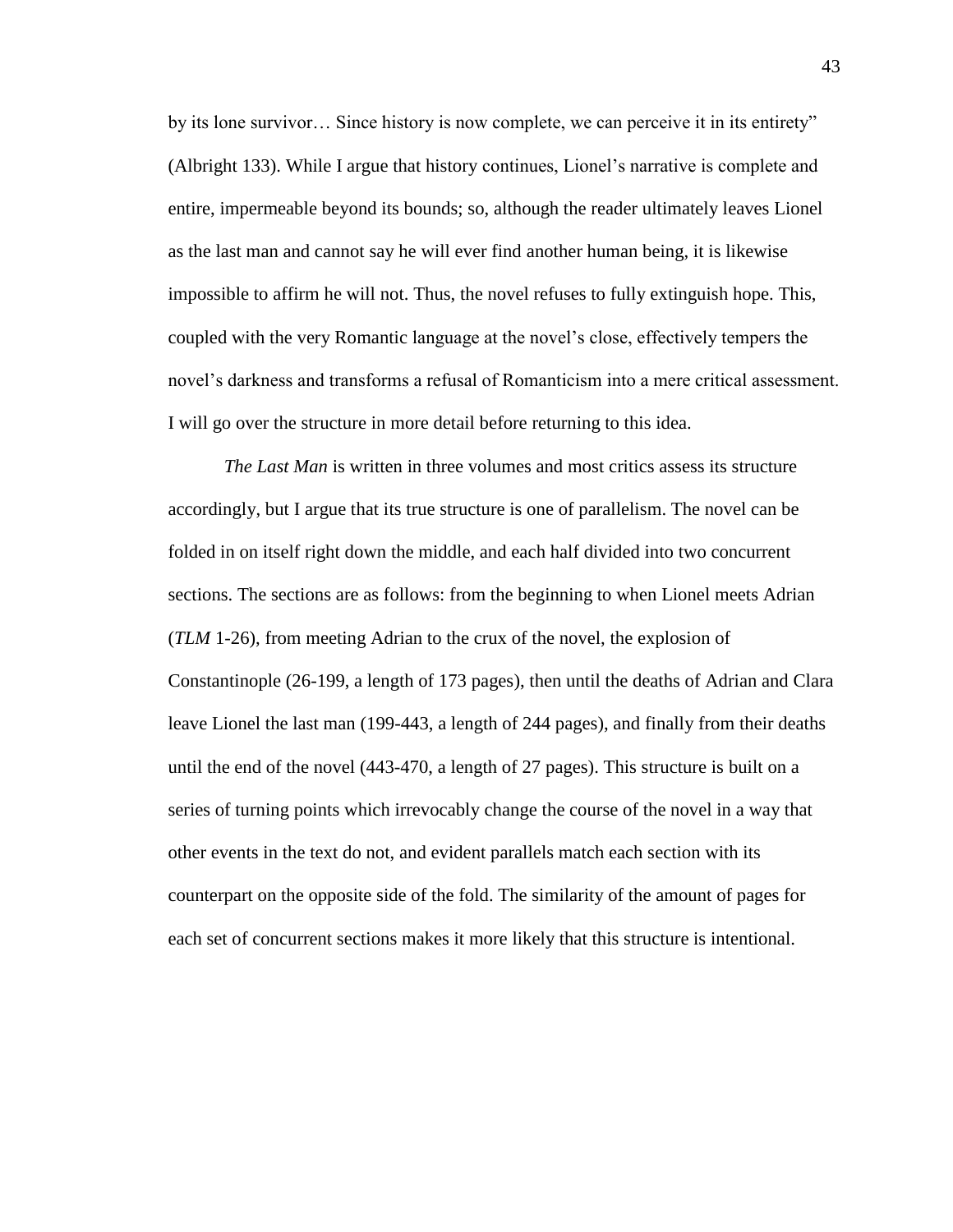

As said before, the two biggest chunks of the novel are its domestic "marriage novel" section spent setting up character and scene, and then the chapters wherein humanity is all but destroyed – as Canuel calls the section, the "*marche funebre*" (Canuel 147). Between these is the crux point along which the novel folds inwards: the explosion of Constantinople. It marks the narrative's crux precisely because it divides the marriage novel from the dark Gothic novel, marks the unleashing of the plague, and causes the first death of a major character. Evadne is technically the exception to this rule, dying a few pages earlier; however, her death is still deeply involved with the events at Constantinople – she dies after prophesying them.

The supernatural flavor of the crux makes it unique in the novel, and this uniqueness helps identify it as a folding point. The scene is possibly the most Gothic in the text, a sudden event of terror which seems at first glance seems to be of divine wrath:

But at that moment a crash was heard. Thunderlike it reverberated through the sky, while the air was darkened…. Fragments of buildings whirled above, half seen in smoke, while flames burst out beneath, and continued explosions filled the air with terrific thunders... Horrible sights were shaped to me in the turbid cloud that hovered over the city. (*TLM* 199)

Following this, a raincloud supposedly brought by "the concussion of air occasioned by the blowing up of the city," as Lionel explains in parentheses, brings real thunder,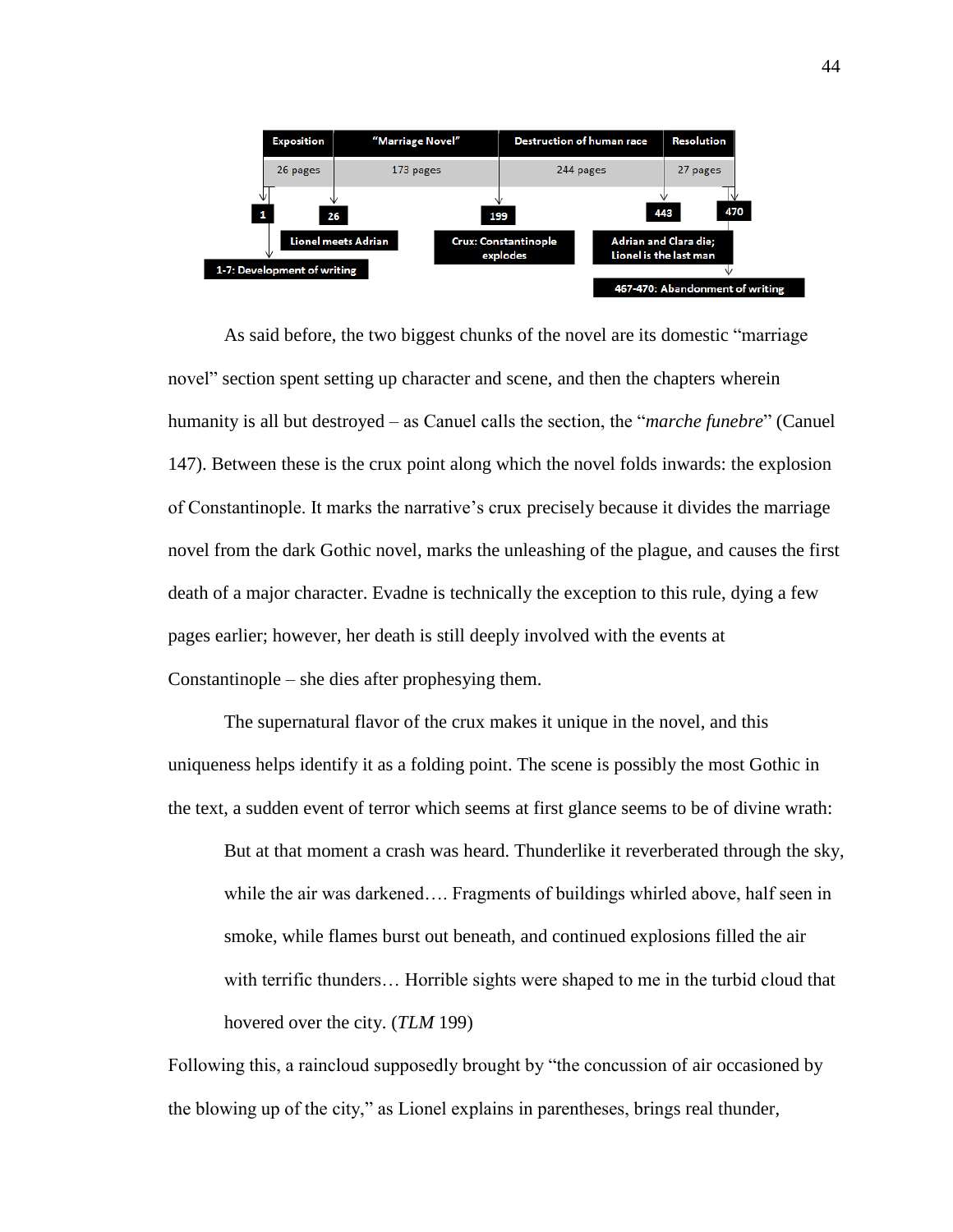lightning, and a deluge (ibid). Lionel's uncertain fumbling for an explanation of the miraculous weather, the comparisons to thunder, descriptions of building fragments seeming to move suspended in air, and the seeing of nightmarish shapes in clouds, give the scene an awful resemblance to the wrath of a higher power. No higher power is mentioned, but nor is any mortal description of bomb or explosive placed by human hands. The scene fulfills Evadne's chilling prophecy of only a few pages previous: "fire, and war, and plague, unite for thy destruction – O my Raymond, there is no safety for thee!" (181). She repeats this list – fire, war, and plague – twice. Constantinople fulfills all of these conditions: Raymond brings war to Constantinople and dies among flames in the city where the plague originates. Constantinople physically carries the plague and symbolically releases it. Prior to its destruction, soldiers "seemed afraid… and stood as if they expected some Mighty Phantom to stalk in offended majesty from the opening" (198). The Mighty Phantom as plague manifests shortly after in Lionel's dream of Timon's last feast, when Raymond's "shape, altered by a thousand distortions, expanded into a gigantic phantom, bearing on its brow the sign of pestilence" (202).

The unique nature of the events at Constantinople, and the dramatic difference between the novel's tone before and after the fact, demonstrates the work to be overall parallel in structure with an ascent and a descent. An examination of opening and closing sections of the novel, which I label the exposition and resolution, reveals that they further double each other. As a result, the novel is not only parallel, but cyclical. The exposition and resolution double each other because in both Lionel is a lone wanderer, and they are bounded by Lionel's membership in civilization; he joins it when Adrian enters the narrative, and leaves it when Adrian dies.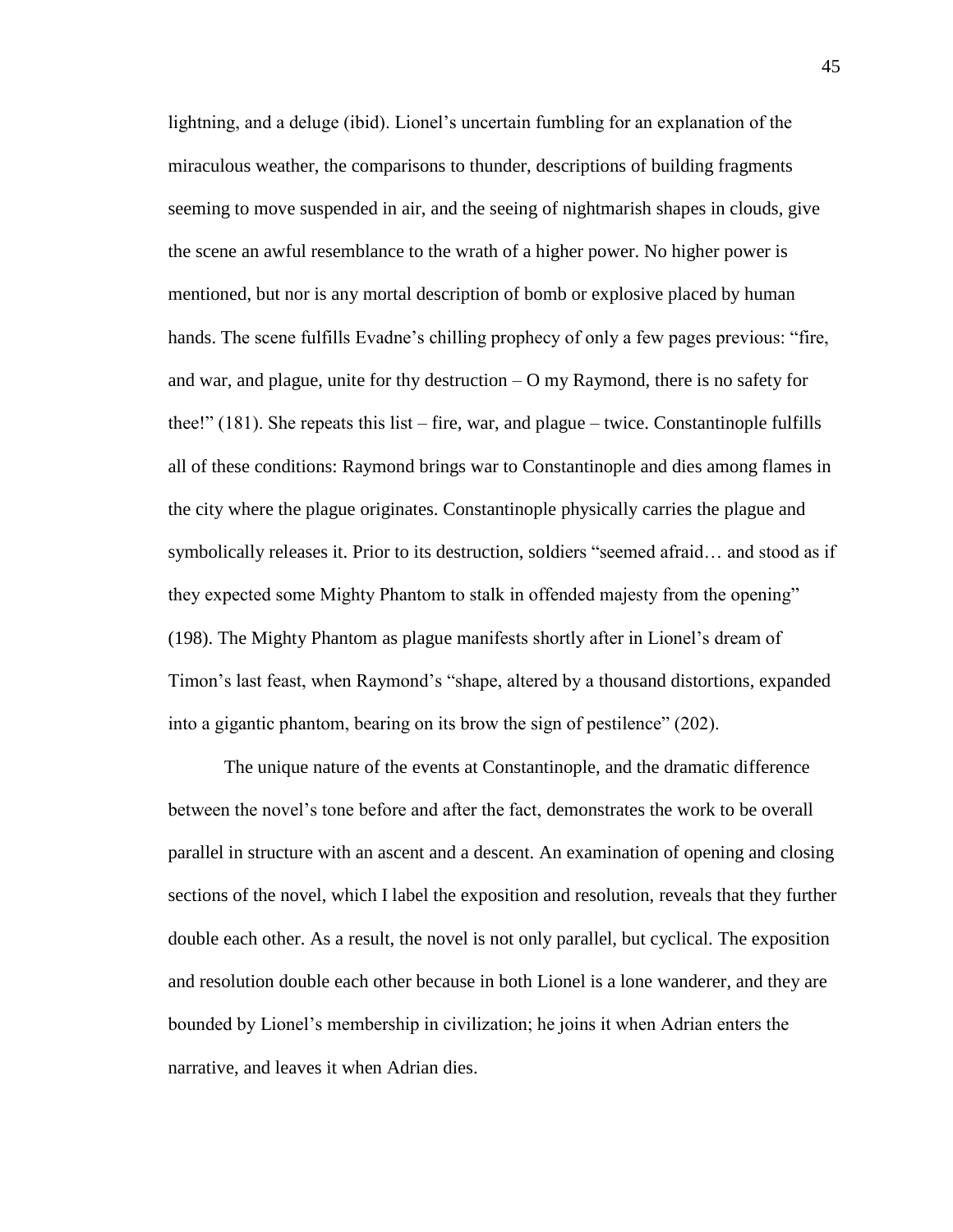The commencement of Lionel's friendship with Adrian is both dramatic and sudden. Lionel is wild and a loner, with his sister Perdita his only companion. He technically serves as the "chief" of a "band" of other wild young men like himself, but their association is more practical and animalistic than social: each of them is pointedly described as "friendless," which creates an important parallel to Lionel's literal friendlessness at the novel's close (14). Lionel, furious at Adrian for commanding the wealth and power which he believes himself also entitled to have, attempts to provoke the royal son by poaching on his lands. The second time he is caught, Adrian himself appears. Lionel describes himself at that moment in wild, bestial terms: "My garments were torn, and they, as well as my hands, were stained with the blood of the man I had wounded; one hand grasped the dead birds… the other held the knife; my hair was matted; my face besmeared with the same guilty signs that bore witness against me on the dripping instrument I clenched. Tall and muscular as I was in form, I must have looked like, what indeed I was, that meanest ruffian that ever trod the earth" (25). As discussed previously, Lionel's power is of the earth, and the phrase used here and elsewhere of his treading upon it is a mark of his power's source. This passage also emphasizes the brute nature of that power as dirty and wild, as a bodily "form" opposed to a civilized mind. He is also "guilty," smeared with blood and condemned by the physical evidence in a way reminiscent of *Macbeth*. His guilt further establishes the dividing line between him and civilization, which exiles the guilty to prison or death.

Adrian comes upon Lionel's earthly vagabond all light and air: "his appearance blew aside, with gentle western breath, my cloudy wrath" (25). This embodiment of "sensibility and refinement" with "gold" and "silken" hair is the polar opposite of a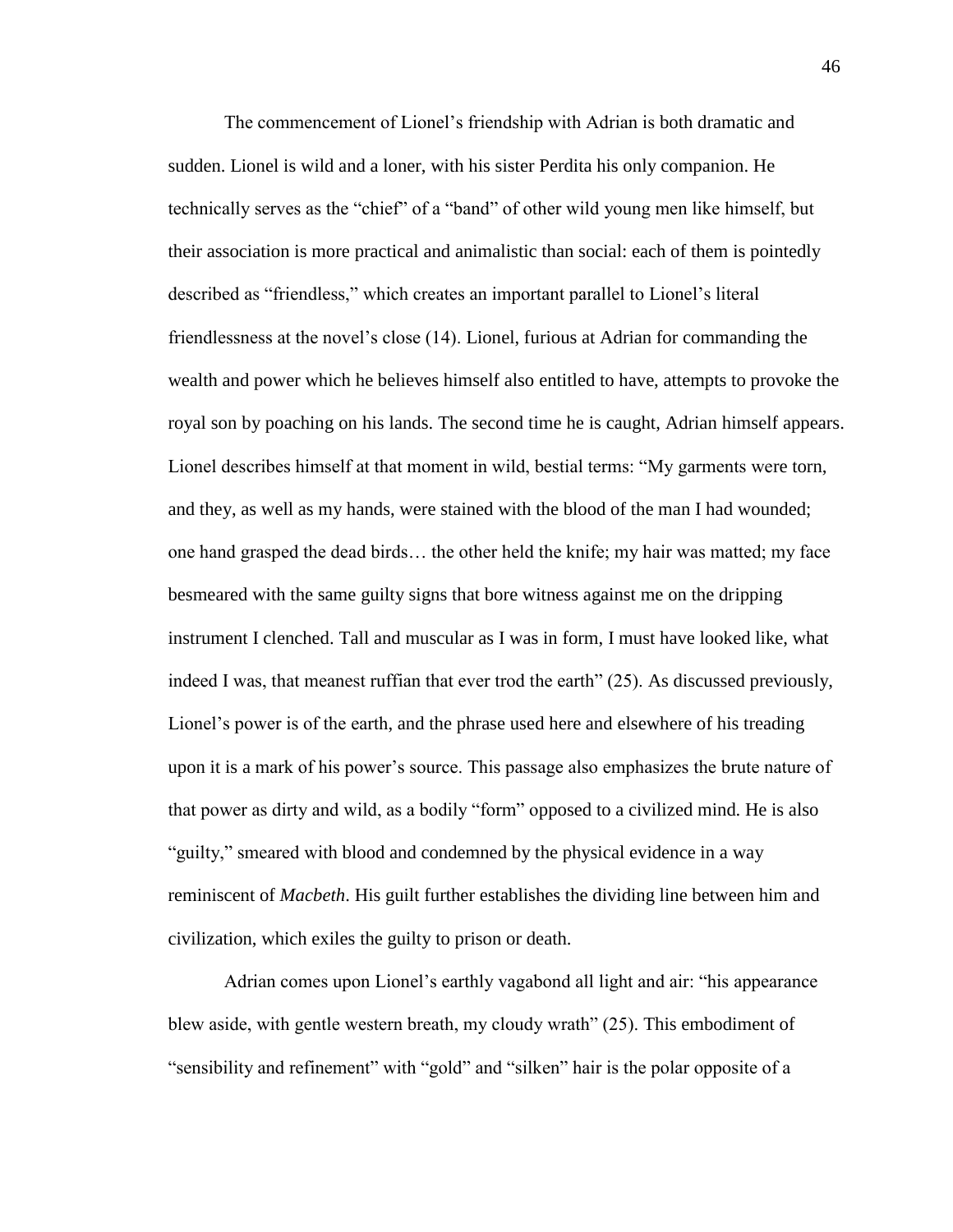ruffian, and distinctly designated to contrast with Lionel's wildness (26). In the space of a page, the beast is tamed; Lionel begs forgiveness for his "crime," Adrian gives it, and suddenly Lionel is a part of civilization. He goes from wild and bloody to beginning his intellectual education, sitting in Adrian's library decorated with busts of "old Greek sages" (27). Lionel's entrance to civilization is as quick and simple as stepping through a garden gate: "The trim and paled demense of civilization, which I had before regarded from my wild jungle as inaccessible, had its wicket opened by him; I stepped within, and felt, as I entered, that I trod my native soil" (27). Lionel still treads the earth, but his step is altered. The "native soil" also implies that civilization, not brute survival, is man's correct state of being – which, of course, renders his fate as the last man especially tragic.

Lionel re-enters that state of nature, leaving civilization, when Adrian and Clara die in a shipwreck while he manages to swim to shore. During and especially after the event, the text is thick with references to Lionel's pre-Adrian days as a strong, wild savage. On the boat, he realizes that he as a being of natural power has more chance than surviving the wreck than the physically weaker Adrian; and this proves true as Lionel, thrown into the ocean, immediately regains some of his brute aspects of his early life. He "instinctively" battles the waves as if they were a "lion," and the "bitter pride" which "[curls his] lip" is reminiscent of the "bitterness" and pride he felt in his youth – "resentment" at the perceived "injustice" which landed his father in poverty, and a consciousness of being at "war against civilization" (444, 23, 19). Gaining land on a stretch of wild beach, Lionel then goes through a period of unconsciousness which he describes as being "deprived of life," his waking from which is rebirth into the noncivilized world (445). The trappings of civilization – statues and paintings, buildings,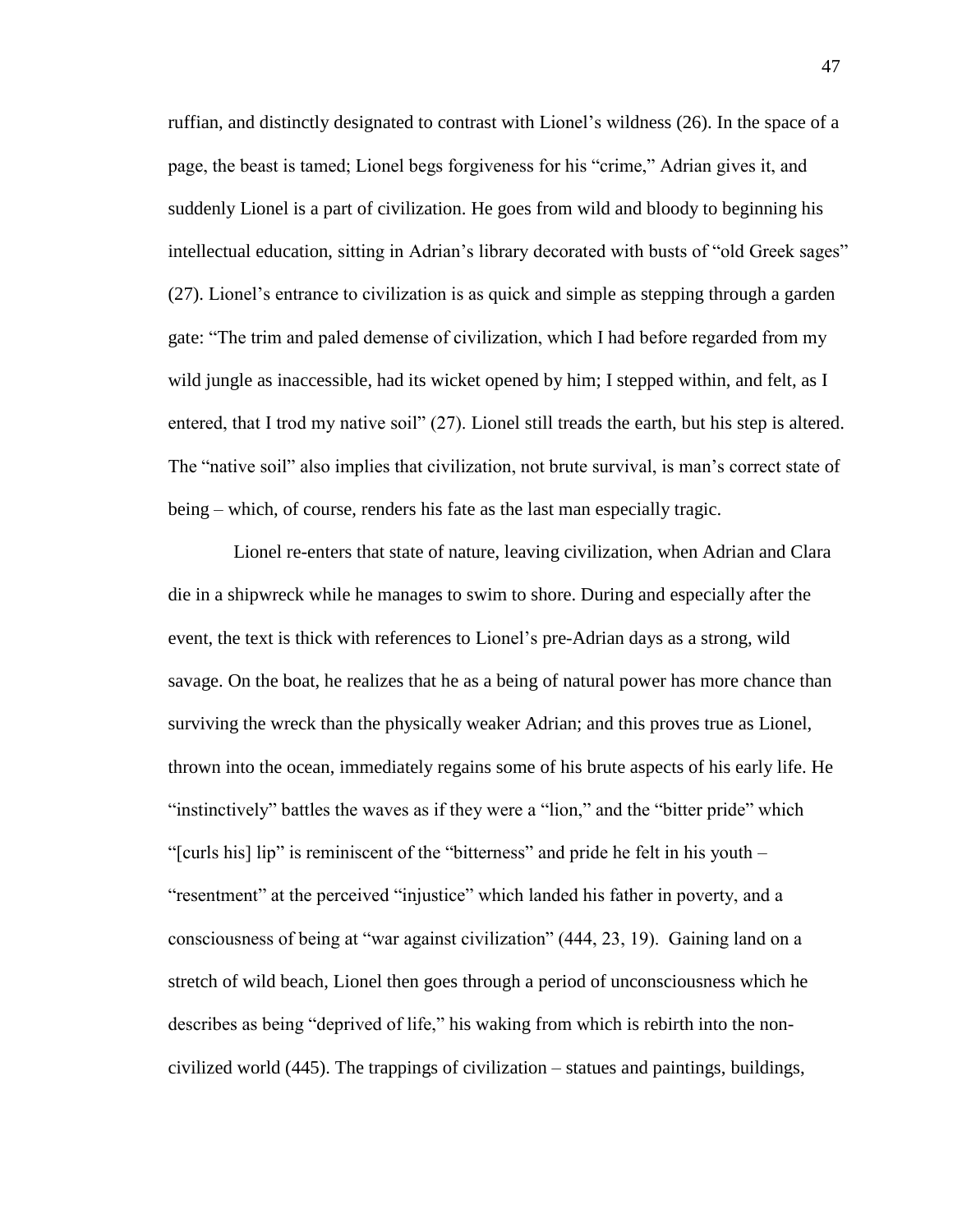even entire cities – remain, but civilization itself is gone. His existence is now more bodily, with the senses and physical needs becoming prominent. Upon awakening, Lionel's first task is to "restore [his] frame to the use of its animal functions" and "bodily powers" (445). He then wanders up the beach and finds an old watch tower to sleep in, but dreams "of sights and sounds peculiar to my boyhood's mountain life, which I had long forgotten" (447). He recalls how he was an "untaught shepherd-boy" when he met Adrian and considers how his continued strength from those years will aid him in this new existence (451, 455). Entering a saloon, he sees himself in the mirror a "wildlooking, unkempt, half-naked savage" just as he used to be (455). He is as alone as he was in those early days – even more so, since then he had his sister Perdita.

But although Lionel is removed from civilization, or rather, civilization is removed from him, he critically does not again descend past the "sacred boundary which divides the intellectual and moral nature of man from that which characterizes animals" (29). Upon seeing the mirror, he endeavors to fix his appearance on the motivation so that, should he encounter another human, he will not scare them off (455-6). He paints messages on town walls, hoping that whoever sees them will find him in Rome. But is he a fool to do so? Is he really the last man, or are their other survivors?

In the end, the reader is never allowed to learn whether Verney will be alone to the end of his days. Remember that the narrative has a parallel structure; and since the exposition and resolution mirror each other, its structure is cyclical as well. The cyclical structure implies that the end of the novel is not merely an end, but cradles the possibility – not certainty, but the possibility – of rebirth. *The Last Man* also holds out for that possibility through its Edenic imagery. The novel's exposition and resolution both take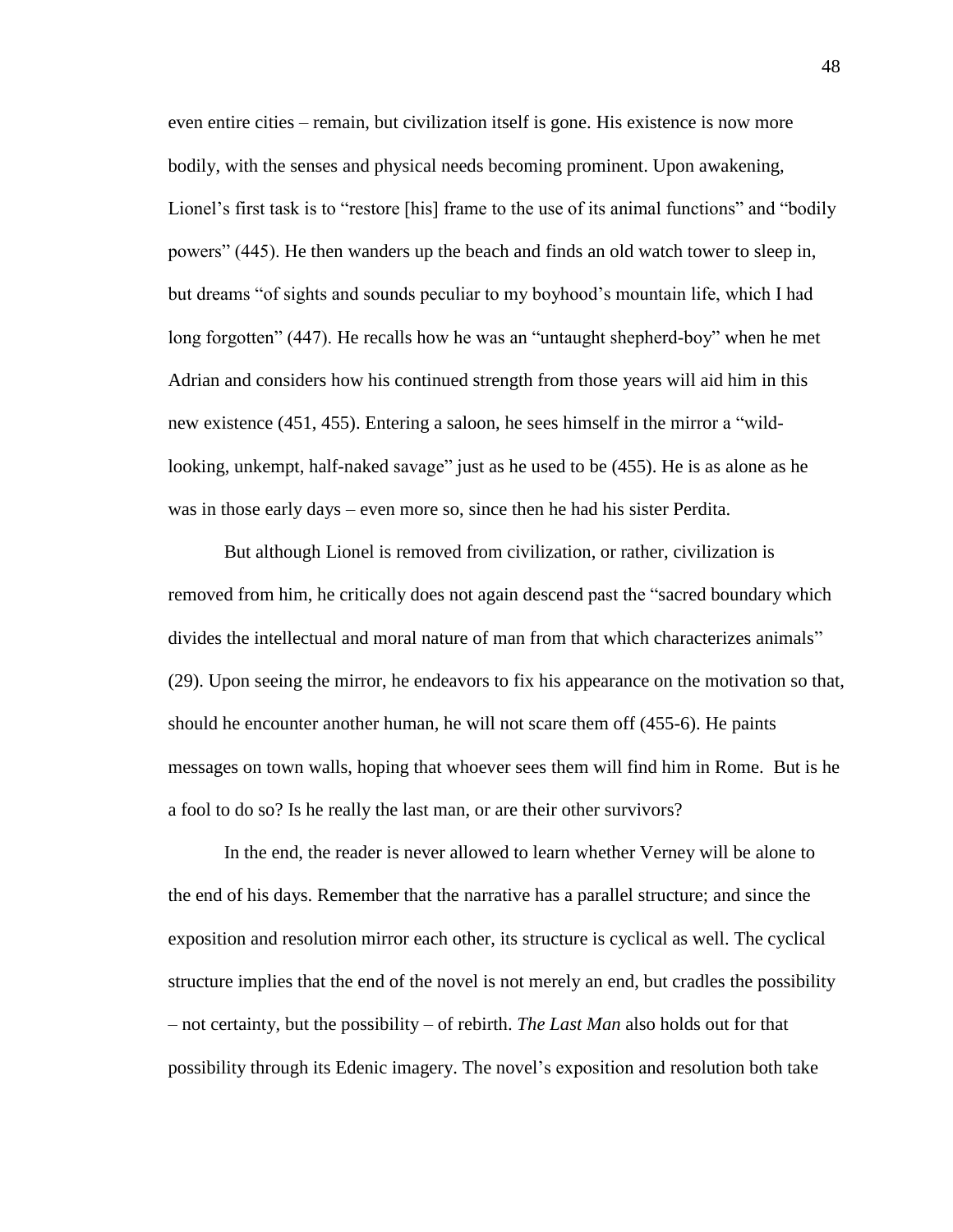place in quasi-Edenic settings, with the protagonist inhabiting a largely natural world. The resolution is, if anything, more Edenic as the "granaries of Rome" remain stocked, echoing Eden's natural abundance (464). Lionel's final choice to leave Rome and sail around the earth is reminiscent of Adam and Eve's exile from Eden at the end of *Paradise Lost*, and while their exile is a new beginning of hardship, it also promises fertility and children. That same Miltonic scene is mentioned explicitly earlier in the novel: "Man… is solitary; like our first parents expelled from Paradise, he looks back towards the scene he has quitted… Like to our first parents, the whole earth is before him, a wide desart" (322). Lionel at the time renders the scene sterile, claiming that "posterity is no more," but the very comparison reads as contradictory: the very essence of the exile from Paradise is of beginnings (322). The contradiction continues the text's refusal to conclusively destroy solid hope of humankind's continuance. Though death and sterility abound, each quasi-Eden becomes like a womb not unlike the Sibyl's cave in the novel's introduction, with the potential to bring civilization from its wild depths. Lionel himself is compared to a founder of civilization, describing himself in the exposition "as uncouth a savage as the wolf-bred founder of old Rome" (14). He recalls himself as such in the novel's resolution while in Rome itself, quoting the very same phrase – the implication being that, as Romulus founded Rome and Rome essentially served as the crucible of civilization, Lionel's journey from Rome will serve the same purpose: he will re-found civilization, which necessitates the success of his search for survivors (465).

Other imagery of rebirth also crops up throughout *The Last Man*, its persistence refusing to accept humankind's total demise. The novel several times uses the phrase "impregnated" to describe atmosphere – as in "the air, impregnated with the freshest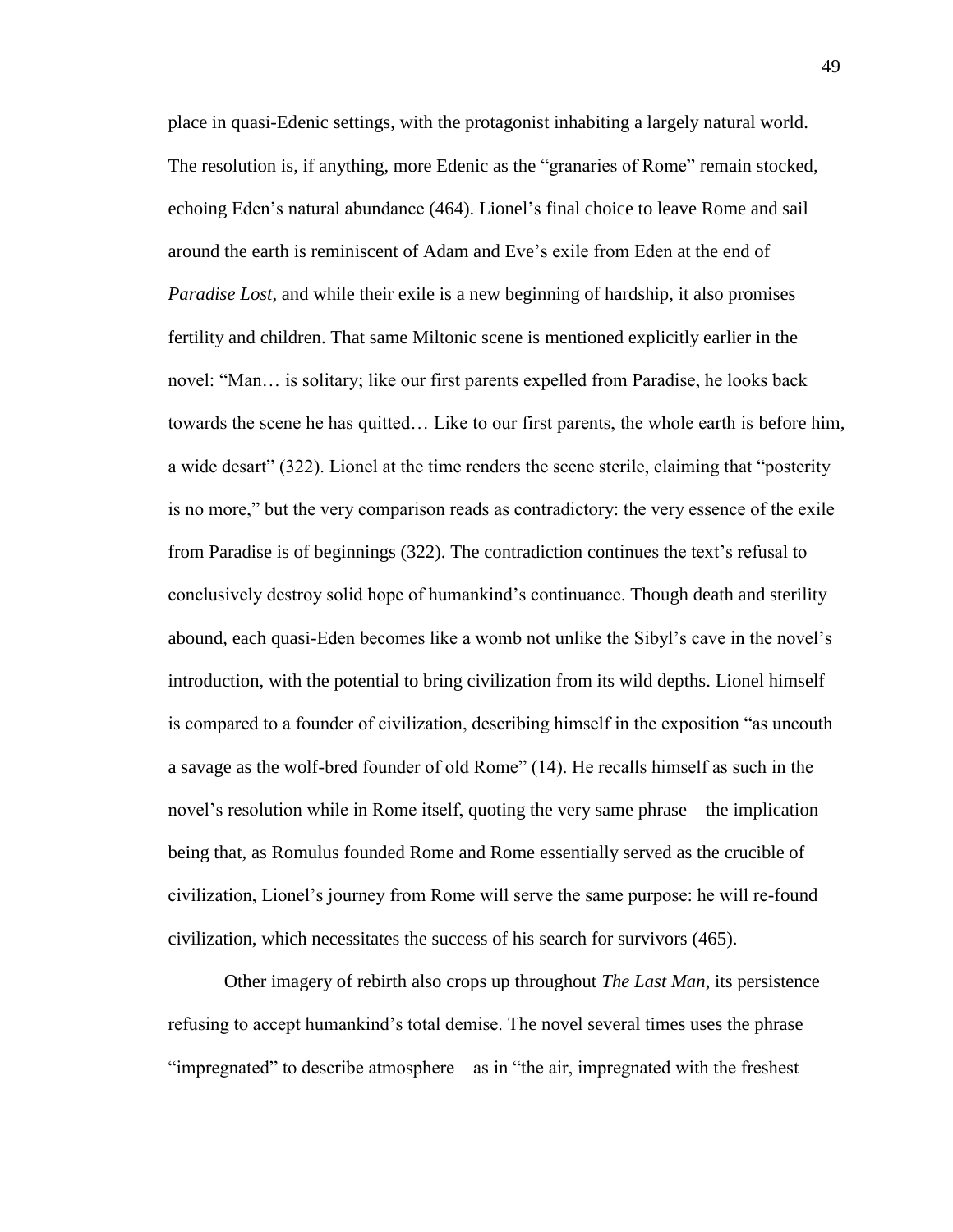odour" (300). Air carries a close association with the plague, which in some theories originates in ill vapors or is carried on the wind; so the repeated implication of the pregnancy suggests the plague is an instrument of not only death, but rebirth as well. Perdita's forest cottage sits between young and ancient forest, the younger with "regular beauty… stood erect and seemed ready to advance fearlessly into the coming time" while the older oaks "blasted and broke, clung to each other… a weather-beaten crew" (41-2). Such a description implies great and violent change, but not annihilation.

These themes of rebirth are far from certain. Even as myriad imagery supports rebirth, other symbols pointedly do not. Alone in Rome, Lionel imagines himself among the scenes of classic antiquity: the orations of Cicero, readings of Horace and Virgil, the throngs of plebeians, and then the Pope and other inhabitants of modern Rome, only to have that dream-vision crumble and leave the "desart ruins of Rome" even more desolate than before (462). Visiting the statues at the Vatican, Lionel finds himself drawn to the "human shapes" of the statues there, and "often, half in bitter mockery, half in selfdelusion, I clasped their icy proportions, and, coming between Cupid and his Psyche's lips, pressed the unconceiving marble" (465). The message is poignant, and clear: these statues are the closest remaining objects to the image of humans, and they are cold, uncaring, and infertile. Yet the novel, through its cyclical structure and optimistic ending pages, refuses to accept that Psyche's lips are the closest Lionel will ever come to embracing another human being. *The Last Man* is a dark novel, a pessimistic novel, but it purposefully qualifies its own pessimism through persistent imagery of renewal and its cyclical structure.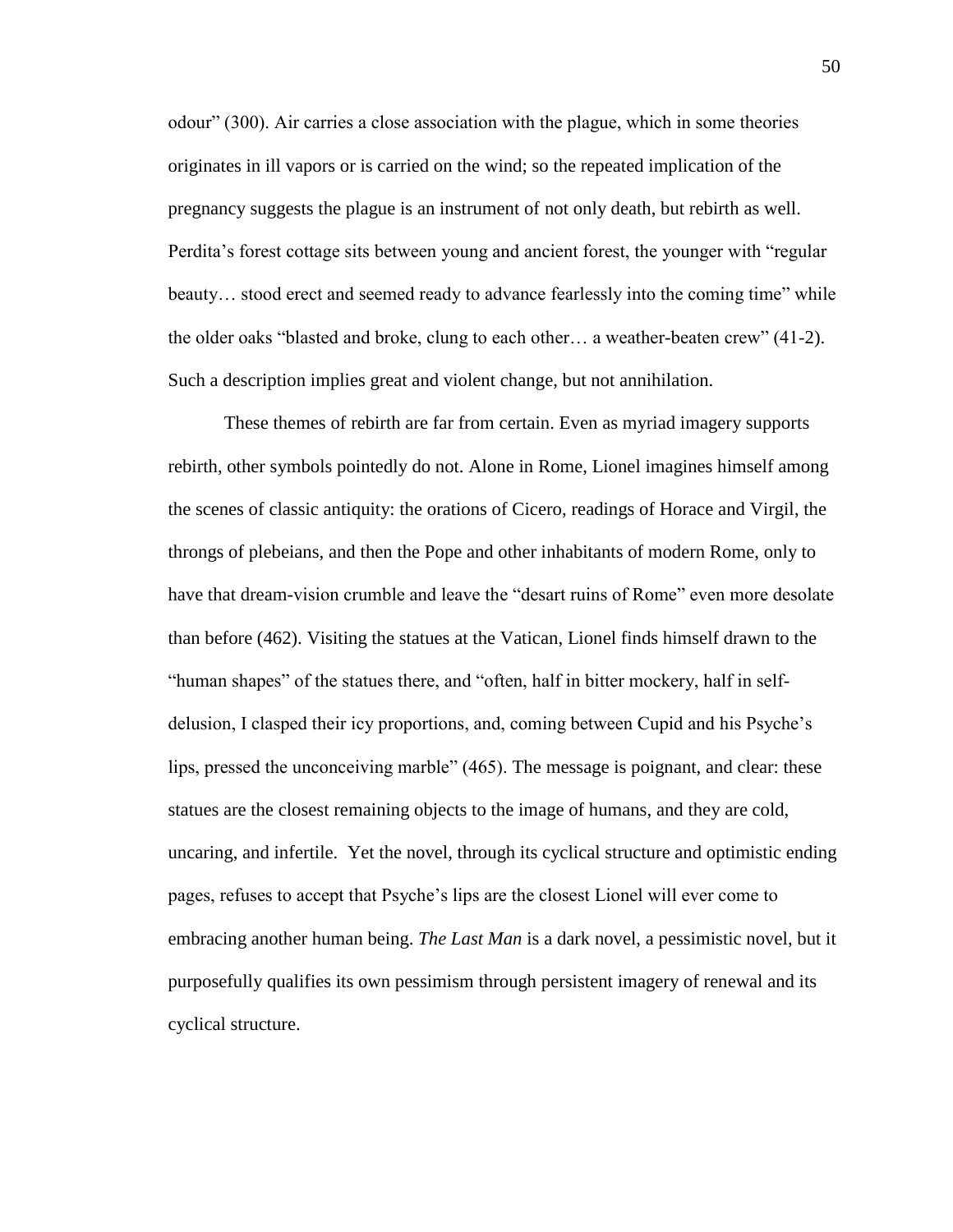Feminist scholar Anne K. Mellor also finds themes of rebirth in *The Last Man*. She builds her argument on the assumption that female reproduction as an act of "commingling (in the womb), separation (of the fetus from the womb), and renewed commingling (through breast-feeding)" causes women writers to tend towards a "continuous" conception of time which can be "circular, regressive or forward-moving, but it cannot be ruptured or broken with ultimate finality" (Mellor 140-141). Such a conception is less likely to treat the apocalypse as an end than as a rebirth. Then male reproduction, as an act of "ejaculation and separation" yields a model of time which is "breakable, rupturable," and therefore more likely to embrace an apocalypse as a true and final end (141). Mellor identifies the "three simultaneous time-scapes in [Mary Shelley's] novel—the classical era of the Sibyl's oracle, the nineteenth century in which the Editor finds and assembles the sibylline leaves, and the late twenty-first century in which the narrative proper is located" as evidence for "the possibility of alternative beginnings, of never-ending new births" (144). She finds in the three time-scapes the same cyclicality that I recognize in the novel's structure. She also posits another strong argument for rebirth in *The Last Man*: that, at its close, "Lionel Verney is still alive… still seeking human companionship" (143).

A close reading of the novel's first and final pages indeed provides useful evidence for the novel's cyclicality and tempering of its non-millennialism with some much-needed optimism and Romantic ideals. The introduction holds the apocalypse at a more comfortable arms-length, and offers its own interpretation of the text. The narrator of the introduction says of the text (s)he translates from the Sibyl's leaves,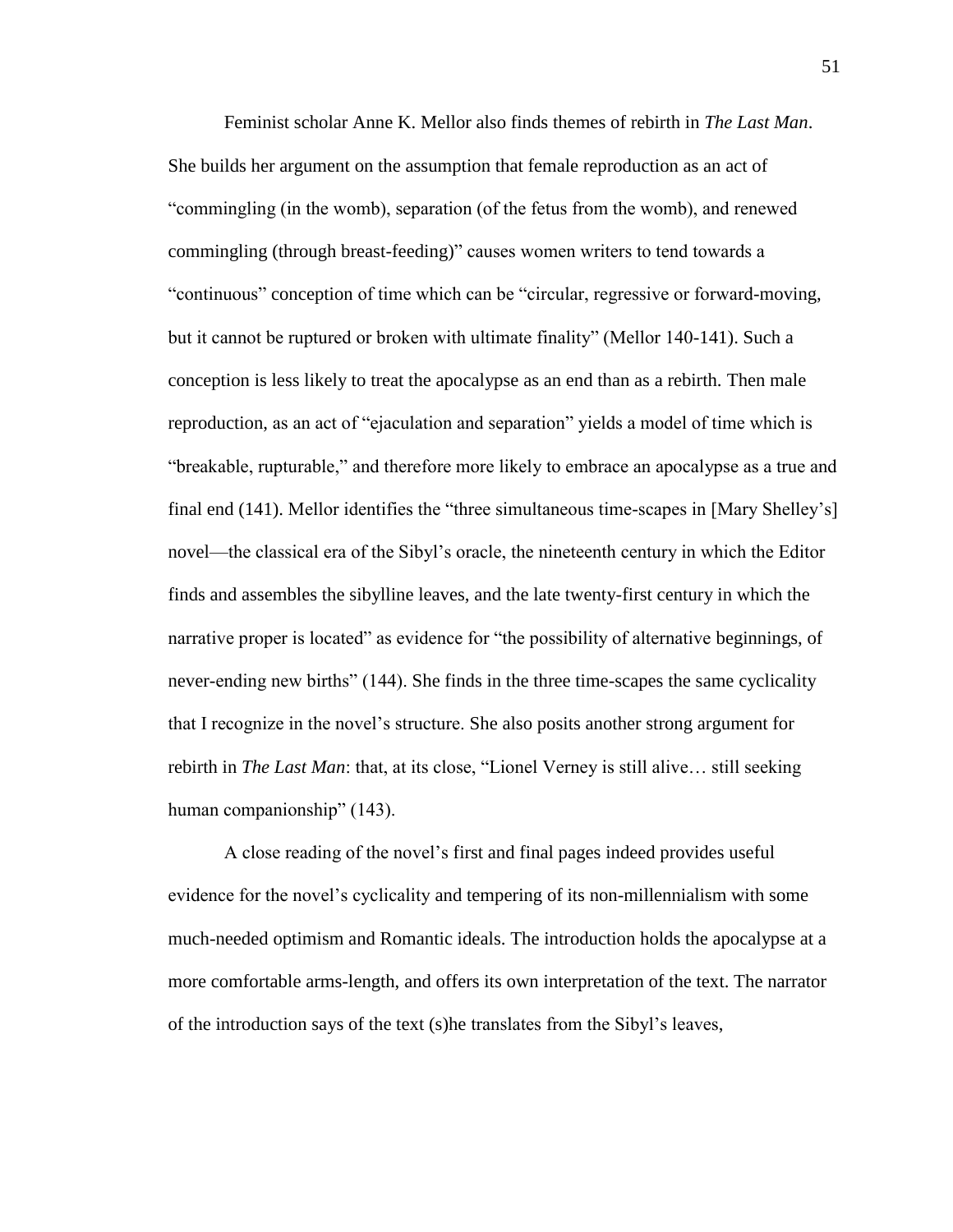My labours have cheered long hours of solitude, and taken me out of a world, which has averted its once benignant face from me, to one glowing with imagination and power. Will my readers ask how I could find solace from the narration of misery and woeful change?... Yet such is human nature, that the excitement of mind was dear to me, and that the imagination, painter of tempest and earthquake, or, worse, the stormy and ruin-fraught passions of man, softened my real sorrows and endless regrets, by clothing these fictitious ones in that ideality. (*TLM* 7)

And here, perhaps, is some of the answer to why the apocalypse remains such a fixture of human imaginings: it is such an immense idea that it dwarfs normal human concerns. The imagining of the apocalypse is itself a Romantic exercise – fascinating, yet also fiction, not really to be feared. Audrey Fisch contends that the introduction has its narrator who simultaneously constructs and questions agency in the same way that I have found Romantic ideals questioned yet maintained (Fisch 280). Her assessment of agency is more optimistic than mine, but reinforces that the introduction promotes progress over non-millennialism: "We can complicate the question of individual power, or agency, and retain deconstruction without abandoning the possibility for change and thus without deleting all progressive politics" (279).

Due to the novel's cyclicality, the introduction can be read in conversation with its final pages. The novel's introduction of seven pages, detailing finding the text fragmented on the floor of the Sibyl's cave, is the inception of Lionel's written narrative. The final three pages of the novel mark the completion of that project, which Lionel then dedicates to the dead and leaves behind him to embark on an odyssey of exploration. The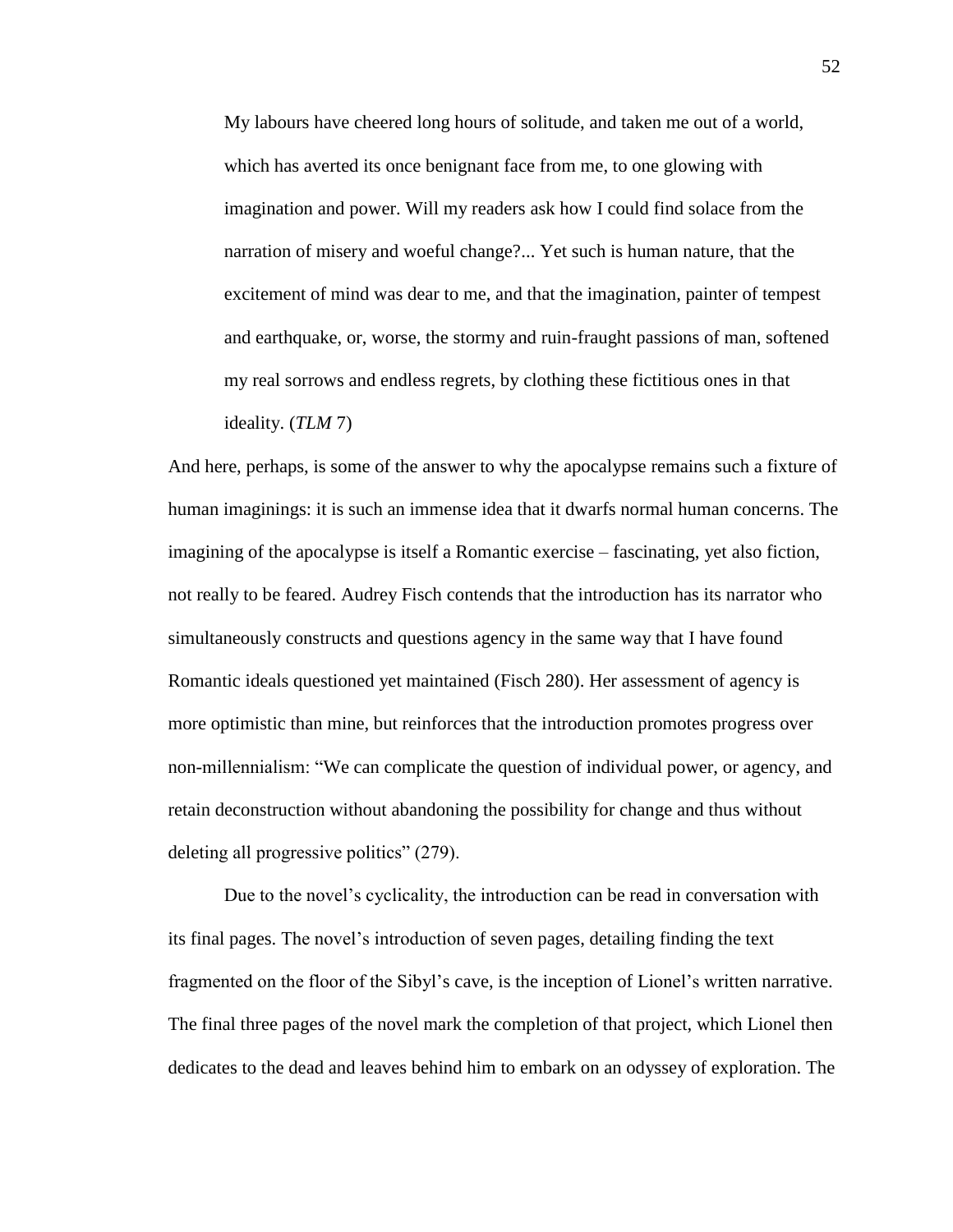two sections are both about new beginnings, explorations (of the labyrinthine cavern or the whole world); and they both carry classical associations of the Sibyl and *The Odyssey* as Lionel pronounces "I… would dare the twin perils and Scylla and Charybdis… I should reach the pillars of Hercules" (*TLM* 469). They also deal with the birth and death of writing. The beginning of the novel sees the inception of writing in the womb-like Sybil's cave as the author assembles meaning from gibberish, and the end of the novel can be construed as the death of writing when Lionel concludes his narrative and abandons it in Rome. Yet Lionel does not abandon language altogether. He brings with him "a few books; the principal are Homer and Shakespeare—But the libraries of the world are thrown open to me—and in any port I can renew my stock" (469). Although he does not have any human being to talk to, he has the literature of the entire world at his feet (along with a faithful dog). As in *The Twilight Zone* episode "Time Enough at Last," the end of humanity is not so terrible if one has books to read. (Fortunately, as far as we know, Lionel does not suffer from an impairment of vision.)

Lionel's refusal to abandon language or hope of finding another human being is too optimistic to indicate a total rejection of Romantic ideals – and further suggests that, if he succeeds in rebuilding the human race, it will be these ideals that provide him with the essential energy and will to continue against all hope. To reiterate, the specific ideals in question are optimism, belief in the power of the imagination, conviction of selfdetermination, and the aspiration to a transcendent state of being. Lionel is optimistic; although he knows it is possible he will live out his days alone, he never relinquishes the possibility of a "companion," and to "again feel my heart beat near the heart of another like to me" (469). He certainly believes in the power of the imagination, imbuing the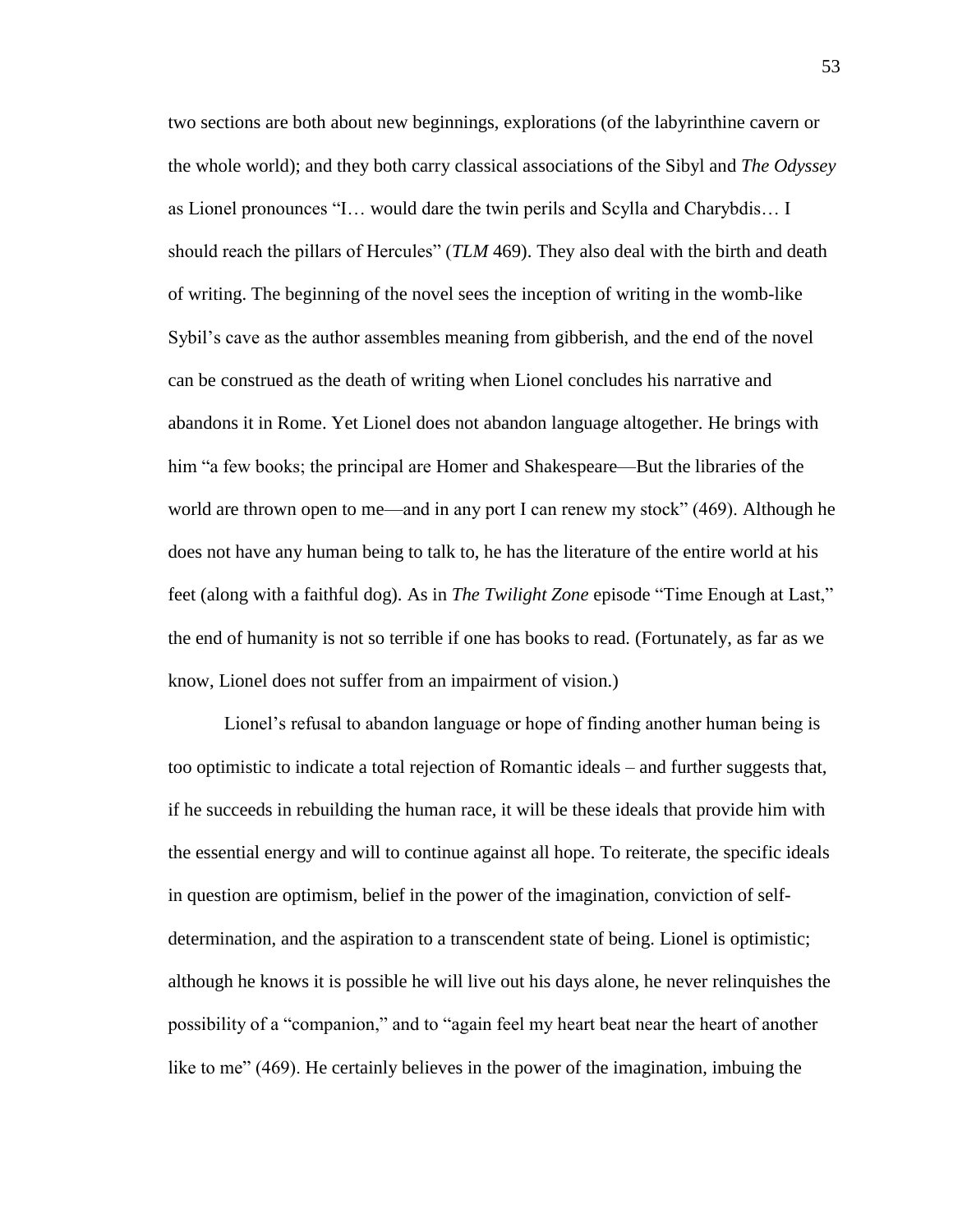coming journey with the gravity of an ancient Greek odyssey and "wild dreams" of "spicy groves of the odorous islands of the far Indian ocean" despite the overarching likeliness of the coming journey's challenges and the unlikeliness of its success (469). Self-determination is trickier. Lionel actively chooses to abandon a safe existence for a risky one, but even here, the politics of psychology are at work as he describes his motivations in those terms: "wild dreams… *ruled* my imagination" and "neither hope nor joy are my *pilots* – restless despair and fierce desire of change *lead* me on" (italics mine) (470). Even with every political system on the earth dismantled, Lionel's thoughts remain in political patterns. In that way, he is no freer than before; however, since Lionel is the only human being definitely in existence, the only possible sources of motivation not in his own mind are his immediate surroundings. He is in as ultimate a stage of selfdetermination as a human being could ever experience. Outside of the web of the political system, there are no interpersonal forces controlling him, the only psychology available is his own, and the only motive for action comes from himself. The natural system does still limits him, but his personal power is also natural, which allows him to operate at strength within it. Lionel has as much self-determination as any human has ever possessed.

It could even be argued that Lionel has achieved Romantic transcendence – an earthly transcendence, granted, but transcendence nonetheless. At the novel's close, Lionel has abandoned writing, and is in a place beyond music; he inhabits a unique world which is possibly an abyss, or possibly the peak before its depths. The Romantics both aspired to and feared transcendence as a place beyond all writing and human contact, a totally mental and spiritual state followed, in all probability, by oblivion. Lionel is there. As an apocalyptic wanderer, he achieves the ultimate Romantic aspiration.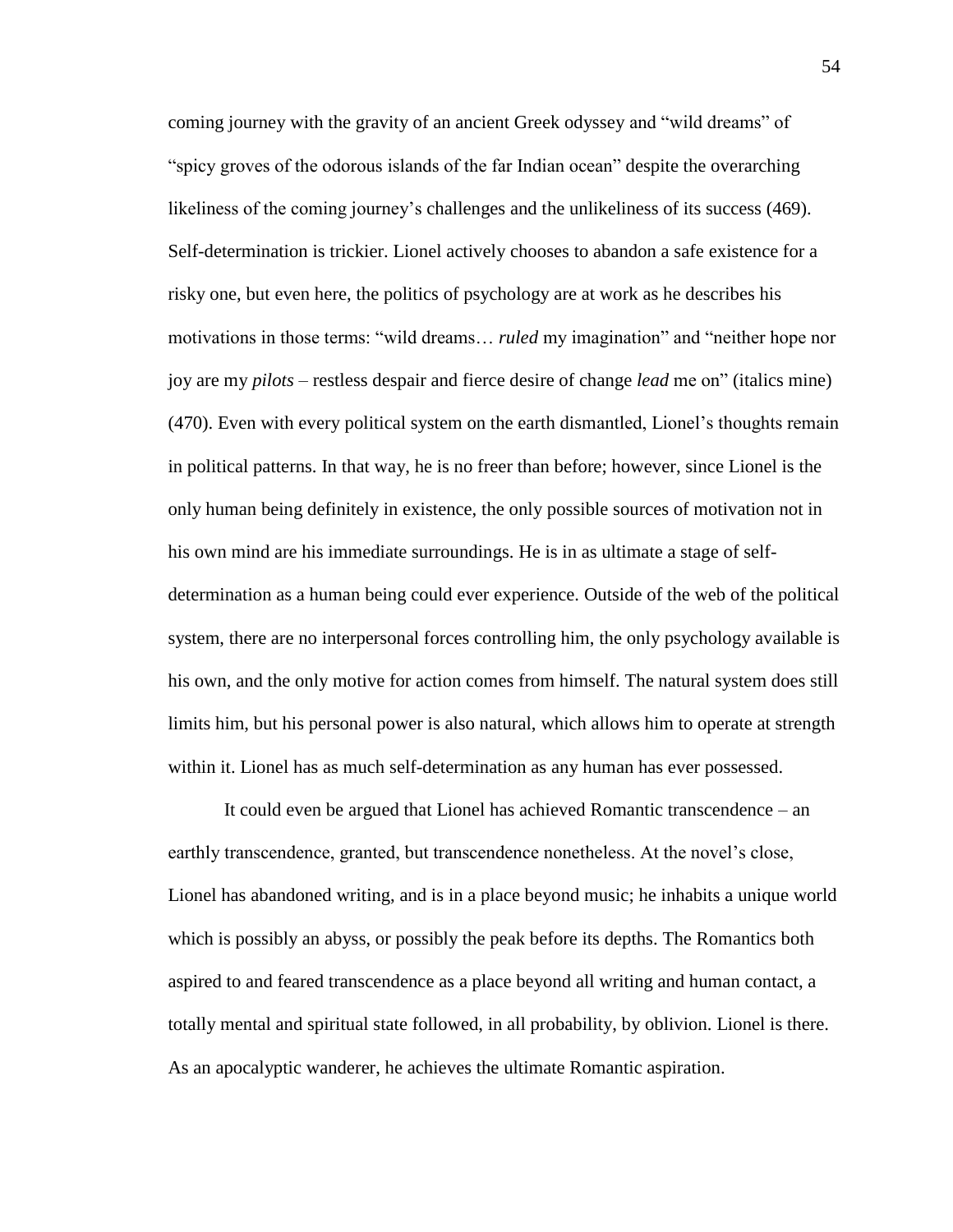# *A Romantic Trend?*

Romanticism itself is a huge and complex phenomenon spanning decades and nations, so I do not presume to have the expertise to declare a new trend in the era. However, my research has turned up a certain pattern among the literary figures in the Shelley circle. In the first generation of Romantics, I look at William Godwin; in the second, Percy Bysshe Shelley and Lord Byron. Several of my points come from insights I noticed in articles, although I have read the majority of the pieces I mention in this section. A more thorough investigation would be required to validate my findings for the majority of authors across Romanticism, rather than just those I look at here, but what I have already found is substantial evidence that Mary Shelley's anti-millennialism did not begin with her.

When conjuring "Romanticism," there are a few easy images: Wordsworth in the Lake District, Percy Shelley's utopian conclusion to *Prometheus Unbound*, a Byronic figure wandering in the wilderness. It also conjures the sublime, such as dizzying alpine spires, or the image of a single human being left on the entire earth: Steven Goldsmith describes the concept of a last man as "invoke[ing] the sublime… in imagining the unimaginable – the very dissolution of the faculty of imagination – it stages fear in order to produce the effect of subsequent empowerment" (Goldsmith 268). Mary Shelley was definitely a Romantic, though *Frankenstein* and *The Last Man* seem far distant from William Godwin's limitless hope for mankind's improvement or the utopian visions of Percy Shelley. Even further, these writers weren't so far removed as one might think. It is well-known that the first generation became less radical – and I say, less optimistic and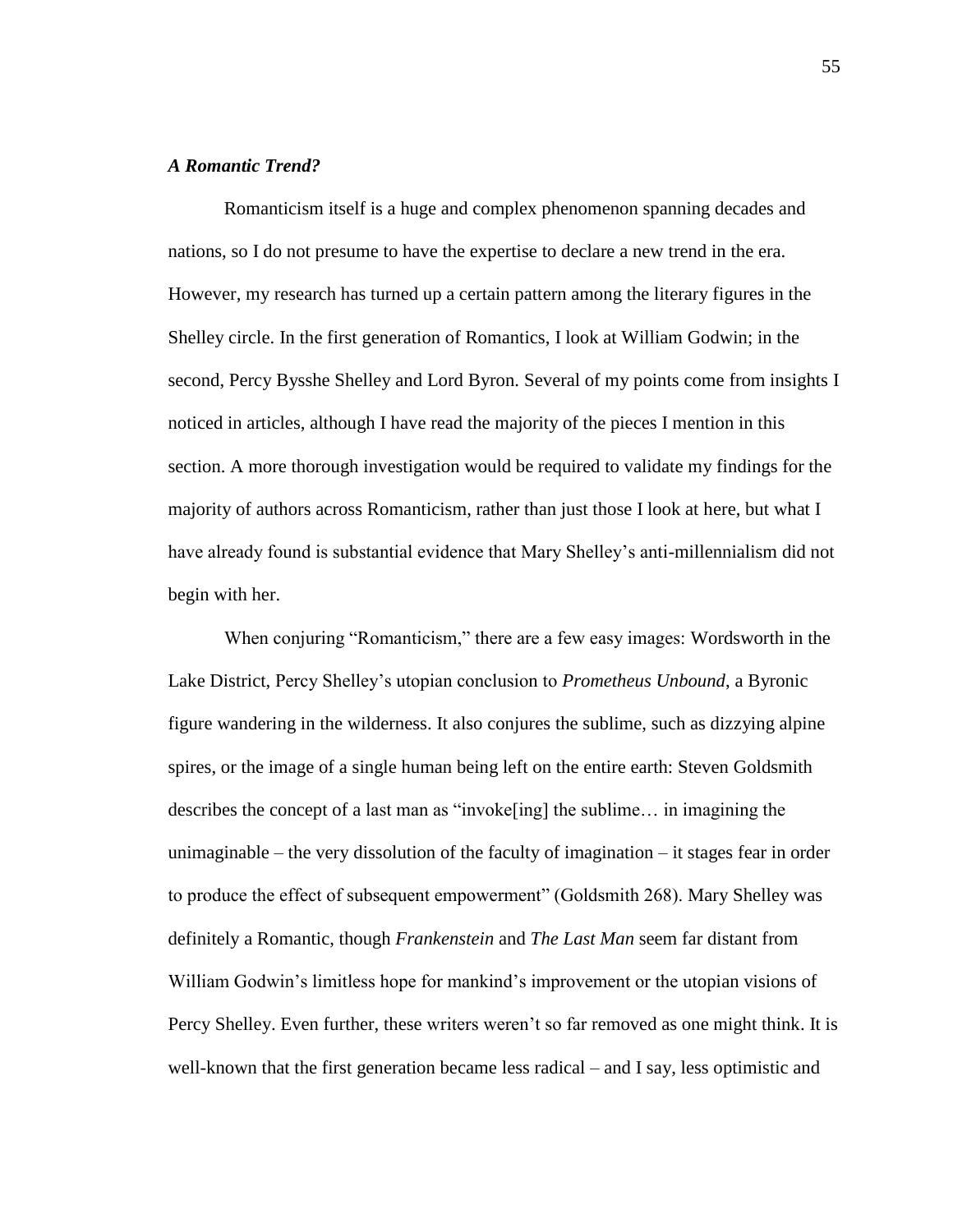millennial – as the French Revolution failed to fulfill their hopes for it and in England left a culture of suspicion and censorship in its wake, and eventually fear of Napoleonic invasion. As previously mentioned, Fulford describes how the French Revolution had had such stock placed in it by English onlookers that in some it even created an expectation for an apocalypse and then millennium to occur "within their lifetimes" (Fulford 2). I cannot say whether or not the authors I discuss felt this way, but such extreme belief is evidence of the huge energy generated around the event. When the French Revolution descended from glorious to disastrous, it greatly affected English thought. Romantics entered a stage of "shared renegotiation of millenarian belief" in which each writer redefined their own apocalypse (11). Wordsworth, Coleridge, and Blake replaced their lost hope of regeneration of the world with the "psychological equivalent – regeneration in the individual" (Paley, qtd. in Fulford 11). John Beer describes this process for these authors as an "internalized apocalypse" and dates its development to the late eighteenth century (Beer 61). The process is evident in their writing: Wordsworth's optimism in "Tintern Abbey" (1798) becomes more modulated in "Ode: Intimations of Immortality" (1807), Coleridge writes the transcendental "This Lime Tree Bower, My Prison" (1797) and then his own more solemnly contemplative "Dejection: An Ode" (1802), and Blake writes *Songs of Innocence* (1789) and then the much darker *Songs of Experience* (1794).

I argue that not only these Romantics, but also William Godwin, and later the second generation of Romantics, also underwent a similar change. Godwin and both generations of Romantics influenced the writing of Mary Shelley; Sterrenberg notes that while *The Last Man* can be classified as just one of many "post-Napoleonic works... which shared analogous themes of the end of the race or the end of empire," it is by far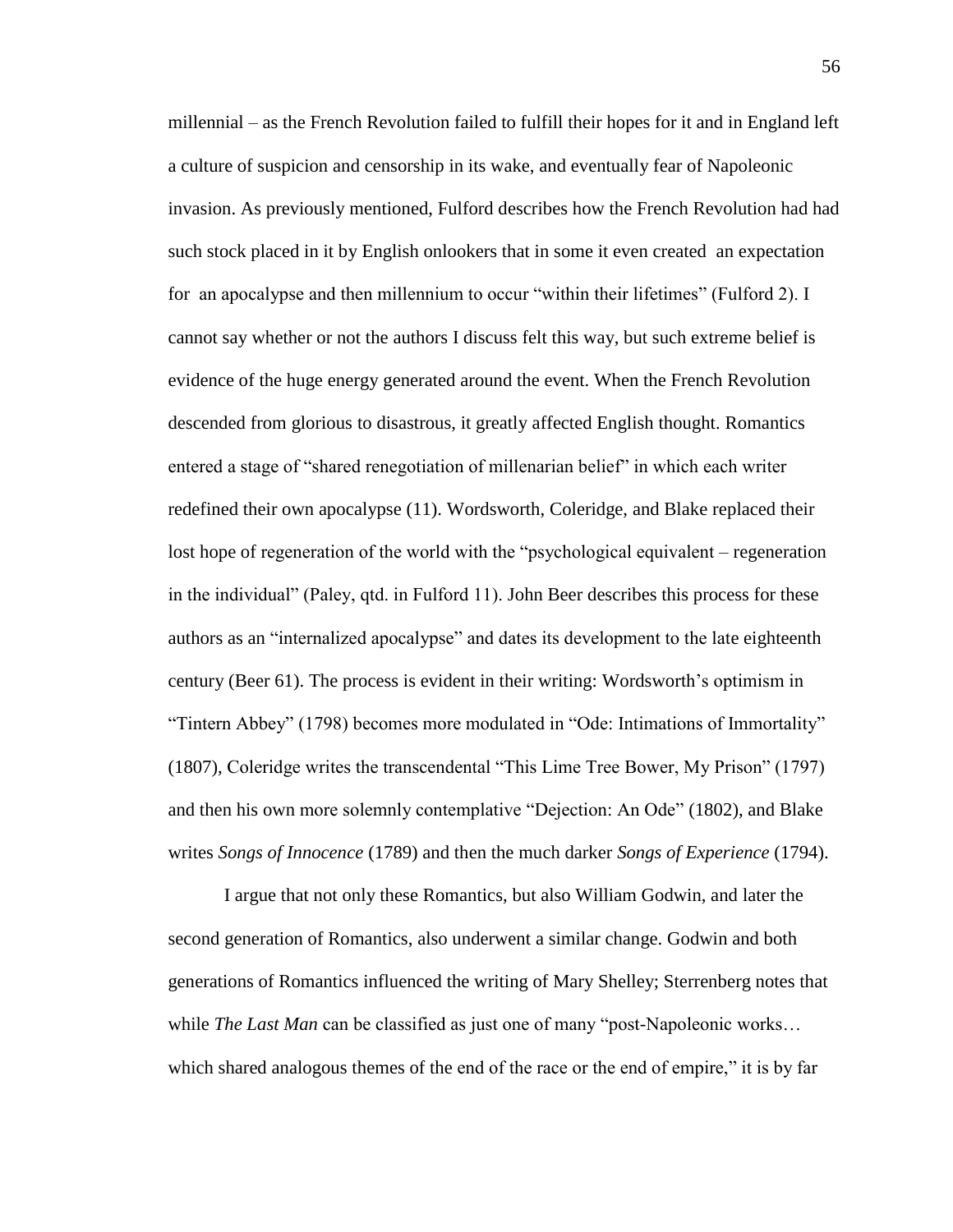the "most expansive in its allusions to the political writings and events from the era of the French Revolution, the Napoleonic Empire, and the Greek revolution against the Turks" (Sterrenberg 327). I have argued in this essay that *The Last Man* neither completely defends nor rejects Romantic ideals, which requires the novel to not be totally nonmillennial, and have proposed characters' power and the text's narrative structure as modifying that darkness. There is still plenty of bleakness in the novel, but if that same non-millennialism can be found in the work of these other Romantics, it suggests the non-millennialism in Mary Shelley's own work is due at least in part to the influence of, as opposed to the rejection of, those writers. It changes the narrative, because Mary Shelley's work is then less a refusal of Romantic values than an evolution of them. The writers that I address in depth here are members of Mary Shelley's own family, partly because they exhibit the trend very clearly, and partly because there is no doubt of their impact on her life and writings.

William Godwin and Mary Wollstonecraft are late Enlightenment thinkers, but associated with the major Romantics and shared some of their ideas. Godwin's *Enquiry Concerning Political Justice* (1793) endorses the "powers of the human mind… if freed from institutional restraints," and makes "utopian arguments" that the human mind can eventually beat sickness and "even death" (Sterrenberg 334). His ideas influenced the work of Coleridge, Wordsworth, and Percy Shelley (Fulford 6). Mary Wollstonecraft too was optimistic, one of those who viewed revolution like a passing disease which strengthens the national body (Sterrenberg 330). Whether Wollstonecraft would have exhibited the shift towards non-millennialism which I am discussing here will never be known, as she died shortly after Mary Shelley's birth. William Godwin certainly does,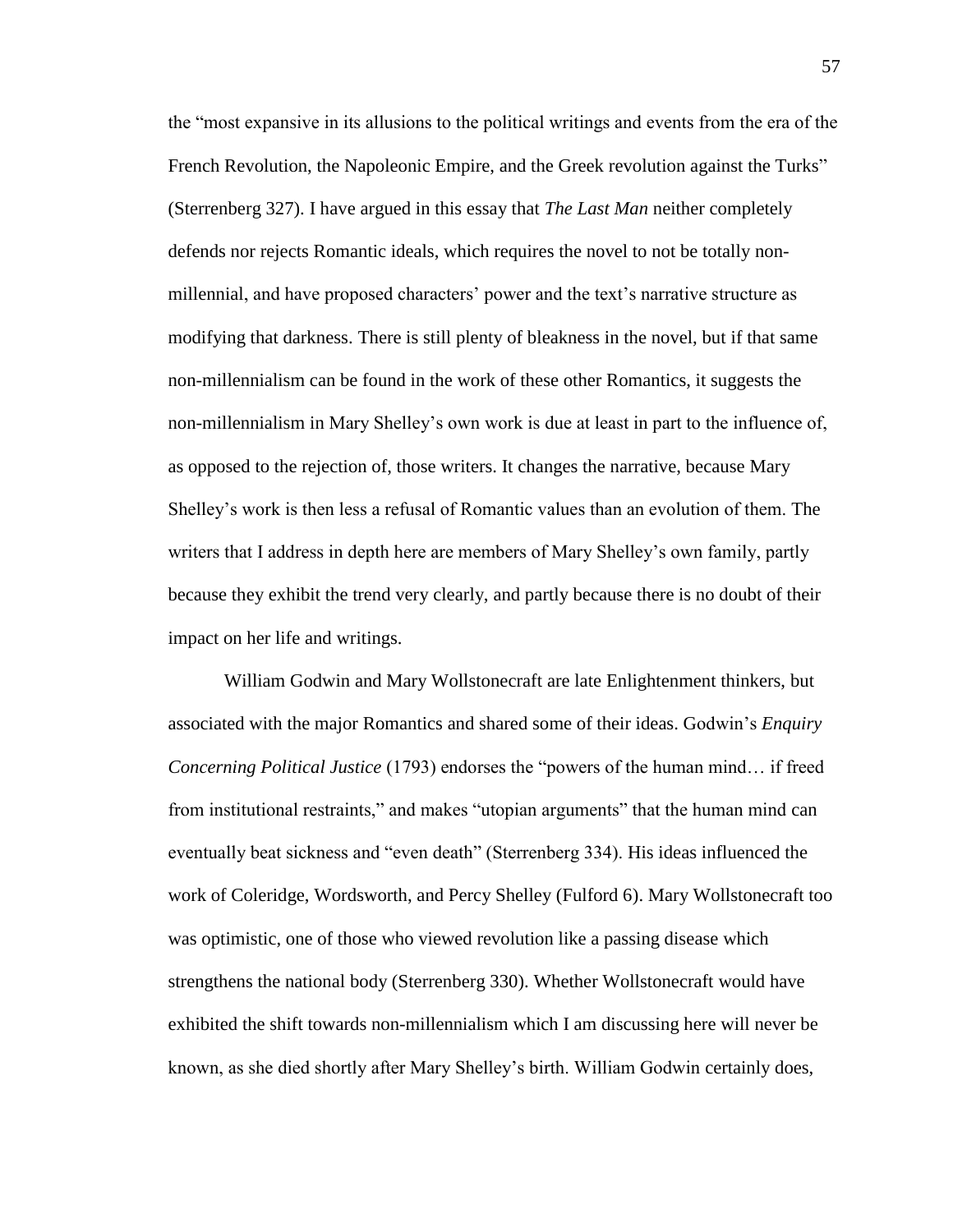with his second edition of *Political Justice* as well as his novel *Caleb Williams, or Things as They Are* (1794). Godwin's second edition of *Political Justice* in some ways contradicts the utopianism of the first, as he explores disasters which could end the human race: "has improvement been the constant characteristic of the universe? The human species… Will it continue for ever? The globe we inhabit bears strong marks of convulsion, such as the teachers of religion, and the professors of natural philosophy agree to predict, will one day destroy the inhabitants of the earth" (qtd. in Sterrenberg 334). Godwin shies away from a thorough exploration of "convulsion theory" and maintains his utopian stance overall (ibid). Such avoidance, especially in a time when conceptions of lastness were all the rage, suggests that he guesses where such considerations will lead and refuses to undo the work of all his prior reasoning. Some of that non-millenialism comes out in *Caleb Williams*. In *Caleb Williams*, Caleb Williams is forced through a labyrinth of abuse of power by Falkland. It is a narrative of the powerful holding and keeping their power, unassailable despite their crimes. In the ending first published, Caleb Williams forgives Falkland's crimes, meaning that none of the distasteful "things as they are" are going to change. In the originally written but secondpublished ending, Caleb Williams goes insane.

Of the second generation Romantics, it is easiest to see the shift to nonmillennialism in Percy Bysshe Shelley. Though he never relinquishes his political radicalism, he does give up on his earthly paradise of *Queen Mab* (1813) and *Prometheus Unbound*. *Prometheus Unbound* is pretty much the height of Romantic millennialism: from having his liver regularly torn out, Prometheus goes on to depose the king of the universe and usher in perfect peace and universal co-existence. This deed is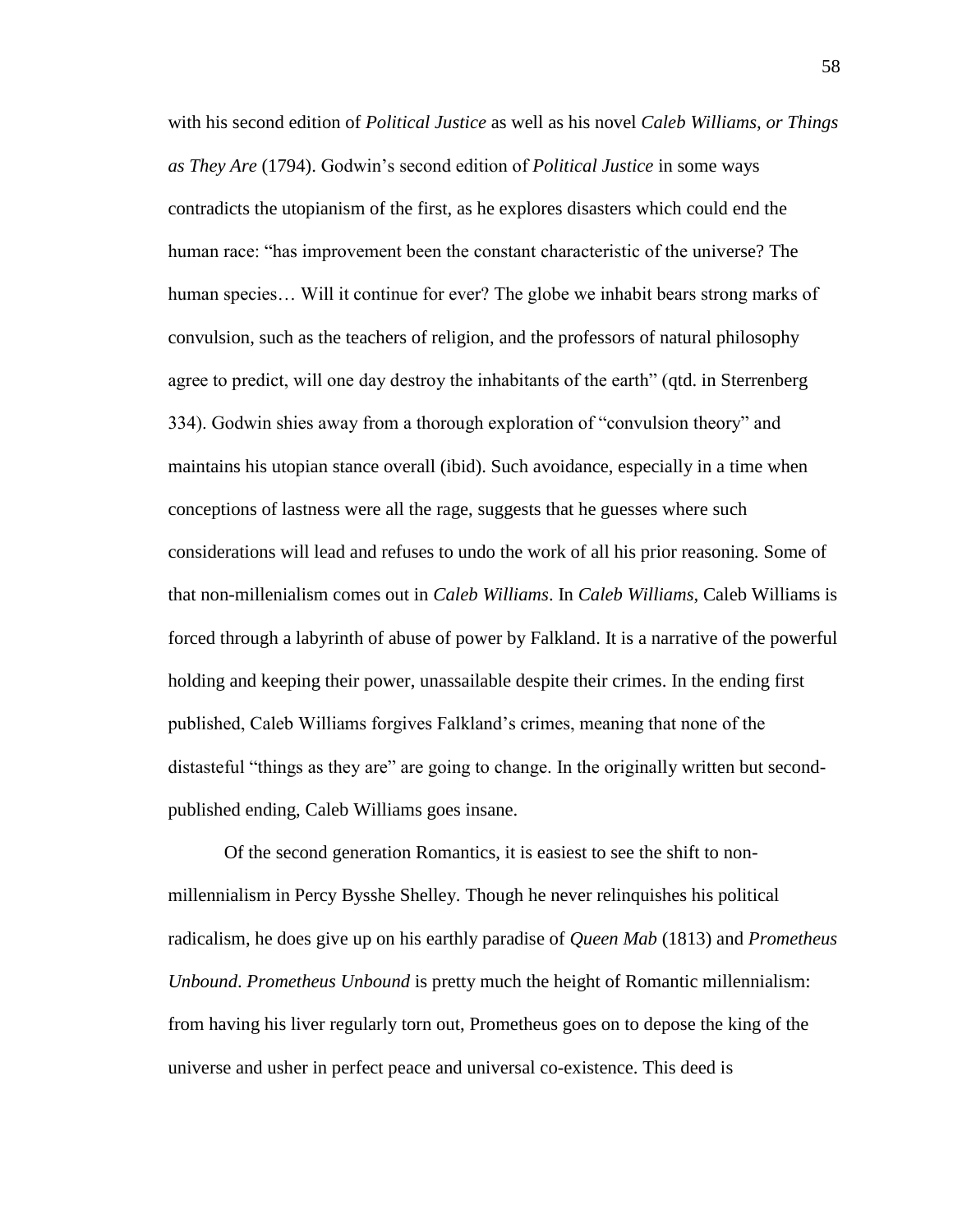accomplished through his mental strength and forgiveness of Jupiter, and the willingness of himself and others to dare to imagine a new reality. Percy Shelley writes in *A Defence of Poetry* that "poets are the unacknowledged legislators of the world," testifying to the power of the mind to make manifest what it imagines; and such is the law of the land in *Prometheus Unbound*. Yet his later elegy for Keats, "Adonais" (1821) is, though optimistic, not unreservedly so. The poem is a presence in *The Last Man*. Percy Bysshe Shelley describes how Adonais has escaped into death from the dream that is life, a nightmare with "Desolation… whose wings rain contagion" (PBS *ll.* 247-248). Rome plays a significant role in the poem as the resting place of Adonais, even as Rome is Lionel's final known location in the novel. Albright even begins his article with a quote from "Adonais," which Mary Shelley also wrote in her letters after her husband's death: "But I am chain'd to Time, and cannot thence depart!" (Percy Shelley, qtd. in Albright 122). When Adrian offers his soul as a sacrifice for mankind, the language echoes "the silence of that heart's accepted sacrifice" in "Adonais" (PBS *l.* 315). It could be argued that Mary Shelley's Adrian offers his heart in vain – after all, he dies along with everyone else – but he does succeed in ushering humanity more gently into the twilight. That aside, "Adonais" contains chilling images of Death, Corruption, and Hunger, and lays down a fairly harsh assessment of the state of the world to support its claim that, to use the cliché, Keats has gone to a better place. The poem ends on a mixed note, which is sometimes interpreted as suicidal:

> I am borne darkly, fearfully, afar; Whilst, burning through the inmost veil of Heaven, The soul of Adonais, like a star,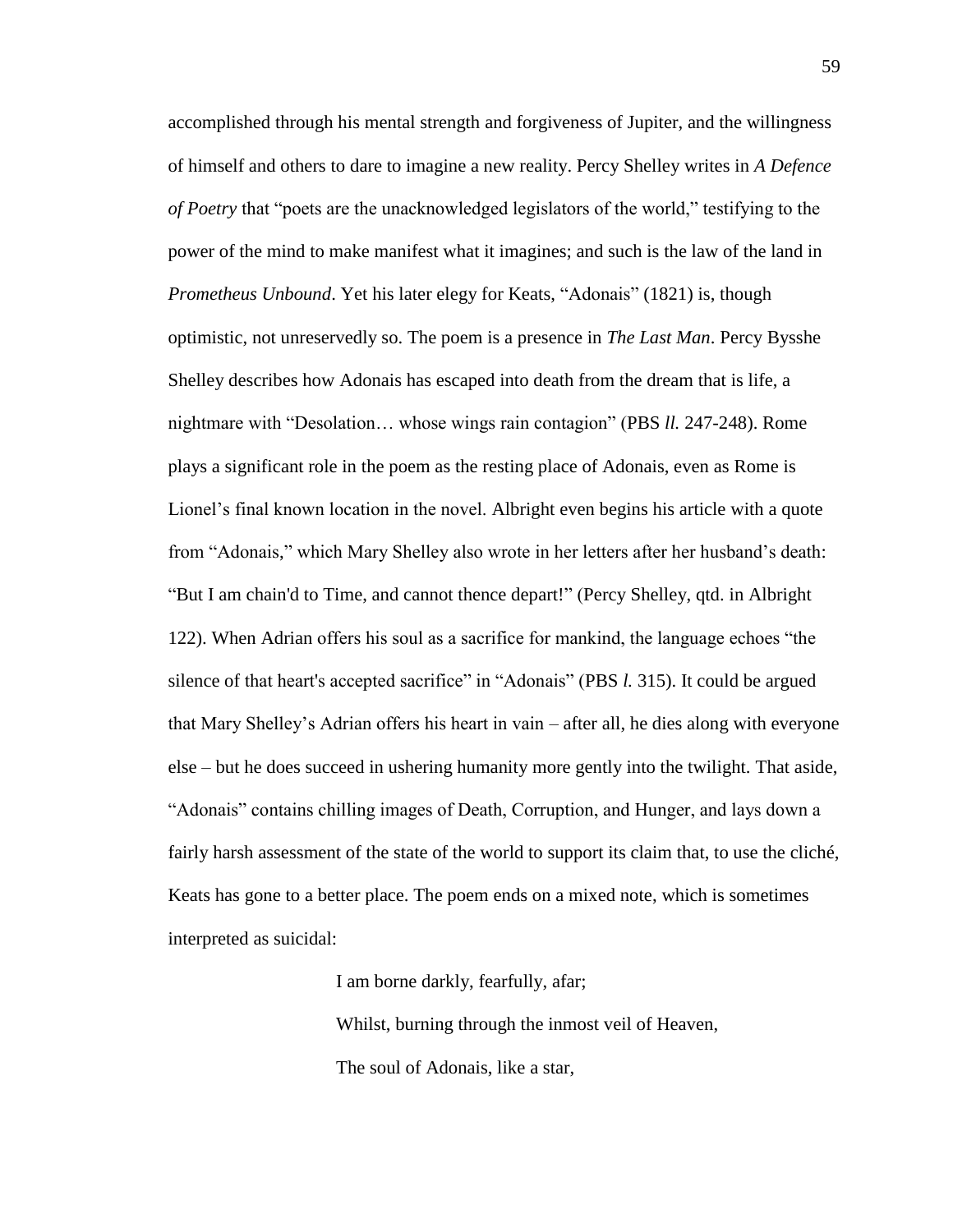Beacons from the abode where the Eternal are. (*ll.* 492-5).

As William A. Ulmer reports, "Adonais" precipitated a "great divide" in Shelleyan critics arguing for life or death or, like Ulmer's own position, "apocalyptic approaches" (Ulmer 427-8). And still darker is Percy Shelley's last and unfinished work interrupted by his death, *The Triumph of Life* (1822, published 1824).

*The Triumph of Life* is an eerie supernatural poem. In it, the narrator sees a vision of a triumph in the Roman sense of a victory march, in which successful generals received their accolades and displayed their prisoners of war in a massive parade through the city. The triumph is led by a chariot driven by "Life," and a mass of suffering humanity struggles behind – youths dancing savagely, the elderly limp behind. The narrator encounters Rousseau in the vision also watching the triumph, so old and bent down he appears like an "old root which grew/To strange distortion out of the hill side" (PBS *ll.* 182-3). He tells the narrator that those who are chained to the chariot itself are

> The great, the unforgotten: they who wore Mitres & helms & crowns, or wreathes of light, Signs of thought's empire over thought; their lore Taught them not this—to know themselves; their might Could not repress the mutiny within (*ll.* 209-213)

The chaining of the great to the chariot makes sense; in a Roman triumph, the enemy leaders were chained to the chariot of the victor – and probably headed for execution. It is a withering assessment of the eternal reward for greatness. Noticeably, it again reflects the theme of self-command, of agency over oneself: like Raymond, these people fell because they "could not repress the mutiny within" (*l.* 213). Rousseau then relates a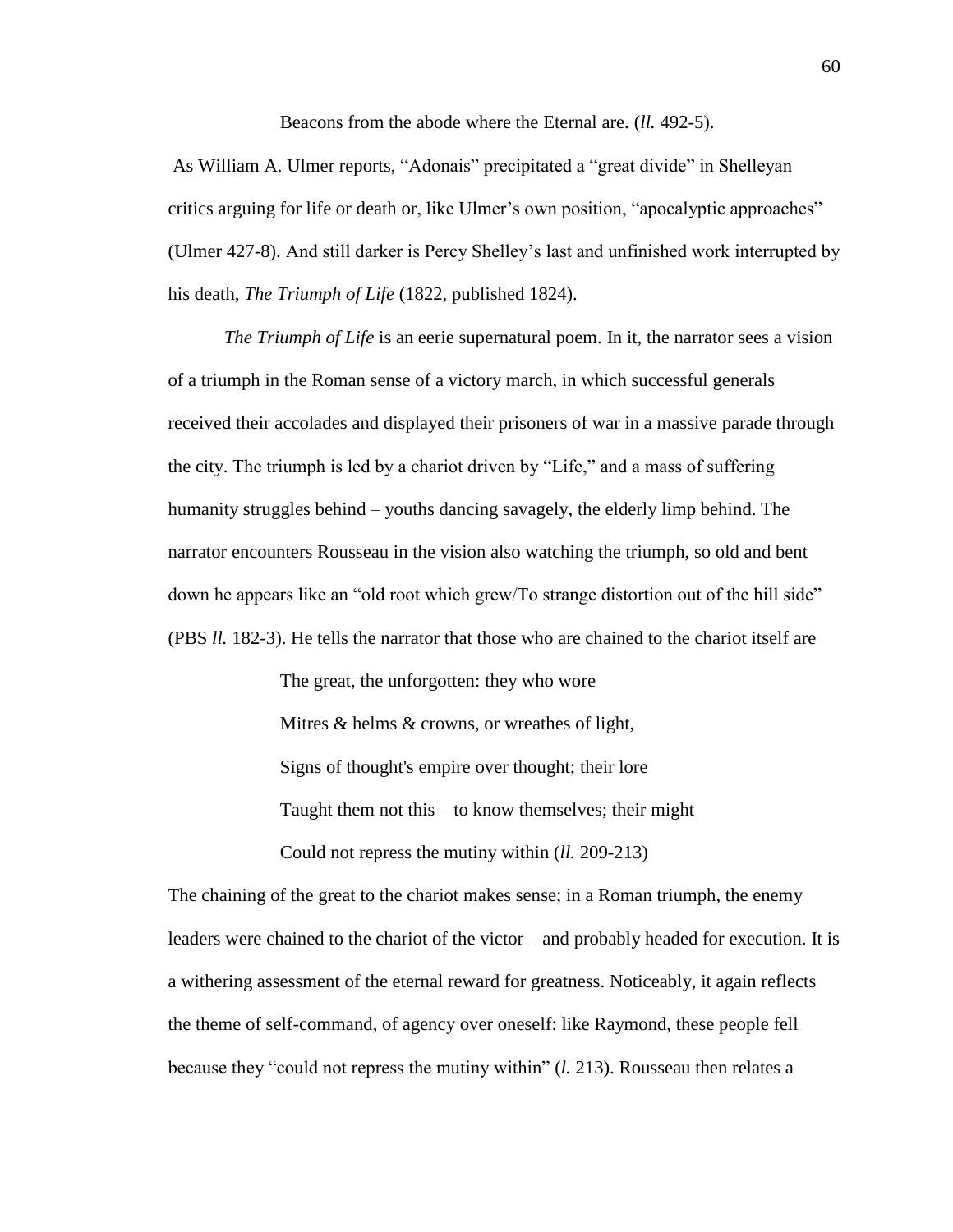winding narrative of sleep and forgetfulness, from which he emerges to see the ghastly triumph. The structure of introducing the triumph, going into Rousseau's vision, and returning to the triumph, is cyclical, but it is a despairing spiral rather than a cycle of rebirth as in *The Last Man*. The poem is terrible, and mournful. Echoes of it play out in *The Last Man*, when Adrian leads what could be the last survivors of the human race through wilderness and desert, with a few dropping off to die every day just as the triumph kills those it drags along. The last march of humanity is likewise characterized by ghastly supernatural imagery, seeming ghosts and demons which turn out to be no more than deluded, plague-stricken wanderers – and this awful scene is "Life" (*l*. 609). Goldsmith writes that "The Triumph of Life" and *The Last Man* both "represent the inability of human beings to transcend their conditions," and is perhaps even more "subversive of traditional ideals" that Mary Shelley's novel (Goldsmith 261-2). As "The Triumph of Life" stands in its incomplete form, it certainly seems a bleaker work than *The Last Man*, which at least never relinquishes hope of life, and does not imagine a universal hell after death.

# *Coda*

The Romantic era was a good time to write about last things, evidenced if nothing else by the pure volume of works concerned with it. The  $20<sup>th</sup>$  and  $21<sup>st</sup>$  centuries have also proven highly receptive to the subject of the apocalypse, probably because there is no shortage of threats which could actually plausibly cause mass extinction. The specter of the atomic bomb has haunted society's imagination ever since Hiroshima and Nagasaki, and only more so following the tensions of the Cold War. Diseases evolve year by year in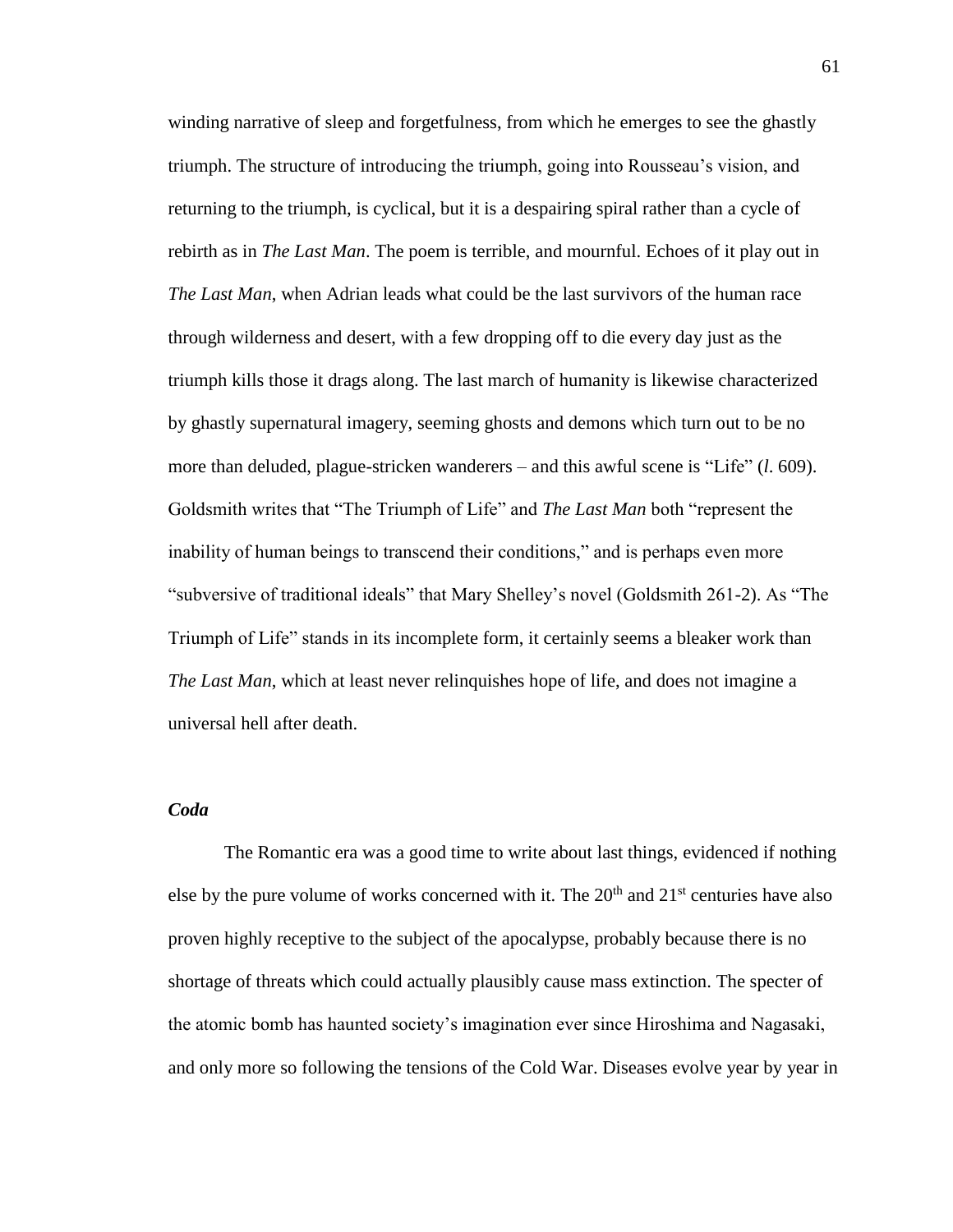response to medicine, and bacteria are increasingly resistant to antibiotics. Super-viruses like the bird flu, swine flu, or the newest Zika scare, appear suddenly and with terrifying virulence. Global warming is making the weather dangerously unpredictable, is already beginning to affect the agricultural vitality of low-lying countries like Bangladesh, and poses a constant looming threat of coming floods and storms. Any of these could plausibly wipe out a large segment of the human population. This is not a fear unique to modern times, but a perennial one. Where not dramatically added to by science, as with nuclear or biological warfare, the threats remain basically the same; disease and natural disaster have always been humanity's constant companions.

The key difference I have found with modern apocalyptic literature is that it is not as concerned with the idea of lastness as it is with post-apocalyptic scenarios. Some works play with the idea of humanity's extinction, such as *The Children of Men* by P.D. James (1992) when universal infertility threatens the continuance of the human race, and *Oryx and Crake* by Margaret Atwood (2003) in which a gene scientist creates an ideal, new human race, and releases a virus intended to wipe out all but one person. However, neither scenario is played out. The plot of *The Children of Men* centers around safeguarding the one pregnant woman in existence, and multiple human survivors populate the post-apocalyptic world of the *Oryx and Crake* trilogy. Humankind today is so numerous and widespread that it is hard to imagine a scenario which achieves complete extinction. As a result, a greater proportion of modern apocalyptic literature foregrounds post-apocalyptic rather than annihilation scenarios. As such, the "apocalypse" often colloquially can refer to some great disaster, not just one that wipes out humankind. *The Last Man* rests on the fence between these total and non-total apocalypses: whether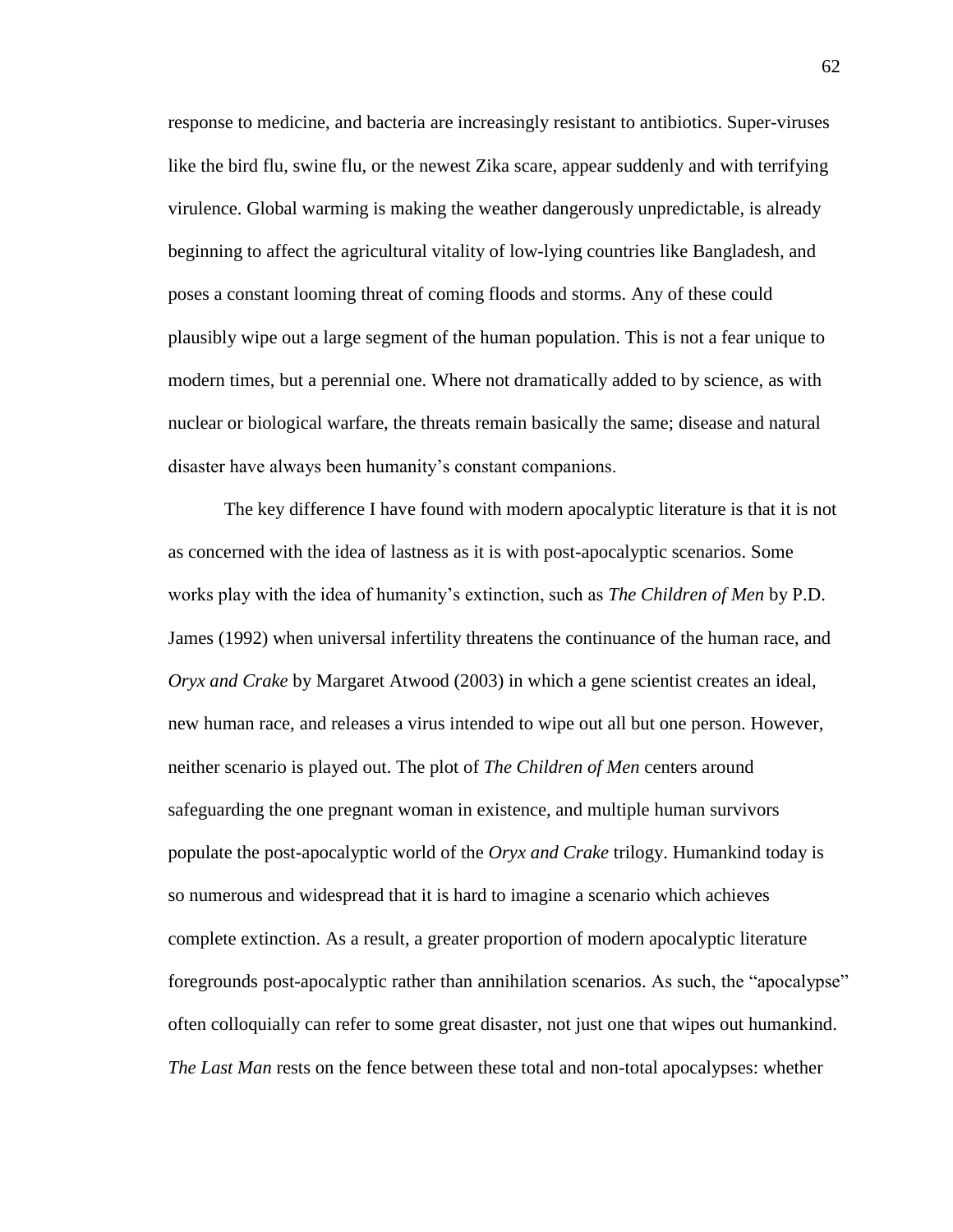or not Lionel's continued existence will yield a renewal of the human race or just a drawn-out death is ultimately left up to speculation.

The most significant theme I have found reemerging in modern apocalyptic literature is that of the search for an earthly paradise. The definition of this can range from an actual Edenic location to simply a safe space to rest or, depending on the work, not be eaten by zombies. Related to the search for Eden is the figure of the postapocalyptic wanderer. The themes usually appear in tandem, with the wanderer physically travelling in search of a safe haven. Such is the case in Cormac McCarthy's *The Road* (2006): the protagonist and his son trudge day by day through the wasteland of America, dodging cannibals and trying to find the coastline to follow south in search of a warmer, safer place. The wanderer can also appear without the search for Eden. In *The Postman* by David Brin (1997), the hero wanders from one human enclave to the next. At first he seeks only seeks temporary haven, but he eventually becomes the postmaster helping to build connections between settlements, and his travelling achieves new purpose. On the flip side, in *Alas, Babylon* by Pat Frank (1959), a small town in Florida is basically the only safe space remaining in the state after a nuclear attack covers most of the United States with radiation. The characters do not wander, but through the course of the novel go from scrambling to survive to building an Eden-like existence with plenty of resources. *World War Z* by Max Brooks (2006) (absolutely nothing like the movie), has Eden-finding and Eden-creation both: its characters first search for safe spaces, then create one by systematically removing all the zombies from America.

Since these works are chronologically so far removed from the Romantic era, it can be difficult to find direct influence and is perhaps more useful to assess how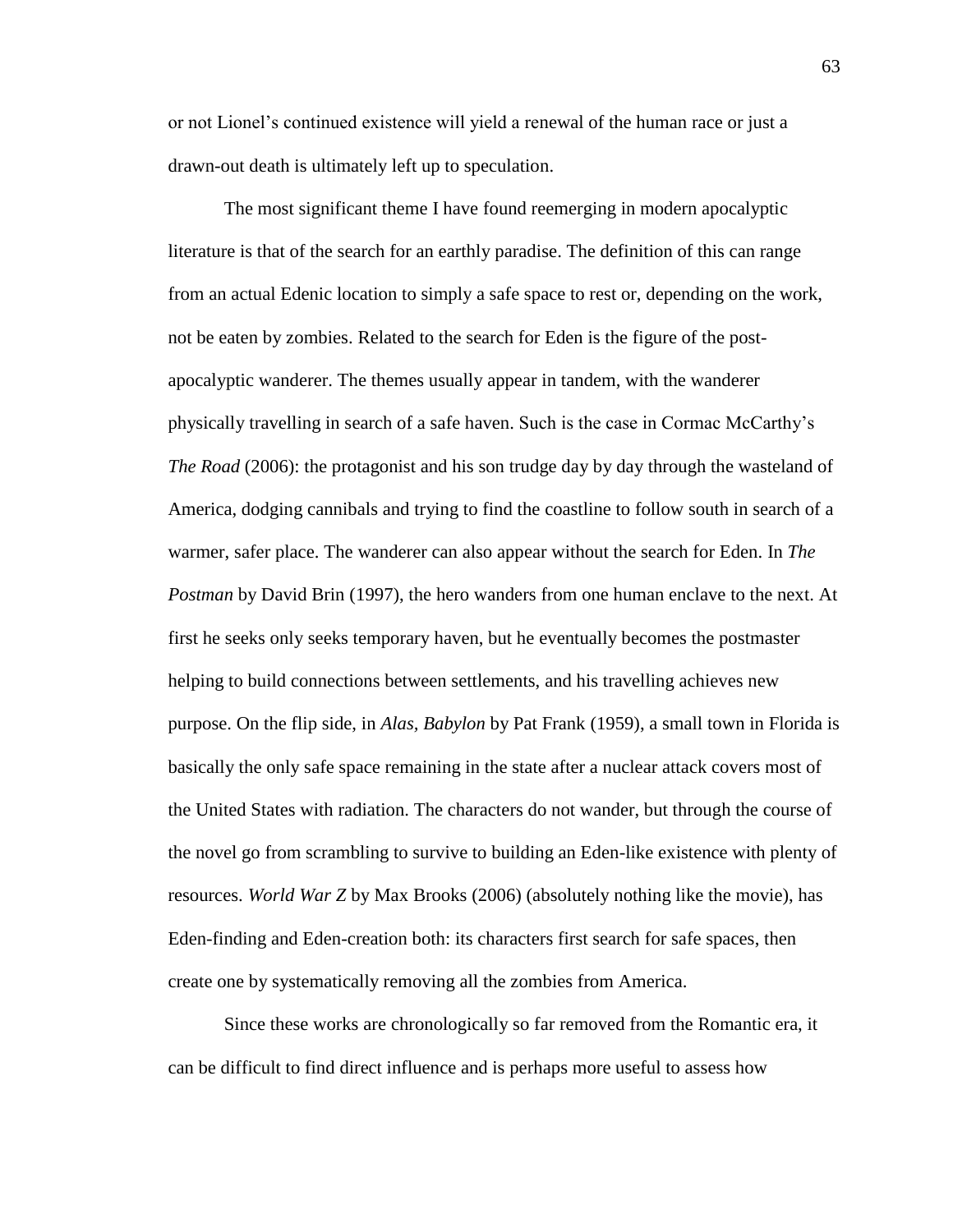recurring images and themes represent what is persistently so fascinating about the apocalypse. However, I can say with some confidence that the image of the apocalypse itself can be considered in line with the Romantic sublime. The idea of the apocalypse itself, when considered seriously, is and terrifying. And it supplies a plethora of aweinspiring images, the most classic of which is a lone figure – the apocalyptic wanderer – in a wide, bleak landscape bereft of other human life. The wanderer itself carries echoes of the Byronic hero, and going even farther back, the Wandering Jew. The apocalypse has a profound draw, which has kept it in the human imagination from the time of ancient peoples to Mary Shelley's time and to today, and will continue to keep it in the human imagination for centuries.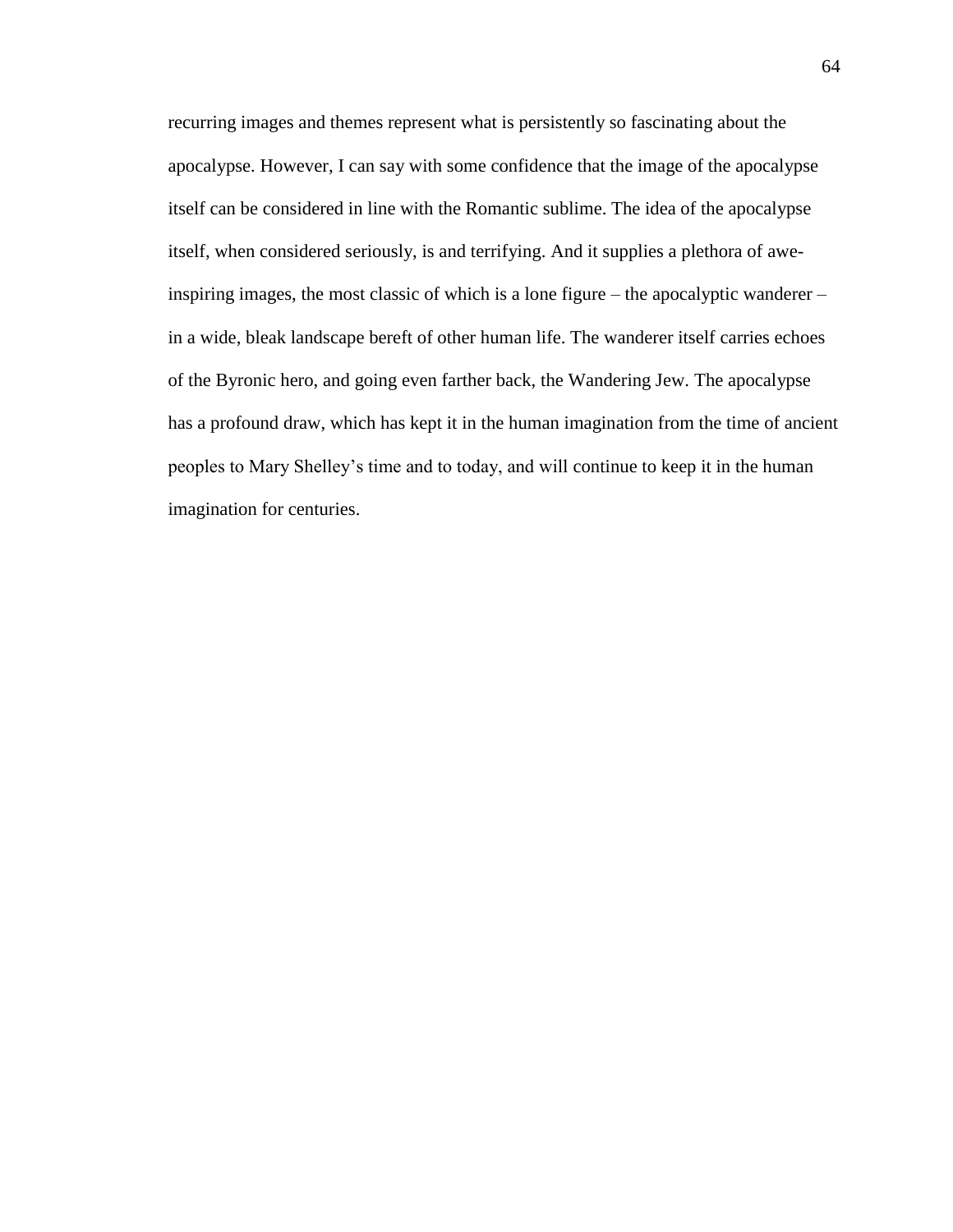#### Works Cited: Primary Works

Brin, David. *The Postman*. New York: Bantam Books, 1985. Print.

- Brooks, Max. *World War Z*. New York: Broadway Paperbacks, 2006. Print.
- Byron, George Gordon. "Darkness." Poetry Foundation. Poetry Foundation, n.d. Web. 7 April 2015.
- Campbell, Thomas. "The Last Man." Romantic Circles. University of Maryland, 1997. Web.7 April 2015.
- Cousin de Grainville, Jean-Baptiste-Francois-Xavier. *The Last Man*. Trans. I.F. Clarke and M. Clarke. Middletown, CT: Wesleyan University Press, 2002. Print.
- Frank, Pat. *Alas, Babylon*. New York: HarperCollins, 1959. Print.
- James, P.D. *The Children of Men.* New York: Vintage Books, 1992. Print.
- McCarthy, Cormac. *The Road.* The Road: Vintage Books, 2006. Print.
- Shelley, Mary Wollstonecraft. *The Last Man*. Oxford: Oxford University Press, 1994. Print.
- Shelley, Percy Bysshe. *The Major Works*. New York: Oxford University Press, 2003. Print.
- Volney, C.F. *The Ruins, Or, Meditation On the Revolutions of Empires: and The Law of Nature*. Baltimore: Black Classic Press, 1991. Print.

#### Works Cited: Critical Works

- Albright, Richard S. *Writing the Past, Writing the Future: Time and Narrative in Gothic and Sensation Fiction*. Bethlehem: Lehigh University Press, 2009. 118-164. Print.
- Canuel, Mark. "Acts, Rules, and *The Last Man*." *Nineteenth-Century Literature* 53.2 (1998): 147-170. *JSTOR*. Web. 4 April 2015.
- Fisch, Audrey A. "Plaguing Politics: AIDS, Deconstruction, and *The Last Man*." *The Other Mary Shelley: Beyond Frankenstein.* New York: Oxford University Press, 1993. *eBook Collection (EBSCOhost)*. Web. 6 Apr. 2016.
- Fulford, Tim. "Millenarianism and the Study of Romanticism." *Romanticism and Millenarianism*. Ed. Tim Fulford. New York: Palgrave, 2002. 1-22. Print.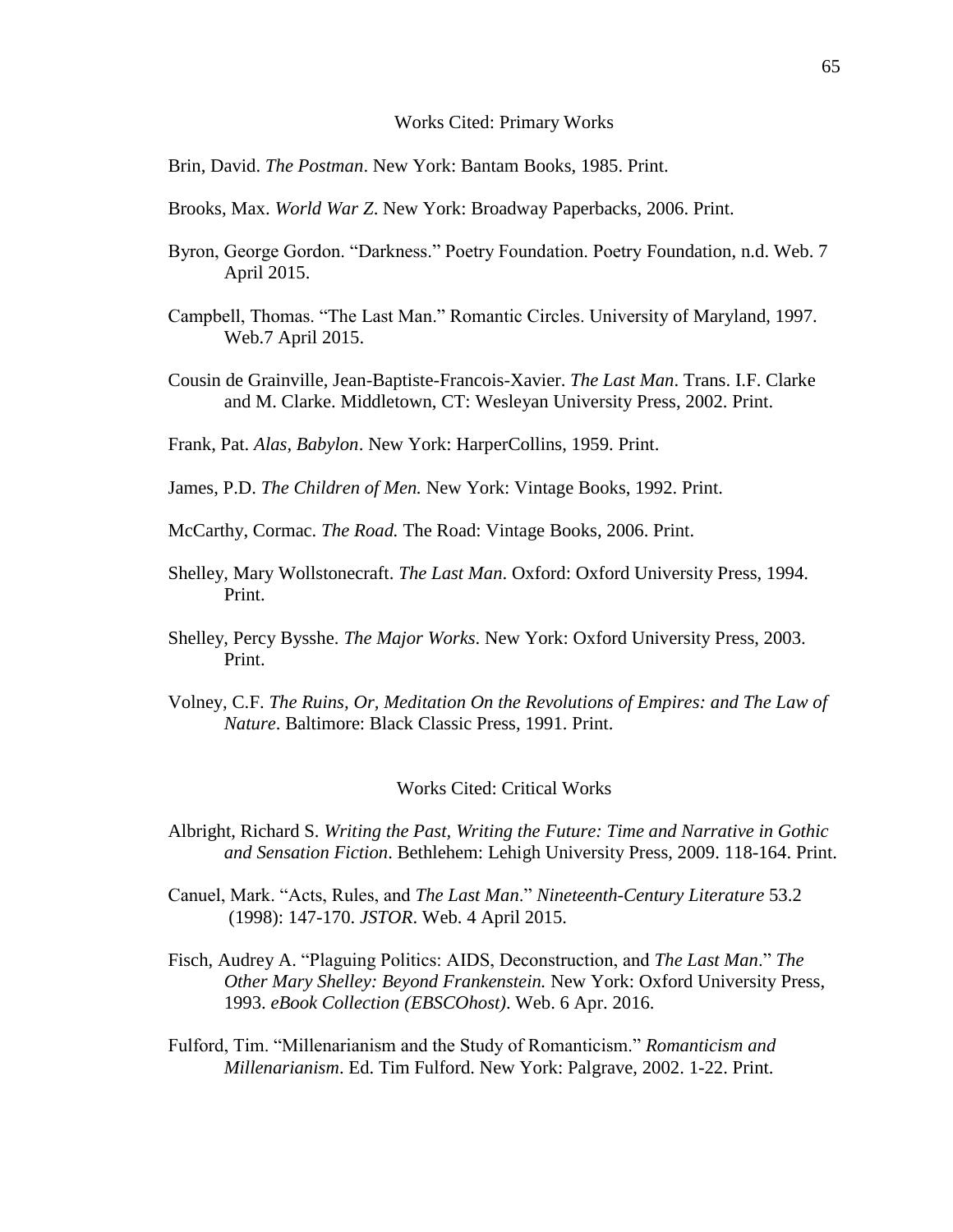- Goldsmith, Steven. "Apocalypse and Gender: Mary Shelley's *Last Man*." *Unbuilding Jerusalem.* London: Cornell University Press, 1993. 261-313. Print.
- McWhir, Anne. "Introduction." Introduction. *The Last Man*. New York: Broadview Press, 1996. xiii – xxxvi. Print.
- McWhir, Anne. "Mary Shelley's anticontagionism: *The Last Man* as 'fatal narrative.'" *Mosaic* 35.2 (2002): 23-31. *Gale Cengage Learning Literature Resource Center*. Web. 4 April 2015.
- Mellor, Anne K. "Blake, the Apocalypse and Romantic Women Writers." *Romanticism and Millenarianism*. Ed. Tim Fulford. New York: Palgrave, 2002. 139-152. Print.
- Mishra, Vijay. "Apocalyptic Narratives: Tales of Ends." *The Gothic Sublime*. Albany: State U of New York, 1994. 157-86. Print.
- Paley, Morton D. Introduction. *The Last Man*. By Mary Shelley. Oxford: Oxford University Press, 1994. vii-xxiii. Print.
- Paley, Morton D. "Mary Shelley's *The Last Man*: Apocalypse Without Millennium." *Romantic Circles*. University of Maryland, n.d. Web. 26 March 2015.
- "Pantisocracy (Greek, 'All of Equal Power')." *Brewer's Dictionary of Phrase and Fable*. Ed. Susie Dent. London: Chambers Harrap, 2012. *Credo Reference.* Web. 17 Dec. 2015.
- "Pantisocracy, n." *OED Online*. Oxford University Press, December 2015. Web. 17 December 2015.
- Paulson, Ronald. *Representations of Revolution (1789-1820)*. New York: Yale University Press, 1983. Print.
- Roe, Nicholas. "Pantisocracy and the Myth of the Poet." *Romanticism and Millenarianism*. Ed. Tim Fulford. New York: Palgrave, 2002. 87-102. Print.
- Snyder, Robert Lance. "Apocalypse and Indeterminacy in Mary Shelley's *The Last Man*." *Studies in Romanticism* 17.4 (1978): 435-452. *JSTOR*. Web. 8 April 2015.
- Spatt, Hartley. "Mary Shelley's Last Men: The Truth of Dreams." *Studies in the Novel*  7.4 (1975): 526-537. *JSTOR*. Web. 4 April 2015.
- Sterrenberg, Lee. "*The Last Man*: Anatomy of Failed Revolutions." *Nineteenth-Century Fiction* 33.3 (1978): 324-347. *JSTOR*. Web. 8 April 2015.
- Ulmer, William A. "'Adonais' and the Death of Poetry." *Studies in Romanticism* 32.3 (1993): 425–451. *JSTOR*. Web. 4 April 2016.